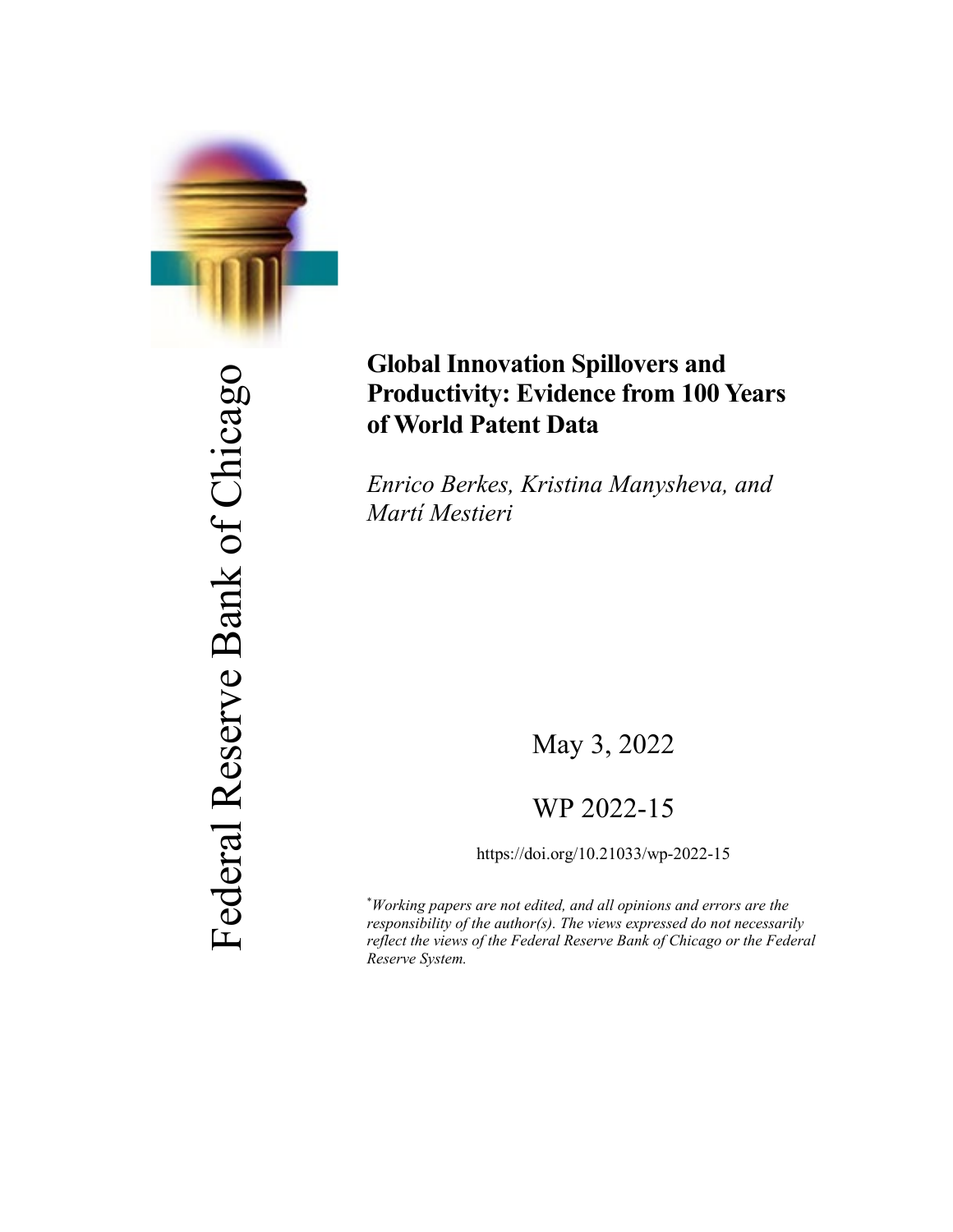# <span id="page-1-0"></span>Global Innovation Spillovers and Productivity: Evidence from 100 Years of World Patent Data<sup>∗</sup>

Enrico Berkes Ohio State

Kristina Manysheva Northwestern

Martí Mestieri FRB of Chicago, UPF, BSE and CREi

May 3, 2022

#### Abstract

We use a panel of historical patent data covering a large range of countries over the past century to study the evolution of innovation across time and space and its effect on productivity. We document a substantial rise of international knowledge spillovers as measured by patent citations since the 1990s. This rise is mostly accounted for by an increase in citations to US and Japanese patents in fields of knowledge related to computation, information processing, and medicine. We estimate the causal effect of innovation induced by international spillovers on sectoral output per worker and total factor productivity (TFP) growth in a panel of country-sectors from 2000 to 2014, as well as on aggregate income per capita since 1960. To assess causality, we develop a shift-share instrument that leverages pre-existing citation linkages across countries and fields of knowledge, as well as heterogeneous countries' exposure to technology waves. On average, an increase of one standard deviation in log-patenting activity increases sectoral output per worker growth by 1.1 percentage points. We find results of similar magnitude for sectoral TFP growth and long-run aggregate income per capita growth.

Keywords: Innovation, Technology Diffusion, Patents. JEL Classification: O10, O30, O33, O47.

<sup>∗</sup>We thank Isaac Baley, Joel David, Matthias Doepke, Ruben Gaetani, Giammario Impullitti, Ben Jones, Nan Li, Joel Mokyr, Dimitris Papanikolau, Sergio Petralia, Thomas Sampson, and seminar attendees at CREI, LSE, UCSD-UCLA-UCB trade conference, Midwest Macro, Nottingham, SED, UB, UCSD, NBER SI Growth Meeting, and Northwestern for helpful comments and discussions. We are also grateful to Bart Hobijn for his discussion of our paper. The views expressed are the authors' and do not necessarily reflect the views of the Federal Reserve Bank of Chicago or the Federal Reserve System. All errors are our own. E-mails: berkes.8@osu.edu, KristinaManysheva2021@u.northwestern.edu, mestieri.marti@gmail.com.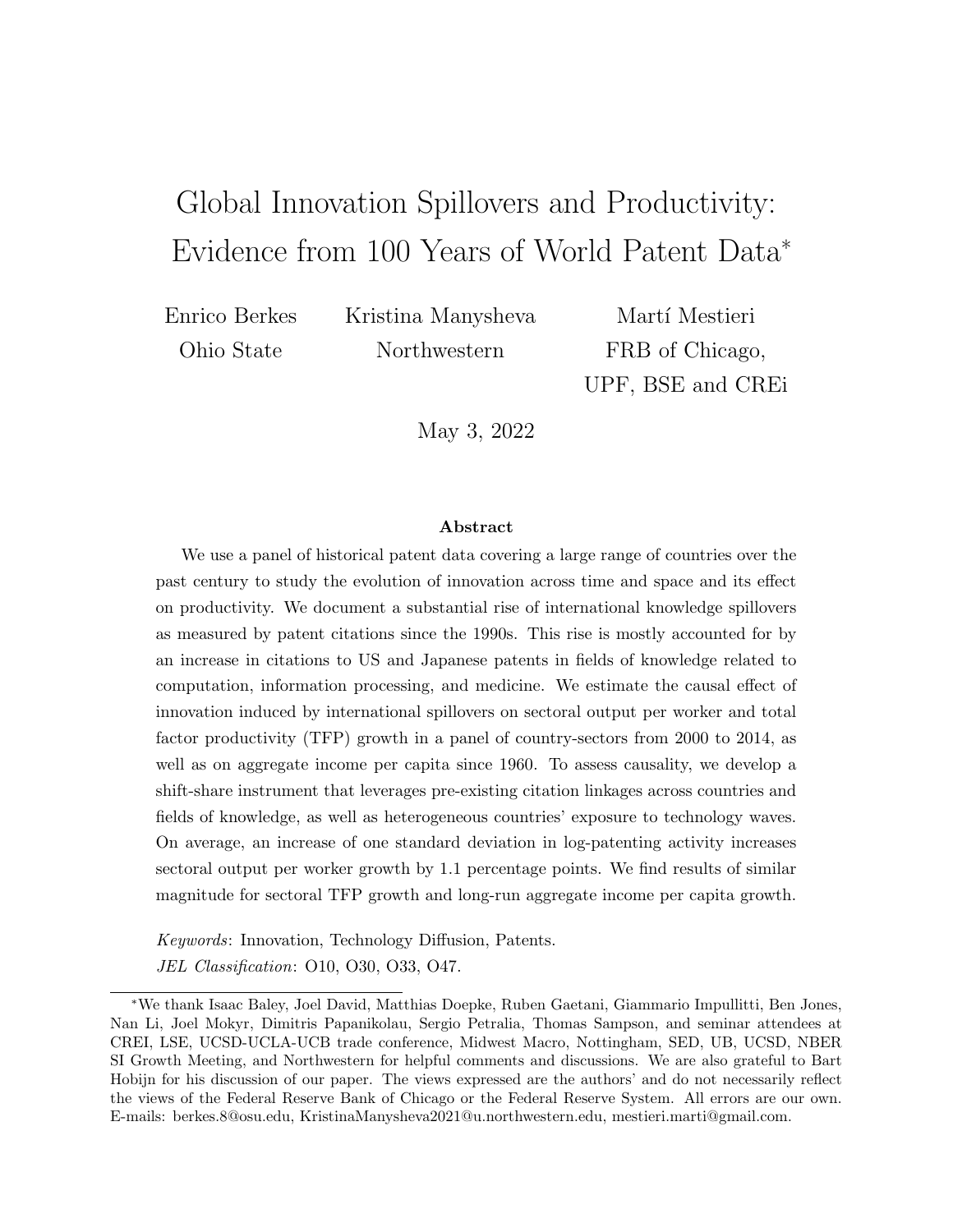### 1 Introduction

Productivity is a key driver of economic growth within and across countries. [Clark and](#page-36-0) [Feenstra](#page-36-0) [\(2003\)](#page-36-0) and Klenow and Rodríguez-Clare [\(1997\)](#page-38-0) document that the majority of the divergence in income per capita over the 20th century can be attributed to cross-country differences in total factor productivity (TFP) growth. The endogenous growth literature, starting with the seminal contributions of [Romer](#page-40-0) [\(1990\)](#page-40-0) and [Aghion and Howitt](#page-35-0) [\(1992\)](#page-35-0), has emphasized the role of innovation and idea generation as a central driver of technology and, ultimately, productivity growth. However, from an empirical point of view, direct measures of innovation that cover a large number of technologies, countries, and time periods are scant.<sup>1</sup>

In this paper, we use historical patent data spanning a vast range of countries over the past one hundred years to study the evolution of innovation across time and space. The use of patent data allows us to exploit a widely validated quantitative measure for the generation of new ideas (through patent creation) and knowledge spillovers, i.e., how innovation builds on previous knowledge (through patent citations). We document a substantial rise of international knowledge spillovers since the 1990s mostly driven by the United States and Japan, as well as the rise of innovation related to computation, information and communication technologies (ICTs), and medicine. We leverage the rich structure of citation linkages across time, space, and fields of knowledge (FoK) to propose an identification strategy to quantify the effect of innovation induced by knowledge spillovers on productivity and economic growth across countries and industries. To the best of our knowledge, our identification strategy is novel to the endogenous growth literature.

We build our measure of innovation using patent data collected from the European Patent Office Worldwide Patent Statistical Database (PATSTAT). PATSTAT contains bibliographical and legal status information on more than 110 million patents from the main patent offices around the world, covering leading industrialized countries, as well as developing countries. To avoid some of the arbitrariness of using broad patent technology classes [\(Keller,](#page-38-0) [2002\)](#page-38-0), we classify patents into fields of knowledge that we obtain with a machine-learning approach. Based on the premise that knowledge is embedded in inventors, the algorithm first calculates the probability that the same inventor patents inventions in multiple technology classes. It then uses these probabilities to infer the proximity of technology classes in the knowledge space and to create knowledge clusters.<sup>2</sup>

<sup>&</sup>lt;sup>1</sup>See [Comin and Mestieri](#page-36-0) [\(2014\)](#page-36-0) and the references therein documenting the diffusion of major technologies since the Industrial Revolution. [Comin and Mestieri](#page-37-0) [\(2018\)](#page-37-0) show that the productivity transitional dynamics implied by the observed diffusion patterns match well the evolution of the distribution of cross-country income per capita in the past two centuries. Their analysis is circumscribed to 25 major technologies since 1780.

<sup>&</sup>lt;sup>2</sup>As a robustness check, we also perform a clustering analysis where the strength of the linkages between different patent classes is based on citations and/or co-appearance of these classes on the same patent grant.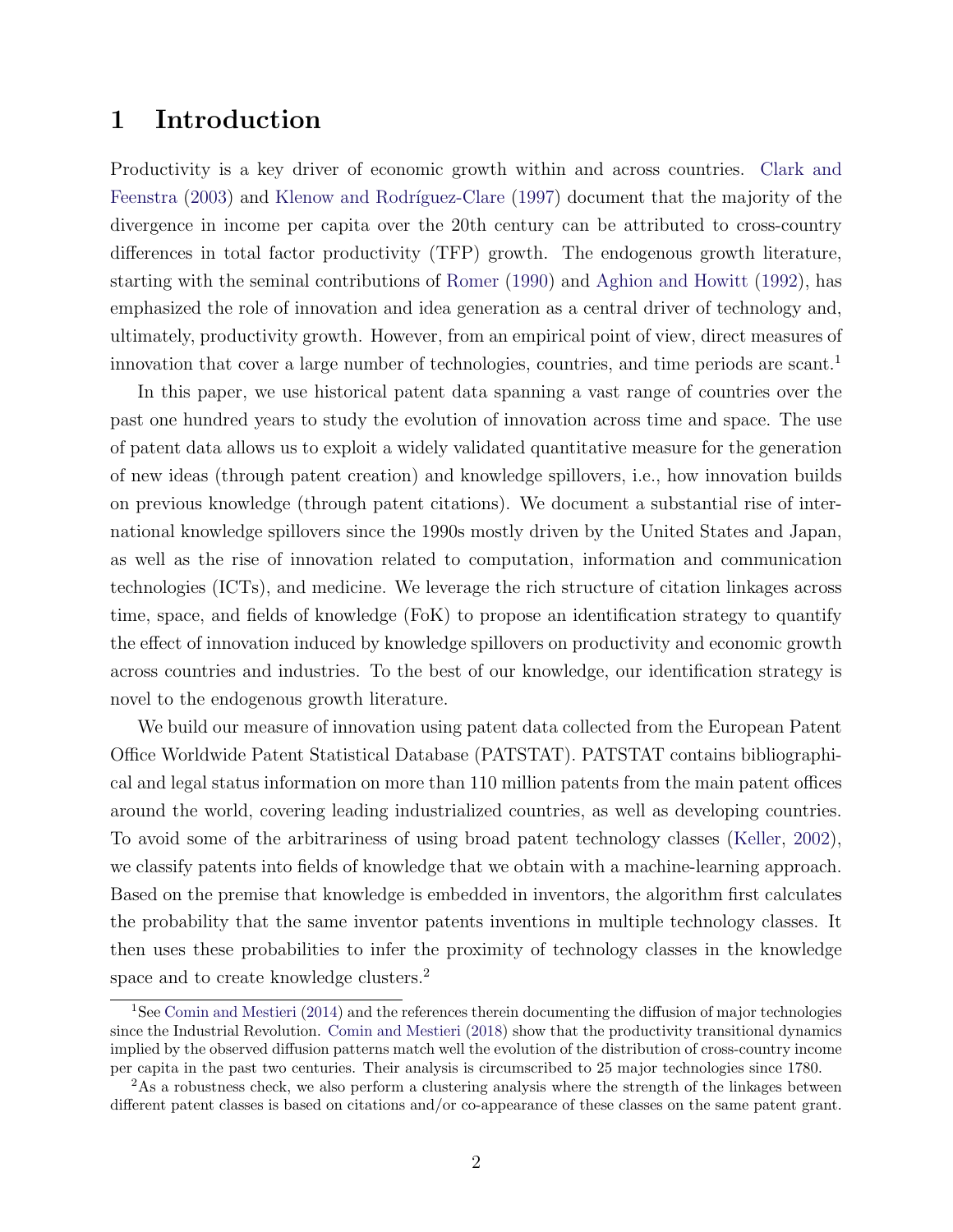Armed with our newly defined technology classes, we show that their significance—as measured by the share of patents across fields of knowledge—has importantly evolved over time. The data reveal substantial technological waves in the past one hundred years. For example, mechanical engineering accrued the largest share of innovations near the beginning of the 20th century. Fields of knowledge related to chemistry and physics (e.g., macromolecular compounds) were the most prominent fields around the mid-century mark, while inventions related to medicine and the digital economy appear to be the most prevalent at the end of the 20th century and over the most recent decades. We also show that while advanced economies account for the bulk of patenting activity, there is substantial variation in terms of countries' specialization across fields of knowledge. Moreover, these patterns of specialization are heterogeneous over time.

Next, we turn our attention to knowledge spillovers. We measure knowledge spillovers through patent citations across fields of knowledge and countries. For this exercise, we focus on the post-1970 sample for which we have data for virtually all countries in the world. We show that for the average patent, citations tend to be biased towards domestic, as opposed to international, inventions and toward patents within the same field of knowledge. We also document that across all these categories, there is an upward trend over time in terms of citations. That is, new patents tend to cite other patents more.

A striking fact has emerged since the 1990s. Except for the US and Japan, international citations have grown faster than domestic citations. After the year 2000—excluding the US and Japan—international patents are cited more than twice as much as domestic patents. This finding suggests that the reliance on knowledge produced elsewhere—and particularly in the US and Japan—has markedly increased over this period of time. Even for technology leaders such as Germany and the United Kingdom, foreign citations now account for most of the citations. The increase is mainly driven by a handful of fields of knowledge that are related to ICTs and medicine. This fact may be interpreted as a decline in the prominence of European inventions relative to their US and Japanese counterparts.

After having laid out these facts, we investigate the effect of innovation (as measured by patenting) on productivity and income. Our empirical specification is guided by a simple theoretical framework that incorporates patents and patent citations in a multi-sector growth model. Our baseline regression studies the effect of innovation induced by international spillovers on productivity in the latest part of the sample (2000-2014) for which we have highquality data on cross-country sectoral value added and TFP, as well as factors of production. We then extend our analysis back in time and study the effect of innovation on long-run income growth (for the periods 1980-2016 up to 1960-2016).

Simply correlating innovation and productivity or output per worker is problematic be-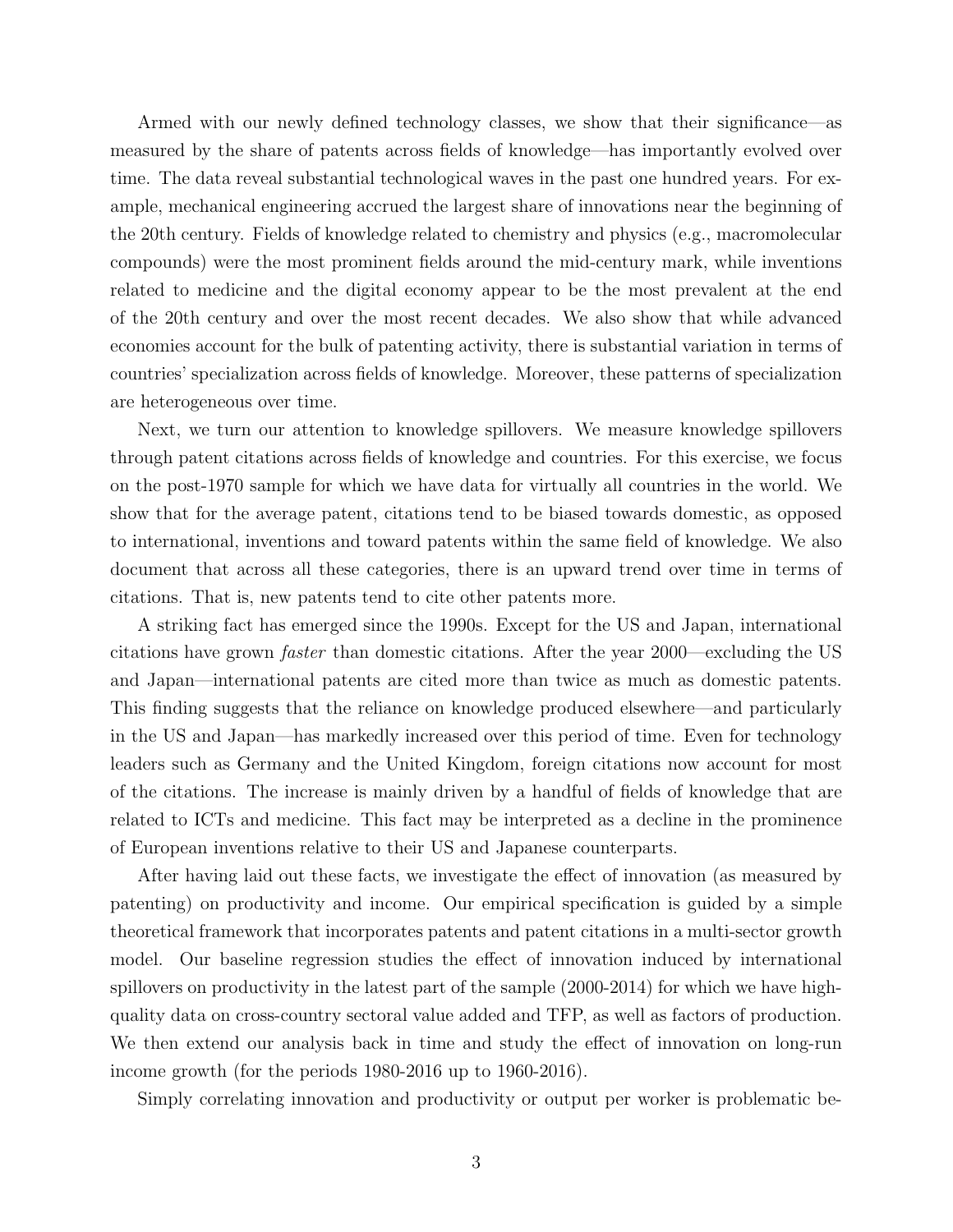cause of measurement error (which would generate attenuation bias), potential reverse causality, and the presence of unobserved factors affecting simultaneously patenting and the dependent variables. Examples of such factors include financial or external shocks that affect both the output of a country and the amount of innovation produced. We address these endogeneity concerns by constructing a shift-share instrument that exploits country and time variation in technological waves and the network structure of knowledge spillovers, in the spirit of [Acemoglu et al.](#page-35-0) [\(2016\)](#page-35-0) and [Berkes and Gaetani](#page-36-0) [\(2022\)](#page-36-0). In particular, our proposed shift-share design leverages pre-existing knowledge linkages across countries and technologies measured through patent citations to construct the share component of our instrument. The shift component is obtained using lagged foreign innovative output in other fields of knowledge and countries as measured by patent filings.<sup>3</sup>

In our baseline regression, the main variable of interest is value added per worker by country and sector (measured from the World Input Output Database) over the 2000-2014 period. The regression model includes controls that vary at the country-sector-time level (e.g., sectoral capital and labor, along with differential country and sectoral trends). We use patent data starting in 1970 to construct our instrument for this exercise. We find a robust effect of innovation on value added per employment growth. One standard deviation increase in patenting activity leads to a 0.078 standard deviation increase in output per worker growth (after partialling out the regression controls), implying an increase in output per worker growth of 1.1 percentage points. When we estimate the effect of innovation on TFP growth, we find a very similar result in magnitude—a result that is implied by our theoretical framework.

We conduct a number of robustness checks to address concerns regarding the validity of the instrument, such as the existence of pre-trends or demand-pull anticipatory effects that might be correlated with the contemporaneous state of the local economy. To do this, among other things, we show that the pre-period productivity is uncorrelated with subsequent patent activity predicted by the instrument. We also "reverse" the network of citations that we used to measure knowledge spillovers and calculate the amount of innovation we would have expected to observe in the past if the patenting activity was driven only by future demand. Reassuringly, we find no evidence supporting this alternative hypothesis.

<sup>&</sup>lt;sup>3</sup>More precisely, we construct the instrument in two steps. First, we estimate the strength of the linkages across countries and fields of knowledge (measured by patent citations) in the pre-sample period. These linkages constitute our pre-determined shares. The shifts of our instrument for country and field of knowledge  $(c<sub>o</sub>$  and  $k<sub>o</sub>$ , respectively) are given by the patents filed in all other countries  $(c<sub>d</sub> \neq c<sub>o</sub>)$  and fields of knowledge  $(k_d \neq k_o)$  in the sample. We are thus assuming that the probability that patents in  $(c_d, k_d)$  generate a patent in  $(c_o, k_o)$  can be inferred from the network of patent citations, and it is an increasing function of the strength of these links. Applying this procedure recursively, we obtain a predicted number of patents for each country and field of knowledge. In fact, we refine this procedure and extend this logic to higher-order linkages to create our main instrument (see Section [5\)](#page-18-0).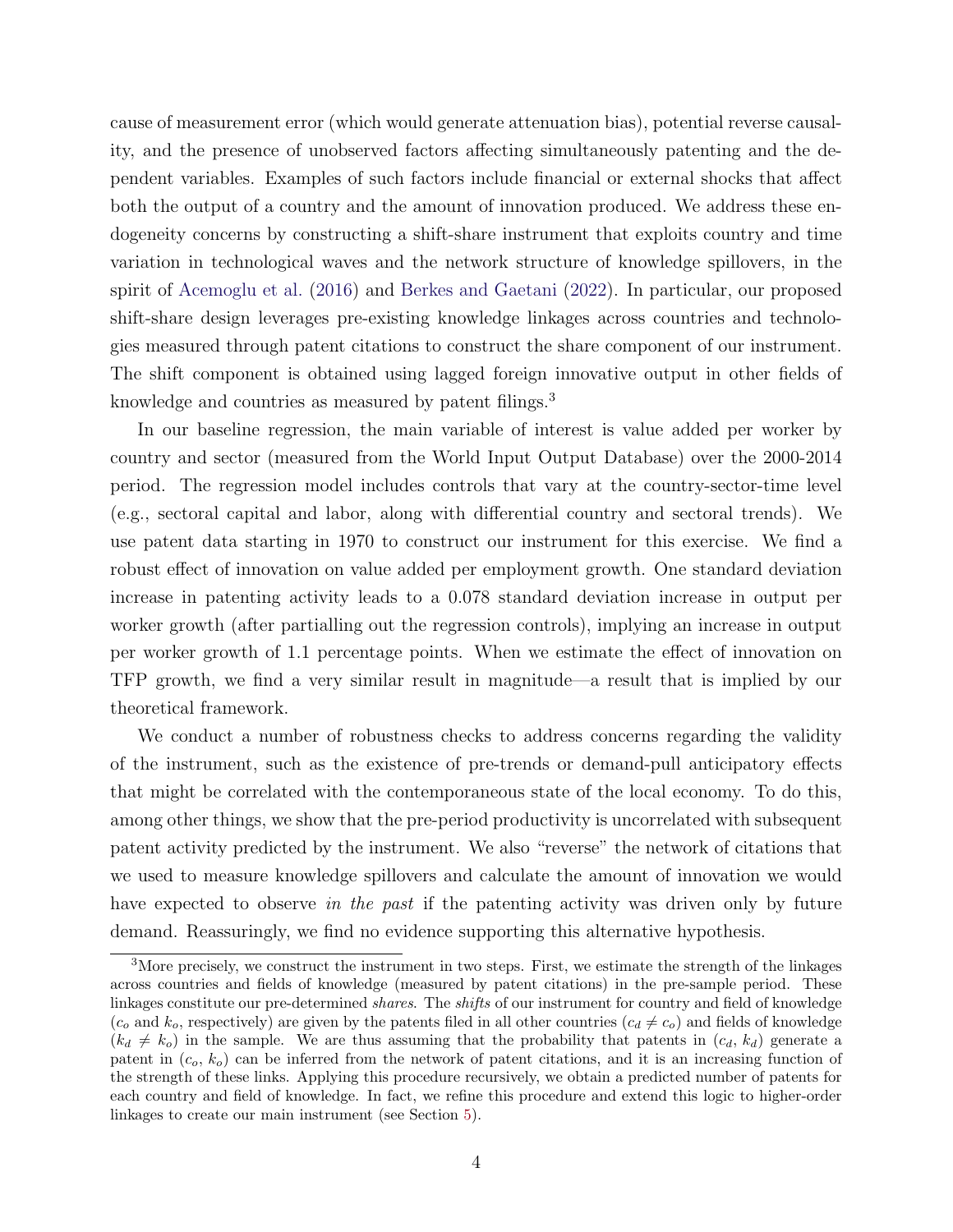We conclude our paper by extending our framework to study the effect of innovation on long-run income per capita growth. In our first exercise, we estimate the effect of innovation on income per capita over the 1980-2016 period. We reconstruct our shift-share instrument using pre-1980 patent data, thus exploiting the full extent of the time coverage of our dataset. Using pre-1980 data allows us to cover patenting activity of virtually all high-income and upper-middle-income countries (as defined by the World Bank). We perform a second exercise by estimating the effect on income per capita growth starting in 1960 and 1970. In this case, we construct our instrument using the pre-1960 and pre-1970 patent data, respectively. While covering a longer time span, we lose information on the patenting activity of many upper-middle-income countries. Despite this, we find a positive, comparable-in-magnitude, significant effect of patenting on income per capita growth across these different time periods. An increase of one standard deviation in log patenting implies an increase in the growth of income per capita between 1.6 and 2.8 percentage points. The implied changes in growth rates represent 24% and 41% of a standard deviation of income per capita growth, respectively.

Related Literature This paper relates to the vast and rich literature studying the link between innovation and productivity since, at least, the seminal work of [Griliches](#page-37-0) [\(1979,](#page-37-0) [1986\)](#page-37-0). Similar to [Kogan et al.](#page-38-0) [\(2017\)](#page-38-0), who find large positive effects of patented inventions on firm growth and productivity, we document positive effects of innovation on output and productivity growth at the country-sector level. Our instrumental variable approach leverages knowledge spillovers and the diffusion of technology as measured by patent citations. The existence of knowledge spillovers has been extensively documented (e.g., [Jaffe et al.,](#page-38-0) [1993,](#page-38-0) and [Murata et al.,](#page-39-0) [2014\)](#page-39-0). However, most of this literature has focused on domestic spillovers, based on the premise that they are very localized. In this paper, we especially focus on international spillovers, which have also been documented to be quantitatively important (e.g., [Eaton and Kortum,](#page-37-0) [1999;](#page-37-0) [Keller,](#page-38-0) [2002;](#page-38-0) [Keller and Yeaple,](#page-38-0) [2013;](#page-38-0) [Buera and Oberfield,](#page-36-0) [2020;](#page-36-0) [Keller,](#page-38-0) [2004;](#page-38-0) and [Melitz and Redding,](#page-39-0) [2021](#page-39-0) provide excellent surveys). We contribute to this strand of the literature by documenting an increase of international spillovers since the 1990s and by using international linkages to build our shift-share design and, ultimately, quantify the effect of innovation on productivity.

In addition, our paper contributes to a recent literature that uses historical patent data to shed light on various linkages between innovation and long-run outcomes, e.g., [Nicholas](#page-39-0) [\(2010\)](#page-39-0), [Packalen and Bhattacharya](#page-40-0) [\(2015\)](#page-40-0), [Petralia et al.](#page-40-0) [\(2016\)](#page-40-0), and [Akcigit et al.](#page-35-0) [\(2017\)](#page-35-0). One difference with most of this literature is that we extend our analysis beyond one country and aim to provide a global view. To the best of our knowledge, this is the first paper that uses the entire coverage of the PATSTAT database to study patenting activity. Regarding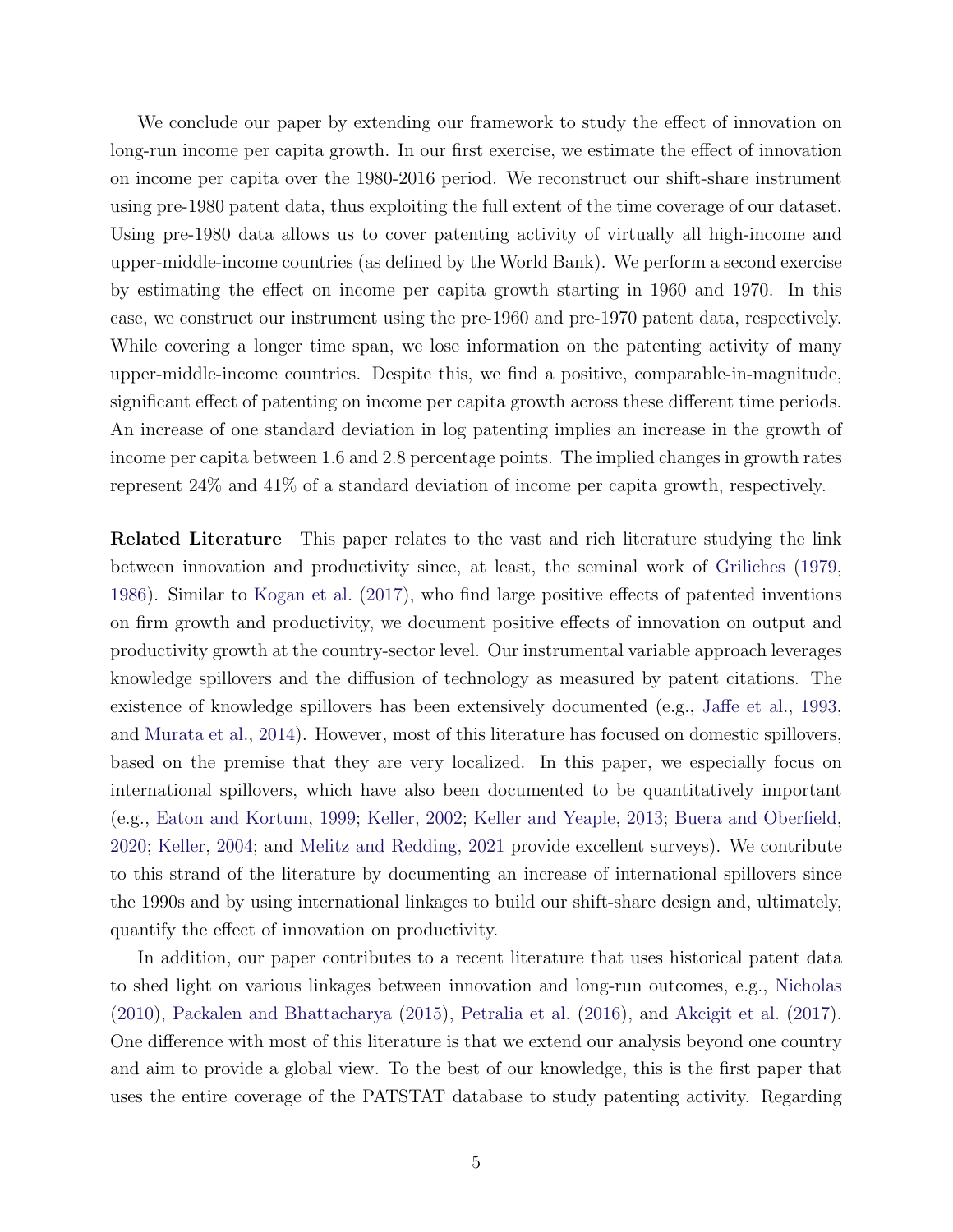<span id="page-6-0"></span>the goal of providing a global view, our work is perhaps closest to [Bottazzi and Peri](#page-36-0) [\(2003\)](#page-36-0), who use R&D and patent data for European regions in the 1977-1995 period to estimate research externalities.

This paper is also related to the growing literature that incorporates networks in the analysis of different aspects of economic growth and trade (e.g., [Acemoglu et al.,](#page-35-0) [2015;](#page-35-0) [Oberfield,](#page-40-0) [2018;](#page-40-0) [Liu,](#page-39-0) [2019;](#page-39-0) [Baqaee and Farhi,](#page-36-0) [2019;](#page-36-0) and [Kleinman et al.,](#page-38-0) [2021\)](#page-38-0). In this regard, our work complements the recent work by [Ayerst et al.](#page-35-0) [\(2020\)](#page-35-0) and [Liu and Ma](#page-39-0) [\(2021\)](#page-39-0), who use international patent data to study the diffusion of knowledge embedded in trade patterns and the design of optimal R&D policies in the presence of international knowledge spillovers, respectively. Finally, our network-based shift-share instrumental approach is related to a number of papers that have used the network structure of patent citations to construct shift-share instruments. Our approach is most similar to [Berkes and Gaetani](#page-36-0) [\(2022\)](#page-36-0), who construct a shift-share instrument leveraging the network of citations across US cities, and [Acemoglu et al.](#page-35-0) [\(2016\)](#page-35-0), who use a citation network to percolate sectoral innovations through the innovation network and illustrate how technological progress builds upon itself. Both papers focus on the United States.<sup>4</sup>

### 2 Data

#### 2.1 Data Sources

In this paper, we measure new ideas through patent data and productivity through value added per worker and TFP. Patent data are collected from the European Patent Office's Worldwide Patent Statistical Database (PATSTAT, Autumn 2018 version). PATSTAT contains bibliographical and legal status information on more than 110 million patents from the main patent offices around the world, covering leading industrialized countries, as well as developing countries, over the period  $1782$ -2018.<sup>5</sup> From PATSTAT, we collect information on patent filing years, inventor and assignee locations, citations, patent families, and technological classes. While PATSTAT provides the most comprehensive coverage of patenting activities worldwide, it also has some limitations [\(Kang and Tarasconi,](#page-38-0) [2016\)](#page-38-0). The main limitation for our purposes is data availability in the earlier years. In fact, data along one

<sup>4</sup>A large number of papers have used more standard shift-share ("Bartik") instruments in the innovation and productivity literature. For example, [Moretti et al.](#page-39-0) [\(2019\)](#page-39-0) estimate the effects of R&D subsidies and [Hornbeck and Moretti](#page-37-0) [\(2019\)](#page-37-0) estimate the effect of TFP growth in manufacturing across US cities.

<sup>5</sup>PATSTAT is increasingly popular in economics as it provides rich information on patents. Most of its use has focused on particular sectors, countries, or time periods. See, among others, [Coelli et al.](#page-36-0) [\(2016\)](#page-36-0); [Aghion et al.](#page-35-0) [\(2016\)](#page-35-0); [Akcigit et al.](#page-35-0) [\(2018\)](#page-35-0); [Philippe Aghion and Melitz](#page-40-0) [\(2018\)](#page-40-0); [Bloom et al.](#page-36-0) [\(2020\)](#page-36-0); and Dechezleprêtre et al.  $(2020)$ .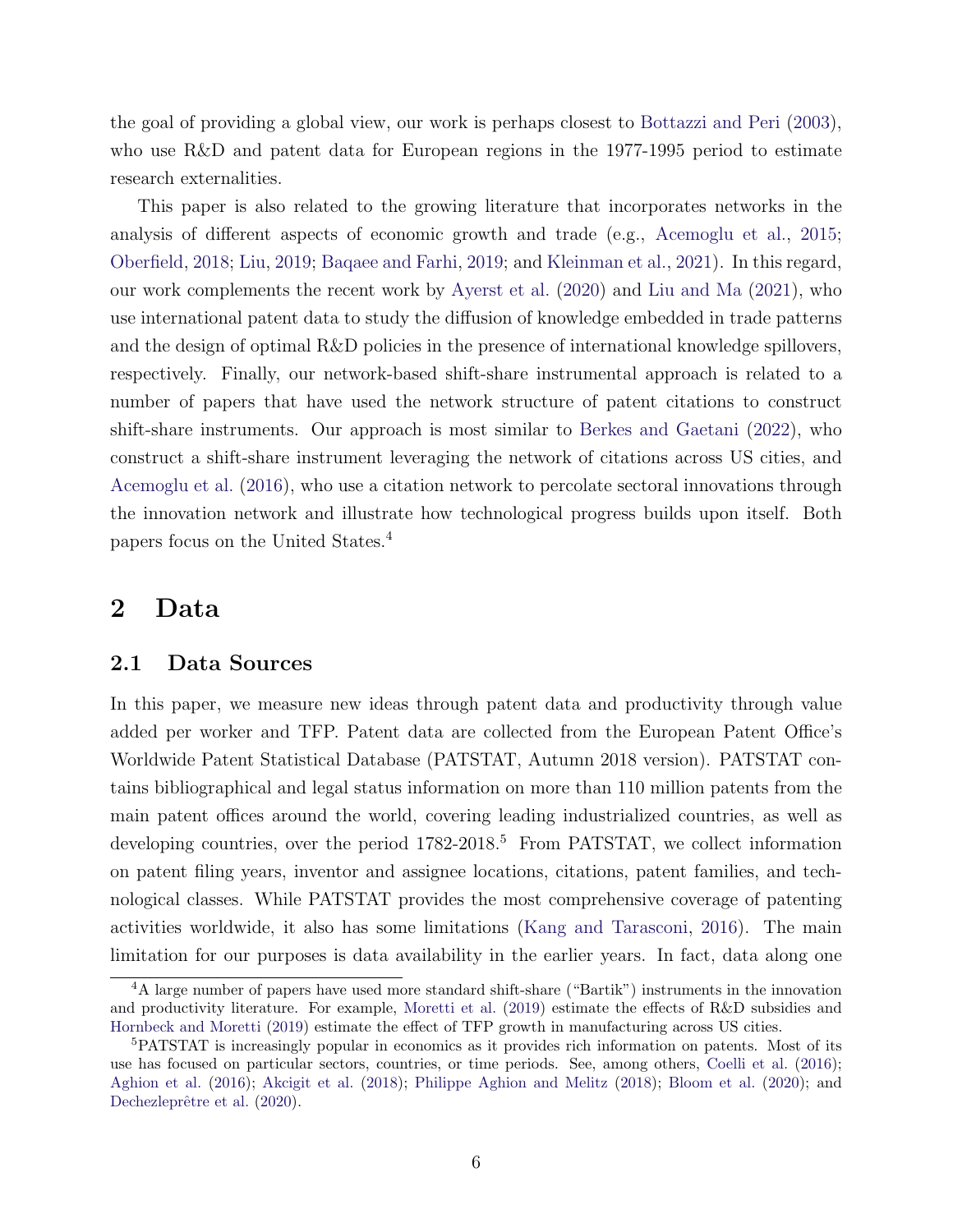or more dimensions are often missing for some countries in the years preceding 1970. We therefore split our sample into two groups of countries, which we use at different stages of our analysis. The first group is composed of six major technological leaders – the United States, the United Kingdom, France, Germany, the Soviet Union, and Switzerland – for which all the patents' characteristics required by our analysis are available at least since 1920.<sup>6</sup> The second group includes all the countries covered by PATSTAT and starts in 1970.<sup>7</sup> Appendix [A](#page-1-0) provides more information about the composition of the samples and summary statistics.

We assign each patent to a geographical unit according to the country of residence of its inventor(s). If this information is not available, we use instead the country of the assignee(s) or publication authority. When a given patent is associated with multiple inventors or applicants from different countries or territories, we assign weights to these patents. The weights are computed assuming that each inventor or applicant contributed equally to the development of the invention.<sup>8</sup> To avoid double-counting patents that are filed in more than one patent office, we restrict our analysis to patents that are the first in their (DOCDB) family (except for our citation analysis, in which we count all given citations to any patent in a family). We further collect the full distribution of technology classes associated with each patent based on the International Patent Classification (IPC). For our analysis, we first consider all the fields at the four-digit level (e.g., A01B)—for a total of 650 classes—and we then cluster them into consistent groups following the machine-learning procedure outlined in Section [2.2.](#page-8-0) Finally, to capture when an idea was completed and abstract from potential bureaucratic delays that are orthogonal to innovative activities, in our analysis we use the patent filing years instead of the years in which patents were granted.<sup>9</sup>

We supplement the patent data with the World Input Output Database (WIOD, [Timmer](#page-40-0) [et al.](#page-40-0) [2015\)](#page-40-0). This database provides data on prices and quantities of inputs, outputs, and trade flows covering 43 countries and the Rest of the World for the period 2000-2014. The data are classified according to the International Standard Classification revision 4 (ISIC) for a total of 56 sectors. Using the World Input-Output Tables (WIOT) for each set of countries,

 $6N$ ote that to compare consistent geographical units over time, when appropriate, we aggregate the patents filed in the German Democratic Republic and the Federal Republic of Germany. Similarly, for the Soviet Union, we combine all the patents produced by Armenia, Azerbaijan, Belarus, Estonia, Georgia, Kazakhstan, Kyrgyzstan, Latvia, Lithuania, Moldova, Russia, Tajikistan, Turkmenistan, Ukraine, and Uzbekistan.

<sup>7</sup>For our empirical analysis, we exclude China from our sample because of a substantial rise in the number of Chinese patents since the third revision of the patent law in China in 2008. While we see a sharp increase in the total number of Chinese patents after the implementation of the new law, the same pattern is not observed in the number of Triadic patents, which are made up of all the patents filed jointly in the largest patent offices, i.e., the United States Patent and Trademark Office (USPTO), the European Patent Office (EPO), and the Japan Patent Office (JPO). For more details, see Appendix [A.1.](#page-1-0)

<sup>8</sup>For example, if a given patent has four inventors, one from the US and three from the UK, then the patent will be split between the US and the UK with weights of 0.25 and 0.75, respectively.

<sup>9</sup>We discuss in more detail our data construction procedure in Appendix [A.1](#page-1-0)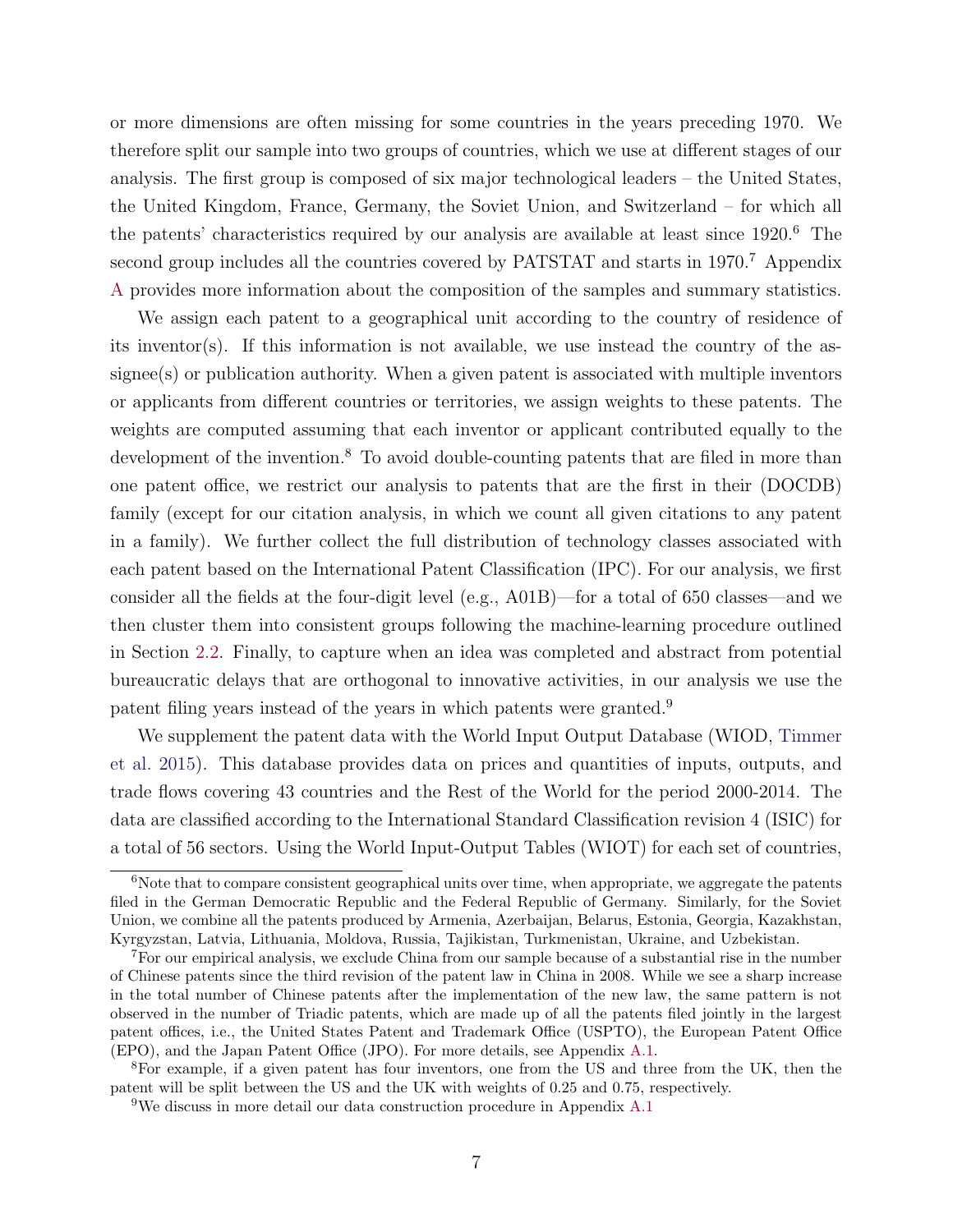<span id="page-8-0"></span>sectors, and years, we construct trade flows, gross output, intermediate purchases, and value added expressed in US dollars. Additionally, from the Socio-Economic Accounts (SEA) in the WIOD, we collect industry-level data on employment, capital stocks, gross output, and value added at current and constant prices. These data allow us to compute country-sector TFP paths and also to compute trade in intermediate and final goods across country-sector pairs.<sup>10</sup> Finally, we use data from the Maddison Project Database [\(Inklaar et al.,](#page-38-0) [2018\)](#page-38-0) for the historical analysis of income per capita growth presented in the Section [5.3.](#page-30-0)

#### 2.2 Construction of Fields of Knowledge

Innovation is the process of creating new knowledge, potentially building on existing knowledge across different fields. To operationalize our goal of measuring innovation waves across time and space, we build on the vast existing literature that measures innovative activities through patent data. We propose grouping finely defined patent classes into broader "fields of knowledge," which taken together constitute what we refer to as the "technology space" of the world.<sup>11</sup>

We employ a novel approach to grouping patent technology classes based on inventors' information. Our procedure is based on the likelihood that the same inventor produces inventions associated with different patent subclasses. The idea is that because knowledge is embedded in people, it is possible to cluster fields of knowledge based on the IPC subclasses in which the same inventors tend to patent. More precisely, we build a probability matrix  $T_{642\times642}$ ,<sup>12</sup> where each element  $(i, j)$  is the probability that an inventor patents in IPC subclass i conditional on also having a patent assigned to subclass  $j^{13}$ . For example, a mechanical engineer specialized in brakes will most likely patent in IPCs B60T (Vehicle Brakes or Parts Thereof) and F16D (Clutches, Brakes), which our algorithm correctly bundles together.<sup>14</sup>

<sup>14</sup>Other procedures for bundling patent classes have been proposed in the literature. One strand of the measures uses patent citation information (e.g., [Zitt et al.,](#page-41-0) [2000;](#page-41-0) [von Wartburg et al.,](#page-40-0) [2005;](#page-40-0) [Leydesdorff and](#page-39-0) [Vaughan,](#page-39-0) [2006;](#page-39-0) and [Leydesdorff et al.,](#page-39-0) [2014\)](#page-39-0). We also conduct such grouping as a robustness check and find substantial overlap. Another strand of the measures uses the "co-classification" information of patents

 $10$ See details in Appendix [A.2.](#page-1-0) In the Appendix, we also discuss the additional database we use (i.e., UNIDO INDSTAT2) for historical data on sectoral manufacturing output by country and the Penn World Data Tables.

<sup>11</sup>See [Kay et al.](#page-38-0) [\(2014\)](#page-38-0), [Leydesdorff et al.](#page-39-0) [\(2014\)](#page-39-0), and [Nakamura et al.](#page-39-0) [\(2015\)](#page-39-0) for alternative definitions of technology space based on patent technology classes.

 $12$ Eight IPC subclasses whose second level is 99 (i.e., "Subject Matter not otherwise Provided for in this Section") were excluded from the analysis because they are assigned to patents with no clear identified technology.

<sup>&</sup>lt;sup>13</sup>The diagonal elements of the matrix,  $i = j$ , are set to be equal to one. Note that the so-obtained matrix does not need to be symmetric because different IPC codes might weight differently in terms of their importance and centrality relative to other IPC codes within a given field of knowledge. For example, according to the matrix, manufacture of dairy products (A01J) is closest to dairy product treatment (A23C), while dairy product treatment is closest to foods, foodstuffs, or non-alcoholic beverages (A23L).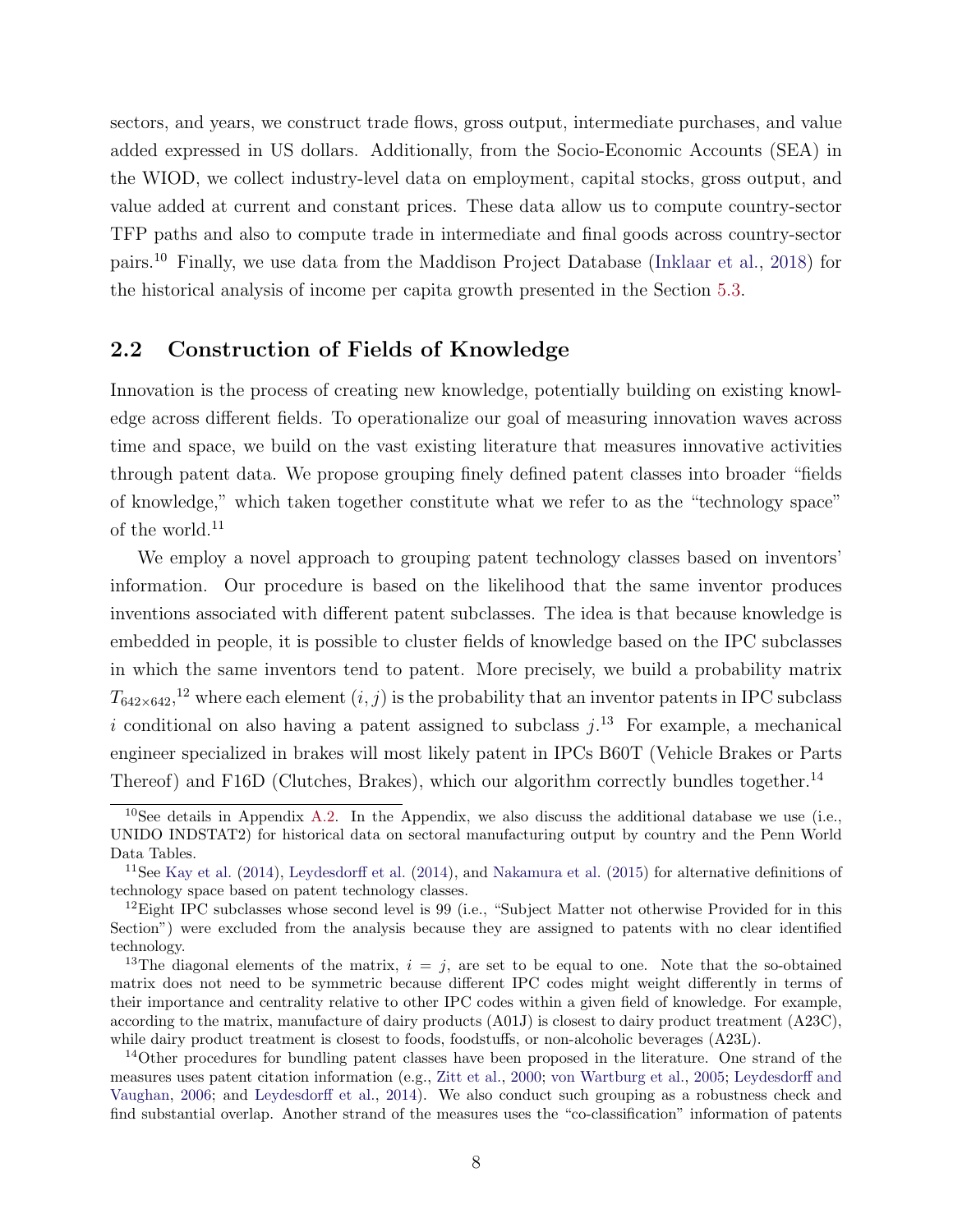We then use a k-medoids clustering algorithm to group the IPC subclasses into knowledge clusters. We interpret each resulting cluster as a field of knowledge, and use this classification to analyze the evolution of patenting in the next section. The k-medoids algorithm minimizes the distance within clusters by comparing all possible permutations of subclasses, conditional on a specific number of clusters, k. To determine the optimal number of clusters, we first compute the optimal clustering for each possible  $k$  and we then "score" each result using the silhouette coefficient. The score takes into consideration the distance between elements within a cluster, as well as the distance across clusters, while also penalizing the existence of singletons.<sup>15</sup> The optimal number of clusters implied by the silhouette coefficient is  $k = 164$ . Table [E](#page-1-0) in the Appendix reports the subclasses assigned to each cluster.<sup>16</sup>

### 3 Some Stylized Facts on World Innovation

We start our empirical analysis by presenting some stylized facts about the evolution of innovation and knowledge spillovers across time and space. We use the fields of knowledge created in Section [2.2](#page-8-0) as our unit of analysis of the technology space.

#### 3.1 Evolution of Fields of Knowledge across Space and Time

We first document the evolution of the major fields of knowledge for the past hundred years and highlight how different countries contributed to their growth at different points in time. To measure the importance of each field of knowledge at any point in time, we compute the share of patents belonging to that field of knowledge. Each patent is weighted by the total

$$
D_{ij} = 1 - (T_{ij} + T_{ji}) = D_{ji},
$$

where each element in the dissimilarity matrix  $D$  is interpreted as a measure of distance between subclass  $i$ and subclass j. We use this matrix in our k-medoids clustering algorithm to group the IPC subclasses into clusters. More details on the procedure used to construct fields of knowledge can be found in Appendix [A.4.](#page-1-0)

[<sup>\(</sup>Jaffe,](#page-38-0) [1986;](#page-38-0) [Engelsman and van Raan,](#page-37-0) [1994;](#page-37-0) [Breschi et al.,](#page-36-0) [2003;](#page-36-0) [Leydesdorff,](#page-39-0) [2008;](#page-39-0) [Kogler et al.,](#page-39-0) [2013;](#page-39-0) and [Altuntas et al.,](#page-35-0) [2015\)](#page-35-0). Others used the likelihood of diversification as measures of distance [\(Hidalgo et al.,](#page-37-0) [2007\)](#page-37-0) and analysis of patent texts [\(Fu et al.,](#page-37-0) [2012,](#page-37-0) and [Nakamura et al.,](#page-39-0) [2015\)](#page-39-0).

<sup>&</sup>lt;sup>15</sup>To apply the k-medoids algorithm requires the creation of a dissimilarity matrix  $D$ , which needs to be symmetric. To obtain such dissimilarity matrix, we apply the following transformation to the inventor probability matrix:

<sup>16</sup>As a robustness check, we also construct the proximity matrix based on the citation linkages instead, and apply the same procedure. The results are similar to the ones obtained with our proximity matrix: (i) the percentage of pairwise IPC subclasses that are in the same cluster is 50.6 (excluding singleton clusters, which accounts for 22.6 percent of all clusters); (ii) the percentage of pairwise IPC subclasses that are in the same cluster weighted by importance, measured by the number of patents in the respective subclass relative to all patents, in the sample is 51.9 (excluding singletons); (iii) the percentage of clusters' centers that are the same is 67.1.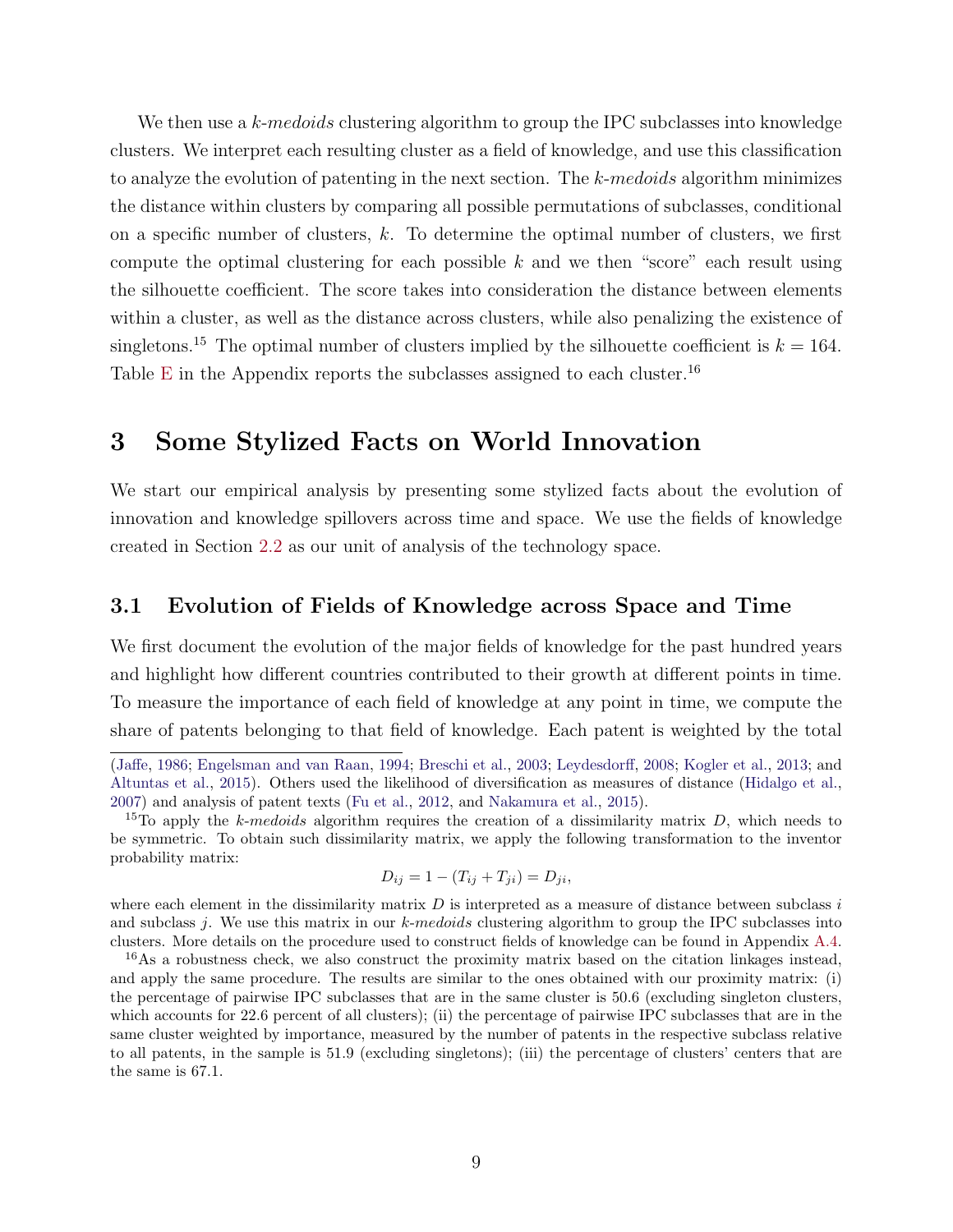number of forward citations.<sup>17</sup> We split our data set into nineteen 5-years periods from 1920 to 2015, plus a period prior to 1920 where we lump together all the patents filed before that year. For each time period, we rank every field of knowledge based on its relative contribution to the overall patent activity.

Figure [1](#page-11-0) shows the evolution of the fields that were ever present in the top five fields at any point in time according to our measure. Two trends are readily noticeable. First, we observe a substantial increase in the concentration of innovation, especially around the 1990s – approximately 10% of the fields of knowledge account for 60% percent of all patent activity in the 2000s compared with 30% in the first half of the 20th century. Second, there is substantial heterogeneity in the evolution of fields of knowledge over time. At the beginning of the 20th century, fields of knowledge belonging to Mechanical Engineering and Transportation (Packaging & Containers; Geothermal Systems) are the most prominent fields. Starting in the 1950s, we observe a shift towards chemistry and physics (e.g., Macromolecular Compounds). Around the 1980s there was substantial increase in medical and veterinary science (e.g., Diagnosis and Surgery or Medical Preparation). Finally, and as expected, around the mid-1990s the fields of knowledge related to computing and communication techniques started playing a leading role in the innovation landscape.

We perform the same exercise using alternative measures of importance that address possible concerns related to, for example, heterogeneous patenting practices across countries or strategic patenting behavior that gained more prominence in the past few decades. To do this, we build importance measures that take into consideration country fixed effects or patents that were cited at least once. Table [B.2](#page-29-0) in the Appendix shows that these measures are highly correlated to our baseline.

Next, we turn to the spatial heterogeneity of innovation activities by studying the contribution of different countries to the growth of top fields of knowledge. We divide the sample into four periods: 1920-1944, 1945-1969, 1970-1994, and 1995-2015. We concentrate our analysis to the seven fields of knowledge that took a leading role based on the number of patents throughout the entire period of study. Similarly to what we did in Figure [1,](#page-11-0) we assess the contribution of each country by computing its patenting share in a certain field of knowledge.<sup>18</sup>

Because of data limitations, for the period 1920-1970, our sample is made up of just six countries: the US, the UK, France, Germany, the Soviet Union, and Switzerland. Figure [B.1](#page-1-0)

<sup>&</sup>lt;sup>17</sup>Note that we are using only the first patent of the family. Moreover, if a patent belongs to multiple fields, we add a fraction of the patent to each field proportional to the number of IPC subclasses reported on the patents.

<sup>&</sup>lt;sup>18</sup>To account for potential differences in how countries assign patent citations, in this part of the analysis, we use the total number of patents without weighting by the number of citations for better comparability. We also verify that the results are robust to citation-weighted measures.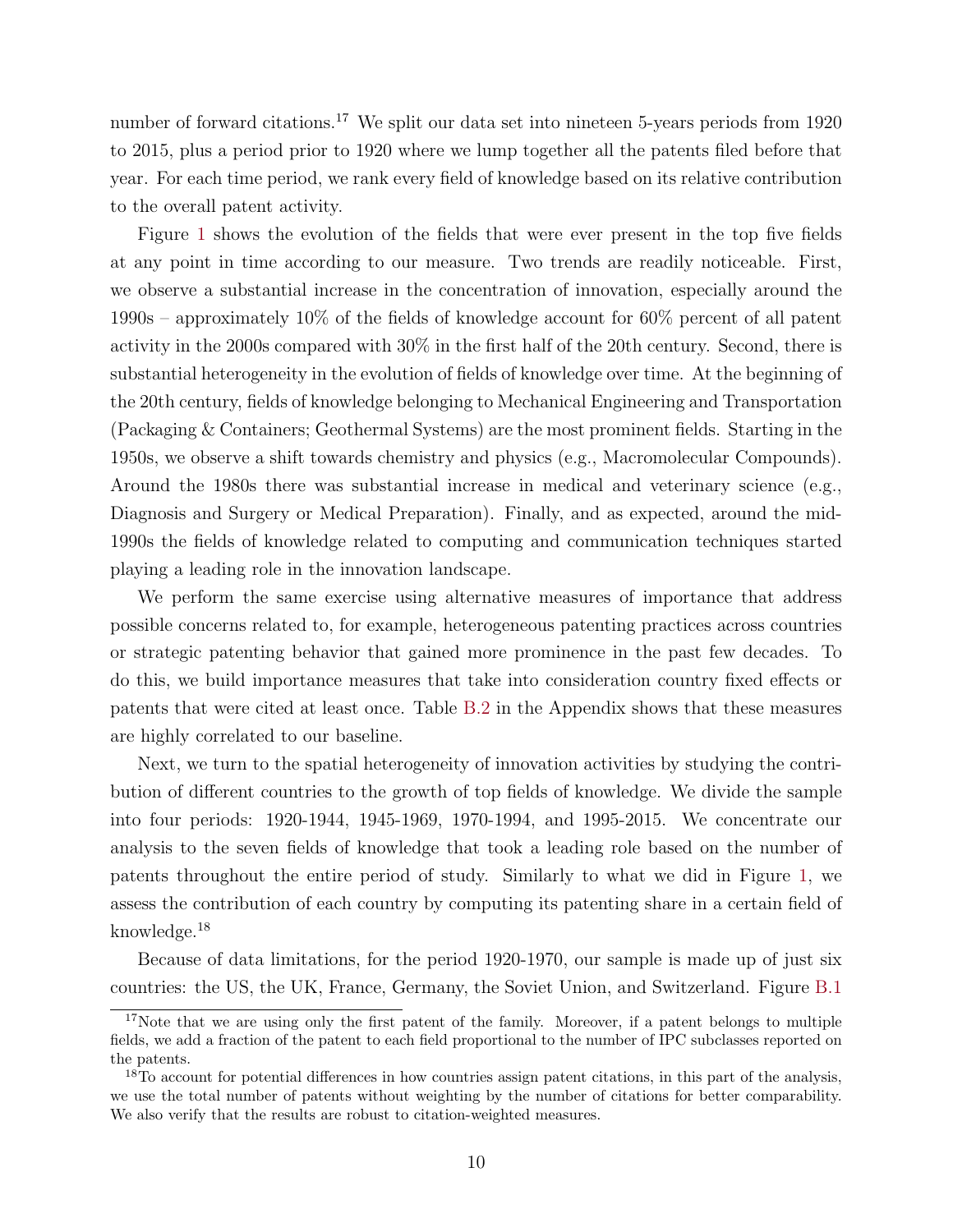<span id="page-11-0"></span>

Figure 1: Evolution of Top Fields of Knowledge

Notes: This figure represents the share of each field of knowledge, measured by the number of first-in-thefamily patents weighted by backward citations, in total patent activity across all fields in a given period of time. The width of the colored bars reflects the share of the knowledge field. Exact values for shares can be found in Table [B.1.](#page-28-0)

in the Appendix shows that during this time period, the leading innovating role in major fields of knowledge was split between the US and Germany, followed by the UK and France. In fact, Germany overtook the US in every leading field in the period between the end of World War II and 1970.

In Figure [2,](#page-12-0) we consider the whole sample of countries in the years after 1970. Between 1970 and 1995, there are three clear technological leaders: Japan, the US, and Germany. The preponderant role played by Japan in the major fields of knowledge is remarkable. The US also gains substantial prevalence in the second part of the sample. After 1995 other Asian countries, such as South Korea, start rising to the forefront of the technological frontier. In this period, France experiences a decrease in importance in the innovation landscape. Asian countries dominate in the fields related to computing, engineering, and digital information, while their role in chemistry and medicine is less pronounced.

We extend our analysis beyond the top fields of knowledge and compute an overall ranking by averaging the country ranking across all fields of knowledge. This exercise paints a picture similar to the one in Figure [2.](#page-12-0) Japan and the US are the technological leaders from 1970 until 1995, with Japan falling behind after the 2000s. The Soviet Union's ranking is similar to the one of the US in 1970 and it declines subsequently, while Asian countries such as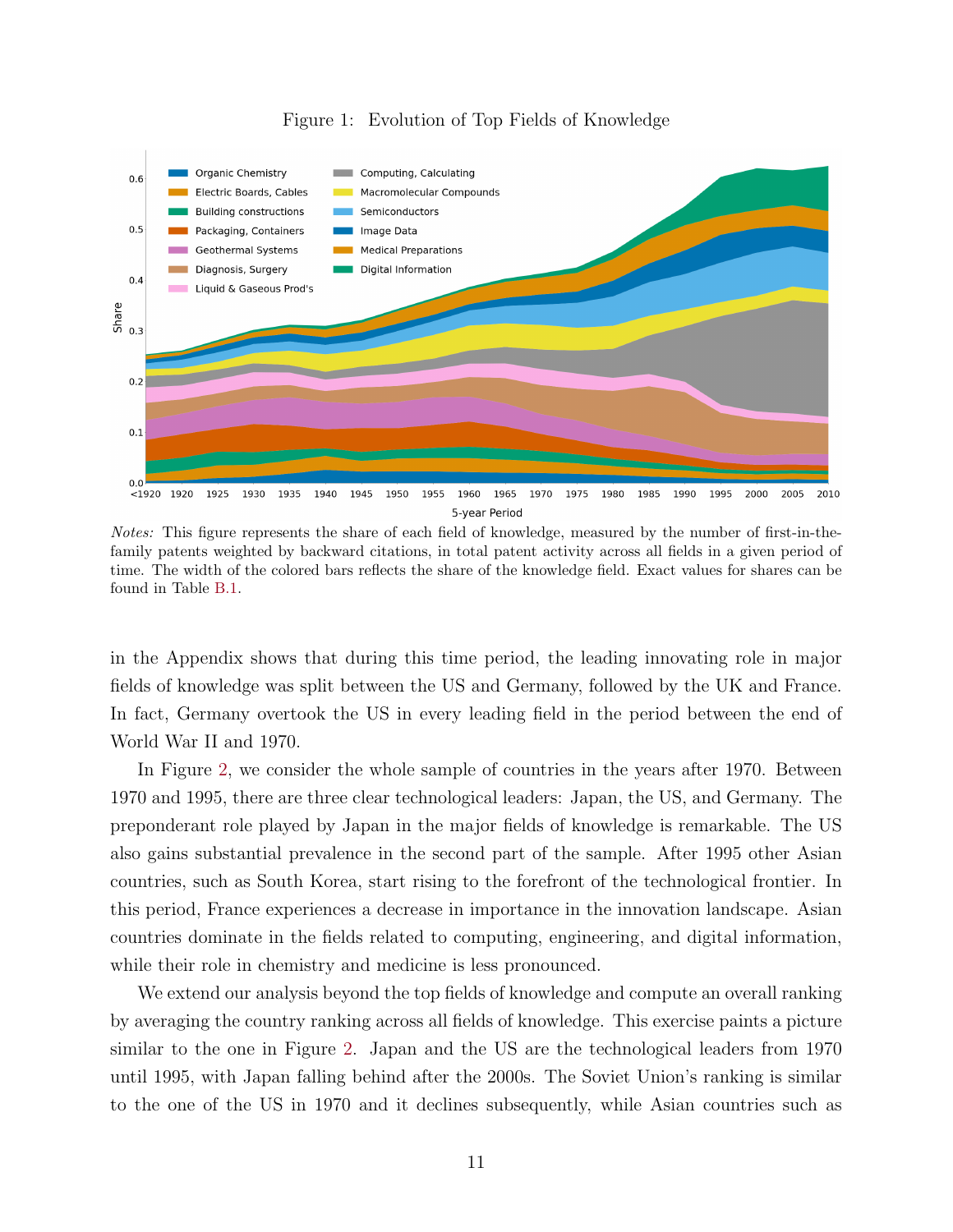<span id="page-12-0"></span>

Figure 2: Countries Shares in Top Fields, 1970-2015

Taiwan gain prominence after the 2000s. See Section [B](#page-1-0) in the Appendix for further details and discussion of this exercise.<sup>19</sup>

### 3.2 Using Citations to Measure Spillovers across Time and Space

So far, we have shown that there is substantial time variation in terms of the composition of the technological output and in terms of the geographical contribution to worldwide innovation. We now turn our attention to knowledge spillovers. We measure spillovers through patent citations across fields of knowledge and countries. There is an abundant literature studying within-country spillovers using patent citations (e.g., [Jaffe et al.,](#page-38-0) [1993,](#page-38-0) and [Murata](#page-39-0) [et al.,](#page-39-0) [2014,](#page-39-0) for the United States), but the evidence on cross-country knowledge spillovers is more scarce. Despite being an imperfect measure of knowledge spillovers, patent citations provide a useful quantifiable benchmark that can be easily measured and used in our empirical analysis.

We focus our analysis on the post-1970 sample, for which we have data on filed patents

<sup>&</sup>lt;sup>19</sup>In the Appendix, we report two additional results that shed more light on the spatial heterogeneity of innovative activities over time. First, we decompose inequality in innovation within and between countries, and find that the inequality in patenting across countries has increased since the 2000s, while the within component has remained mostly stable. Second, we use a gravity-type regression to estimate the relationship between gross domestic product (GDP) per capita, geographical distance, and production of technologies. We find that changes in patenting shares across fields of knowledge are correlated across countries that are geographically and linguistically close to each other.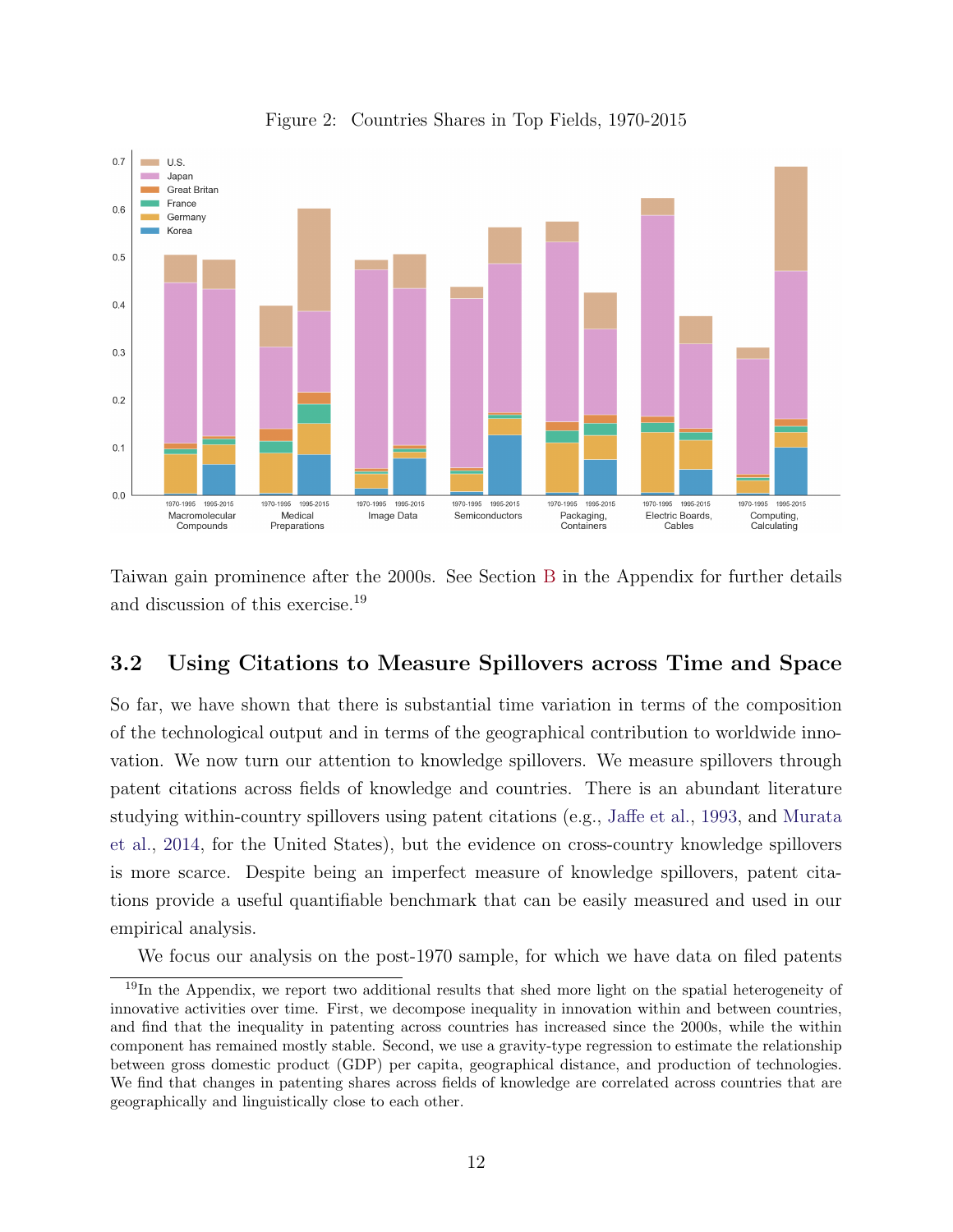for virtually all countries in the world. We compute the citations given by these patents to patents filed after 1900. Panel (a) in Figure [3](#page-14-0) shows the evolution of the average number of citations given by patents filed after 1970. The average number of citations experiences an important increase starting around the 1980s. Domestic citations keep increasing up until 2002 and they then show a marked decline, whereas international citations plateau at about 4 international citations per patent in the late 1990s. A closer look at panel (a) further reveals that domestic patent citations tend to be more prominent than international patent citations: domestic patents are cited at roughly double the rate that of international patents are. Panel (b) breaks down these trends by additionally looking at whether citations belong to the field of knowledge (or FoK, as noted in Figure [3\)](#page-14-0) of the citing patent.<sup>20</sup> The plot shows that citations tend to be concentrated not only geographically (i.e., domestic patents being cited relatively more), but also technologically (i.e., patents in the same field of knowledge being cited relatively more). Moreover, these gaps appear to have widened over the past decades.

An important pattern that is revealed by our analysis is that most knowledge (as measured by patent filings) is produced by a handful of countries – what we refer to as the "technological leaders." Specifically, as we have already seen in Figure [2,](#page-12-0) for the period 1970-2015 Japan and the United States are responsible for the largest share of patents produced worldwide. Panels (c) and (d) of Figure [3](#page-14-0) separately depict citation dynamics for Japan and the US and the rest of the world. While we observe an increase in the average number of citations per patent, there are two important differences between the two panels. First, the United States and Japan, on average, make more citations per patent than the rest of the world. Second, most of the citations in the US and Japan are given to domestic patents, while the rest of world mostly relies on knowledge produced in other countries, at least according to the data on patent citations.<sup>21</sup>

Figure [3](#page-14-0) depicts a rapid increase in the overall average number of citations per patent. To better understand what lies behind this increase, we concentrate on the backward citations received by the five leading fields of knowledge over the past five decades. Figure [4](#page-15-0) shows that the substantial increase in the number of citations observed in Figure [3](#page-14-0) is mainly driven by two fields of knowledge: Computing, Calculating, Counting and, to a lesser extent, Transmission of Digital Information. What is perhaps even more striking is the fact that most citations to

 $20$ The sum of the four lines in panel (b) is not equal to the total number of backward citations, since there is some double-counting due to the fact that cited patents belong to multiple fields of knowledge and (more rarely) to multiple countries.

<sup>&</sup>lt;sup>21</sup>Decomposition of citations for other countries, namely, Germany, France, and the UK, are reported in Figure [B.2.](#page-1-0) The plots for these three frontier countries show how they moved from mostly relying on domestic knowledge in the early periods to foreign knowledge later in the sample.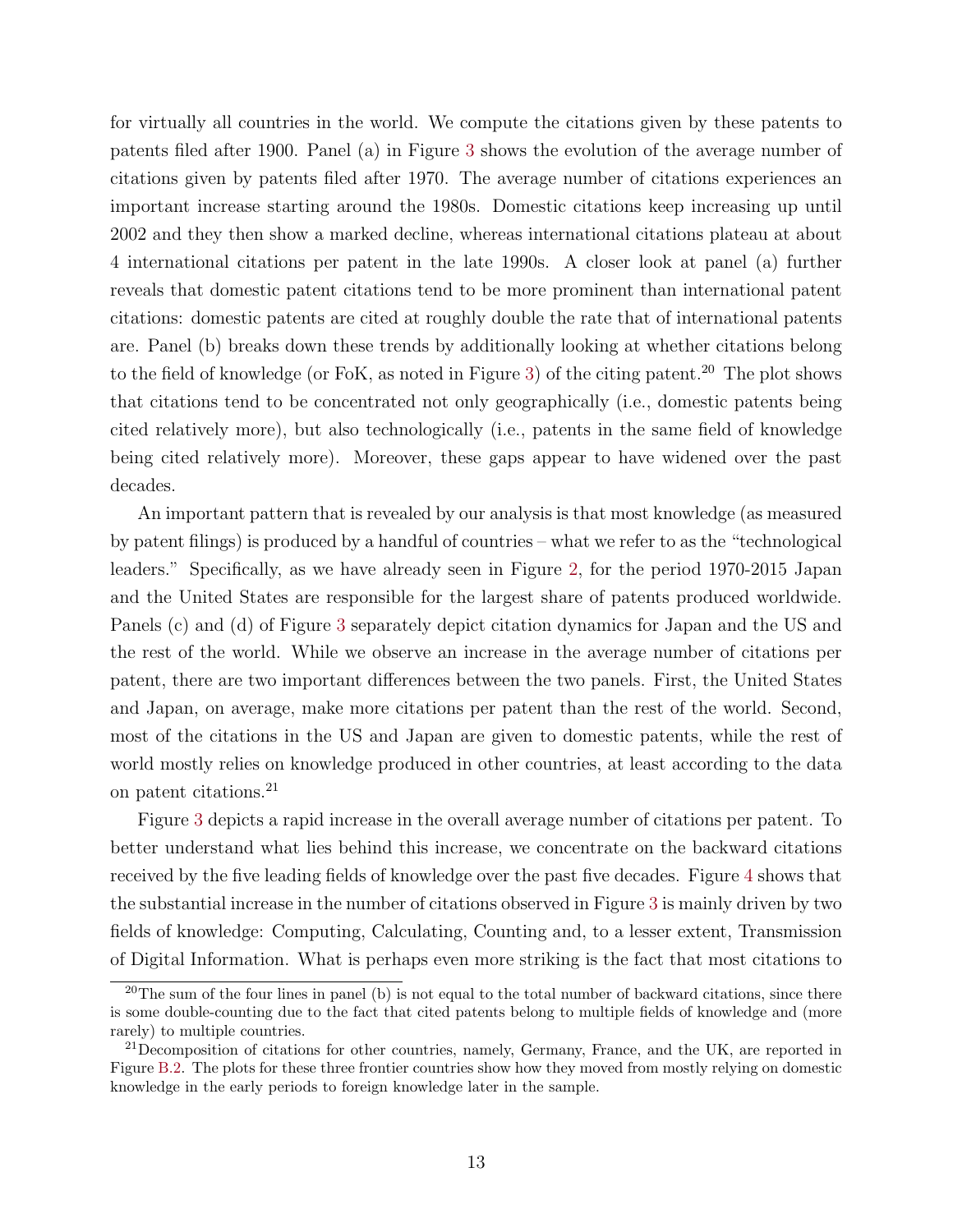<span id="page-14-0"></span>

Figure 3: Citation Dynamics, 1970-2015

this field of knowledge are given to US and Japanese patents, as illustrated by Figure [4.](#page-15-0)<sup>22</sup>

Taken together, the evidence presented in this section paints a picture consistent with the view that knowledge spillovers have increasingly become an important component of the innovation process in the past few decades. Although spillovers that originate from the same country and field of knowledge are still the most relevant, international knowledge spillovers have been steadily gaining importance over the past few decades. This increase is visible when considering spillovers coming both from the same field of knowledge and from other fields of knowledge, and it is mainly driven by a dramatic increase in the citations received by US and Japanese patents, especially in the fields of knowledge related to computing, information processing, and medicine.

<sup>22</sup>Relatedly, [Liu and Ma](#page-39-0) [\(2021\)](#page-39-0) document a high reliance on domestic knowledge in both the US and Japan using Google Patents' global patent data for 40 countries during the period 1976-2020.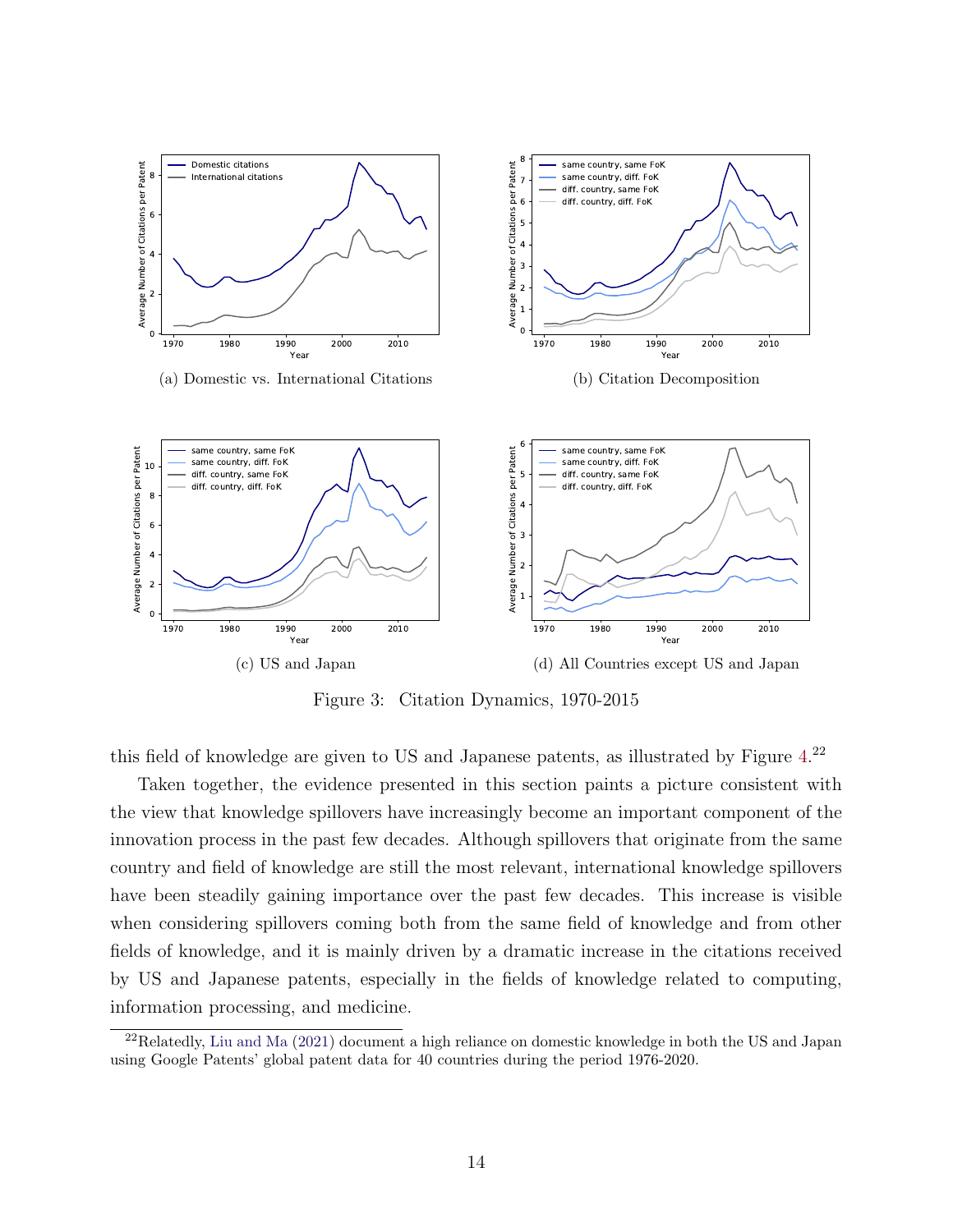<span id="page-15-0"></span>

Figure 4: Share of citations to US and Japanese patents by FoK, 1970-2015. Each line in the plots represents the share of citations to US and Japanese patents that belong to a given field of knowledge. Panel (a) depicts the shares of domestic citations given by US and Japanese patents, and panel (b) depicts the shares of international citations received by patents filed in the US and Japan given by other countries.

### 4 Conceptual Framework

In this section, we present the framework that will guide our empirical analysis. This framework incorporates patents and patent citations to a standard, multi-sector growth model.<sup>23</sup> Importantly, our framework only specifies the production-side of the economy, and it does not assume the existence of a balanced growth path of output or productivity at the sectoral (or aggregate) level.<sup>24</sup>

Consider a world economy with  $C$  countries,  $S$  sectors, and  $K$  fields of knowledge, where we index countries by c, sectors by s, fields of knowledge by  $k$ , and time by  $t$ . We denote by  $N_{cskt}$  the stock of ideas available in country c, sector s, field of knowledge k, and time t. The state of world ideas at time t is thus summarized by the vector  $N_t \equiv (N_{111t}, \ldots, N_{cskt},$  $\ldots, N_{CSKt}$ ). There is a production function for new ideas,  $I(\cdot)$ , that establishes the relationship between the flow of new ideas in a given field of knowledge and production sector,  $\Delta N_{cskt}$ ; the current stock of knowledge,  $N_t$ ; and inputs devoted to generate new ideas,  $R_{cskt}$ ;

$$
\Delta N_{cskt} = I\left(S_{csk}(\mathbf{N}_t), R_{cskt}\right),\tag{1}
$$

where  $\Delta$  denotes the time difference operator between  $t + 1$  and t. The spillover function

<sup>&</sup>lt;sup>23</sup>Our formulation builds upon previous studies that have been applied to the study of the patent network of citations, such as [Acemoglu et al.](#page-35-0) [\(2016\)](#page-35-0). Relative to [Acemoglu et al.](#page-35-0) [\(2016\)](#page-35-0), we present additional model elements to relate our results to TFP and output per capita and also extend the model to a multi-country setting.

<sup>24</sup>Unbalanced sectoral growth is indeed the empirically relevant case for the United States and other advanced economies [\(Comin et al.,](#page-36-0) [2019\)](#page-36-0).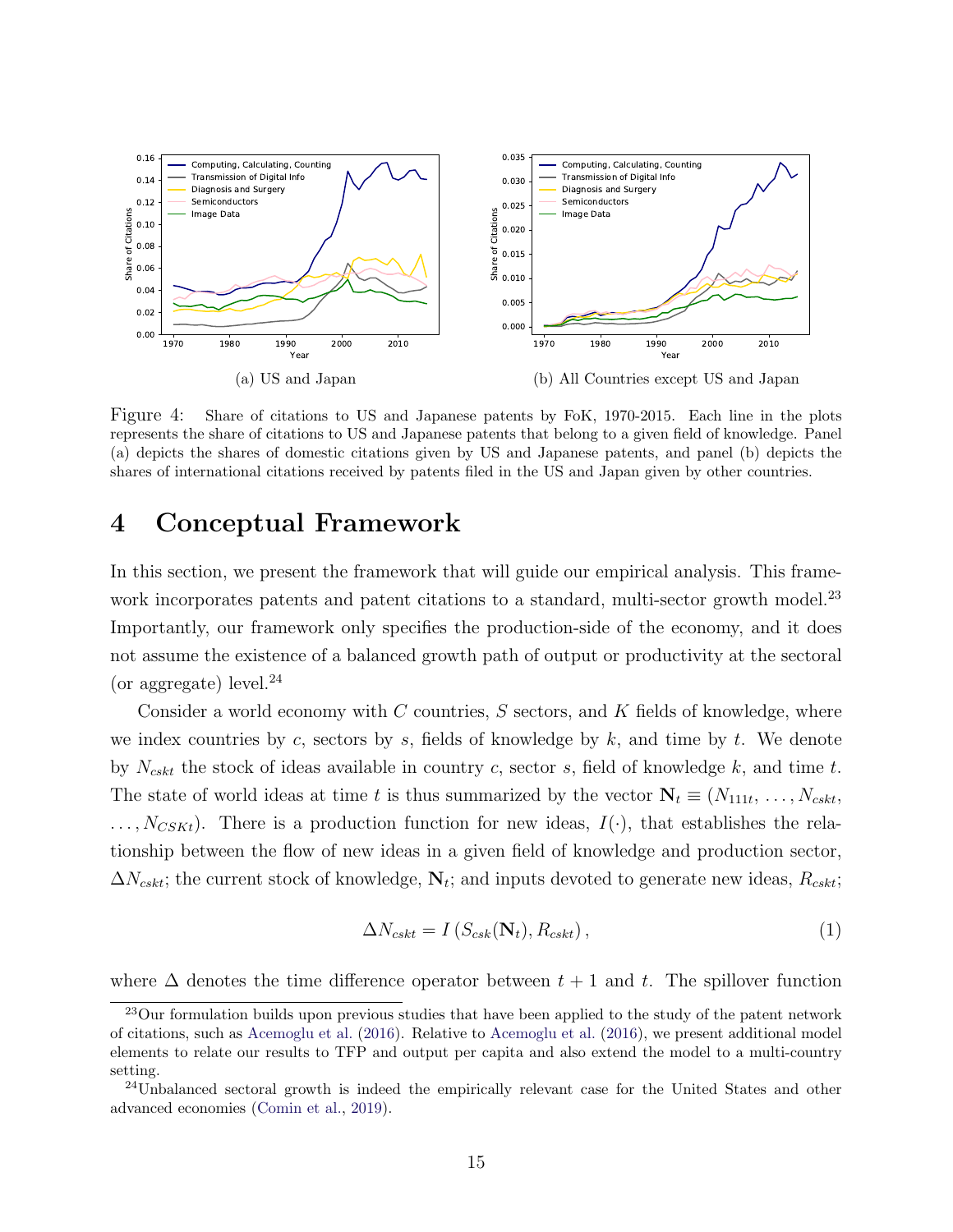<span id="page-16-0"></span> $S_{csk}(\mathbf{N}_t)$  captures how the current world stock of knowledge  $\mathbf{N}_t$  helps generate new ideas in country  $c$ , field of knowledge  $k$ , and sector  $s$ . We assume the spillover function to be

$$
S_{csk}(\mathbf{N}_t) = \sum_{c' \in C} \sum_{s' \in S} \sum_{k' \in K} \alpha_{c's'k't} N_{c's'k't},\tag{2}
$$

where  $\alpha_{c's'k't}$  captures the reliance of the production function of ideas in csk on ideas from  $c's'k'$  at time t. We leverage this structure to construct our instrumental variable. Note that we purposefully state Equation [\(1\)](#page-15-0) generically so that it subsumes the first generation endogenous growth models as in [Romer](#page-40-0) [\(1990\)](#page-40-0) or [Aghion and Howitt](#page-35-0) [\(1992\)](#page-35-0), semi-endogenous growth models as in [Jones](#page-38-0) [\(1995\)](#page-38-0), [Kortum](#page-39-0) [\(1997\)](#page-39-0), or [Segerstrom](#page-40-0) [\(1998\)](#page-40-0), or second generation models as in [Aghion and Howitt](#page-35-0) [\(1998\)](#page-40-0), [Young](#page-40-0) (1998), or [Peretto](#page-40-0) (1998).<sup>25</sup>

Since ideas are to a large extent non-rival [\(Romer,](#page-40-0) [1990\)](#page-40-0), the vast majority of endogenous growth theories resort to intellectual protection in the form of patents to ensure that investments in new ideas can be recovered with future profits.<sup>26</sup> This observation motivates our empirical strategy to proxy the generation of new ideas through patent filings. Patents provide a quantifiable measure over time and space that is arguably hard to obtain with other measures of ideas or innovation. Moreover, through citations, patents also provide an empirical measure of reliance on existing ideas across space and fields of knowledge. We rely on these spillover measures in our empirical analysis and, in particular, in our instrumental variables strategy. In practice, however, not all ideas are patented, and not all ideas which a patent builds on are cited. We thus think of patents as a *proxy* for new ideas,  $\Delta N_{cskt}$ , and citations as a proxy for spillovers. We discuss in the next section how our empirical specification addresses these potential discrepancies between idea generation and patenting.

In our framework, there is a representative firm in each country-sector that produces sectoral output combining physical inputs (labor and capital) according to the best production methods available in that country-sector at time  $t$ , which are summarized by sectoral TFP, denoted  $TFP_{cst}$ . Sectoral value added per worker,  $y_{cst}$ , is given by the Cobb-Douglas production function  $\log y_{cst} = \phi_{cst} + \log TFP_{cst} + \alpha \log k_{cst}$ , where  $k_{sct}$  denotes capital per worker,  $0 < \alpha < 1$ , and  $\phi_{cst}$  denotes potential additional sources of variation of total productivity that are not captured by our framework. To obtain the baseline empirical specification, we assume that this effect can be parameterized as a full set of dyadic fixed effects,  $\phi_{cst} = \tilde{\delta}_{ct} + \tilde{\delta}_{st} + \tilde{\delta}_{cs}$ . This parametrization captures the fact that the productivity of ideas (and/or other unmodeled sources of productivity differences) may differ across country-sector-time pairs because

<sup>25</sup>For example, one specification extensively used in the literature (e.g., [Romer,](#page-40-0) [1990,](#page-40-0) and [Jones,](#page-38-0) [1995\)](#page-38-0) ignores cross-country spillovers, and corresponds to having  $S = K = 1$  and  $S_c(\mathbf{N}_t) = N_{ct}$  and postulates a log-linear relationship,  $I = N_{ct}^{\phi} R_{ct}$  with  $\phi \leq 1$ .

 $^{26}$ See, among others, [Aghion and Howitt](#page-35-0) [\(1998\)](#page-35-0), [Acemoglu](#page-35-0) [\(2009a\)](#page-35-0), and the references therein.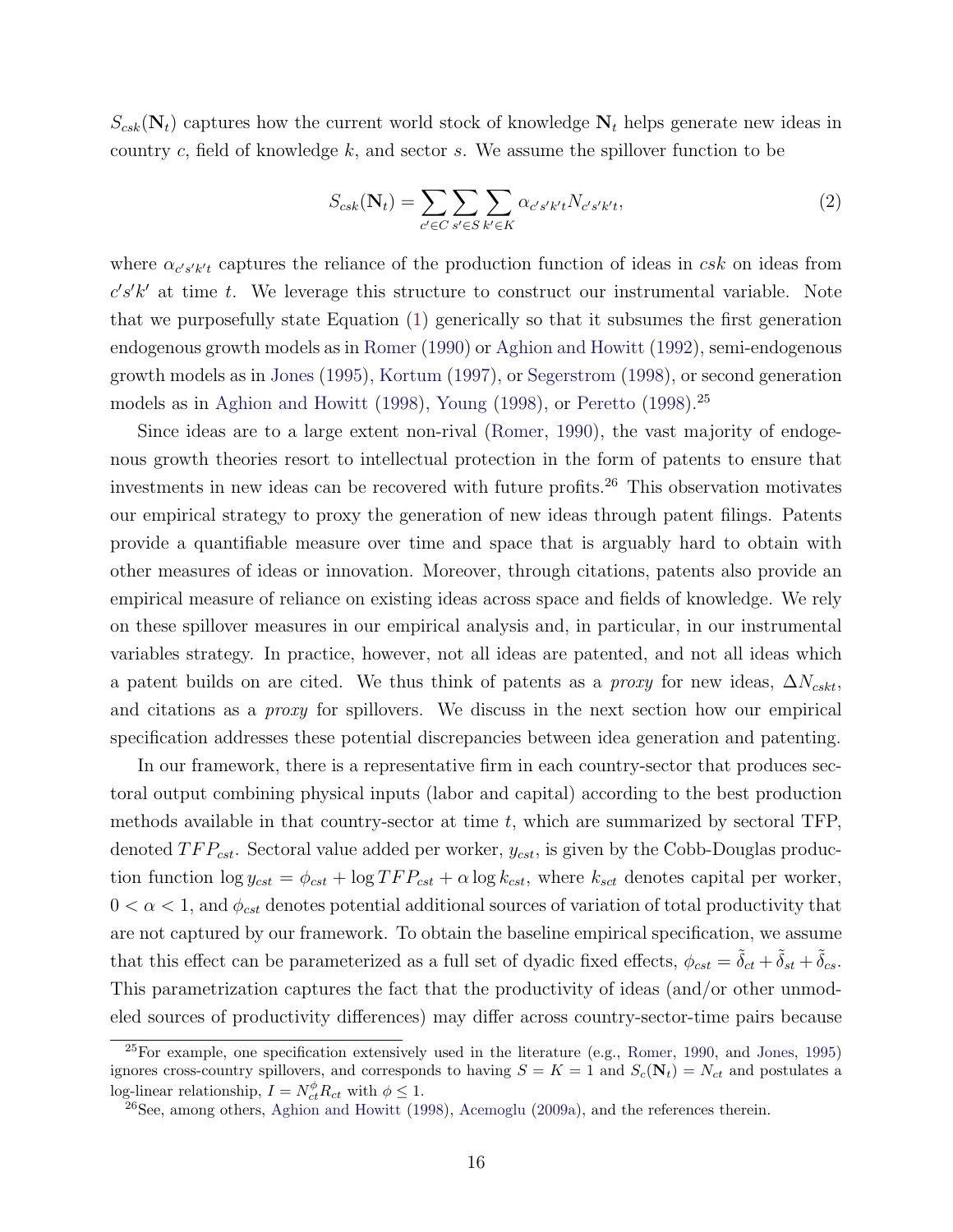<span id="page-17-0"></span>some country-sector pairs may be better suited at certain sectors than others (captured by  $(\tilde{\delta}_{cs})$ , there may be some global technology trends affecting certain sectors (captured by  $\tilde{\delta}_{st}$ ), or there may be some country-specific shocks (captured by  $\delta_{ct}$ ).

Following the endogenous growth literature, we assume that the role of ideas is to increase firms' productivity by developing and improving methods of production (e.g., [Acemoglu,](#page-35-0) [2009b\)](#page-35-0). That is, we assume that there is a positive relationship between ideas produced and sectoral TFP growth. Moreover, as TFP grows and new production methods are implemented, we allow for the existence of fixed costs of adjustment scaling up with (a power function of) total output. This adjustment cost stands in for production disruptions related to the adoption of new technologies (e.g., as in [Perla and Tonetti,](#page-40-0) [2014](#page-40-0) or [Comin and Gertler,](#page-36-0) [2006\)](#page-36-0). In particular, our empirical specification assumes an iso-elastic relationship between TFP growth, ideas, and adjustment costs,

$$
\log\left(\frac{TFP_{cst+1}}{TFP_{cst}}\right) = \phi_0 + \phi_N \log(1 + \Delta N_{cst}) - \phi_Y \log y_{cst},\tag{3}
$$

where  $\phi_0, \phi_N, \phi_Y \ge 0$  and  $\Delta N_{cst} = \sum_{k=1}^K \Delta N_{cskt}$  denotes the total number of ideas generated in country  $c$  and sector  $s$  at time  $t$  across all fields of knowledge. Combining the idea production function, Equation [\(1\)](#page-15-0), with the TFP Equation (3), we can readily verify that our framework nests a number of cases often considered in the literature, such as endogenous and semi-endogenous growth models.<sup>27</sup>

To derive our baseline empirical specification, we take the time difference in log-sectoral output between two adjacent time periods, t and  $t + 1$ . Combining the resulting expression with the law of motion for TFP, Equation  $(3)$ , we find that

$$
\log y_{cst+1} = \phi_N \log(1 + \Delta N_{cst}) + \phi_A \log y_{cst} + \delta_{ct} + \delta_{st},\tag{4}
$$

where  $\delta_{ct}$  and  $\delta_{st}$  denote country-time and sector-time fixed effects and  $\phi_A = 1 - \phi_Y$ . The focus of our analysis is on the effect of patenting on value added per worker. This effect is

<sup>&</sup>lt;sup>27</sup>Given our multi-sector, multi-country set-up, we find useful to separate the idea production function, Equation  $(1)$ , which relates the evolution of the stock of knowledge across *cskt* bins from the law of motion for TFP, Equation (3). Most models in endogenous growth theory do not present these equations separately. To relate our framework to the standard endogenous growth models, consider a one-country, one-sector and one-field of knowledge economy (or alternatively, a multi-country, multi-sector economy without spillovers across sectors and countries). Assume further that  $TFP_{ct} = N_{ct}$ ,  $\phi_0 = \phi_Y = 0$ ,  $\beta_N = 1$  and that the idea production function [\(1\)](#page-15-0) is  $I = N_{ct}^{\phi} R_{ct}$  (as discussed in footnote [25\)](#page-16-0). Then, we find that TFP growth is  $N_{ct+1}$  $\frac{N_{ct+1}}{N_{ct}}-1=\frac{N_{ct}^{\phi}R_{ct}}{N_{ct}}$ . For  $\phi=1$ , the model generates the first-generation building-on-the-shoulders-of-giants dynamics [\(Romer,](#page-40-0) [1990\)](#page-40-0), whereby the growth rate of  $TFP_{cst}$  is directly controlled by the number of ideas produced at time t with an elasticity of one. Letting  $\phi < 1$  introduces the semi-endogenous growth fishingout-of-the-same-pond effect so that increasingly more ideas become necessary to sustain constant TFP growth [\(Jones,](#page-38-0) [1995\)](#page-38-0).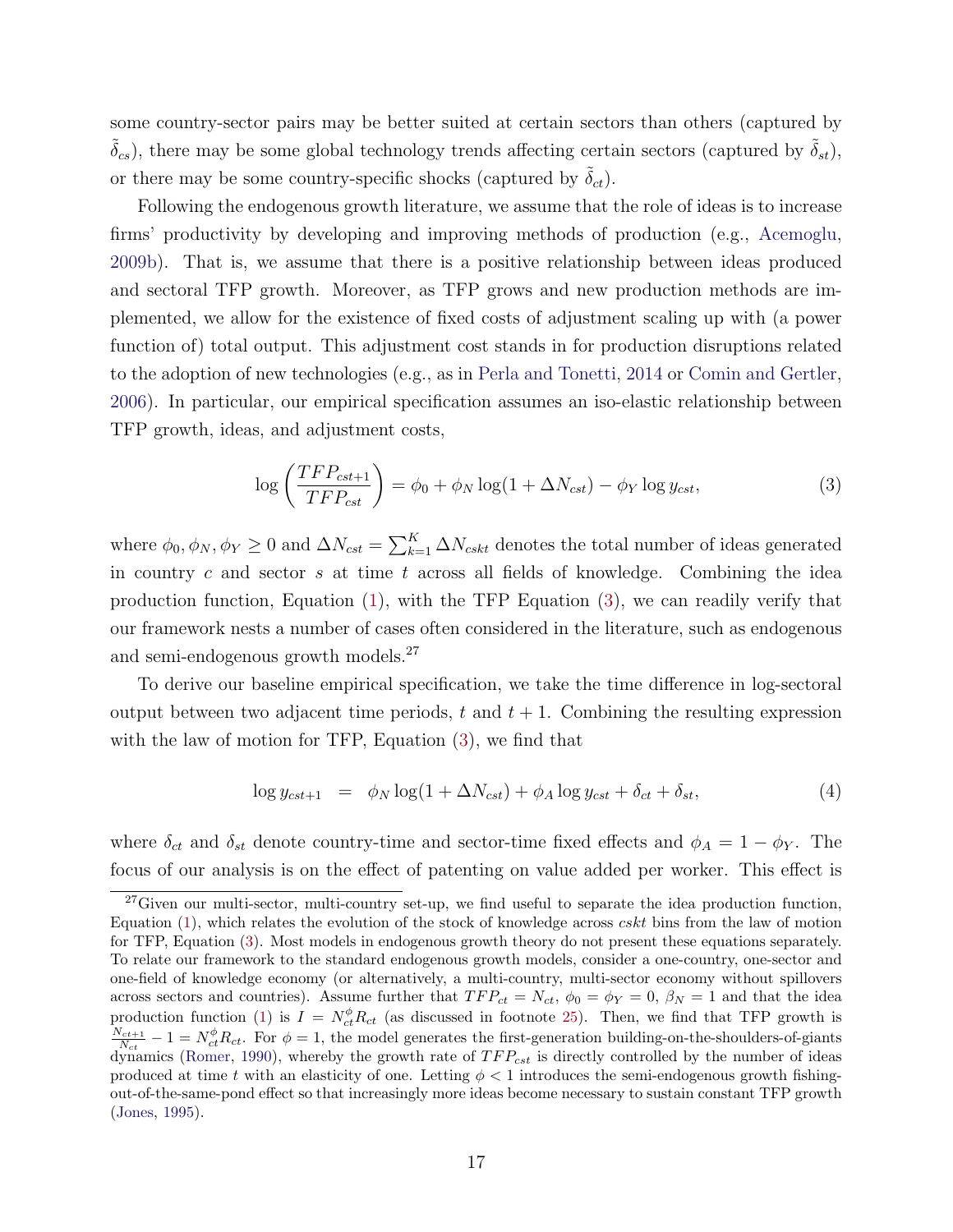<span id="page-18-0"></span>captured by  $\phi_N$ , which corresponds to the elasticity of value added per worker growth on patenting. Note also that the country-sector fixed effect  $\tilde{\delta}_{cs}$  appearing in our specification of the production function drops from Equation [\(4\)](#page-17-0) because we take the time difference of log-sectoral output. In addition, note that the country-time fixed effect  $\delta_{ct}$  absorbs the terms corresponding to sectoral capital-labor ratios (under the assumption of competitive markets for capital and labor across sectors). Since the assumption of factor markets being competitive may seem somewhat stringent, we present empirical specifications that also include as direct controls sectoral capital and labor.<sup>28</sup>

### 5 Empirical Analysis

In this section, we empirically study the effect of innovation on productivity. We begin analyzing the effect of innovation on sectoral output per worker and TFP using cross-country panel data. We present our identification strategy in Section 5.1 and report our baseline results in Section [5.2.](#page-25-0) In Section [5.3,](#page-30-0) we extend our baseline estimation to a longer time horizon – at the expense of losing sectoral variation – where the dependent variable is output per capita.

### 5.1 Estimating Equations and Identification Strategy

Our baseline regression model closely follows Equation [\(4\)](#page-17-0) and is specified as follows,

$$
\overline{\log y_{cst+n}} = \phi_N \log (1 + pat_{cst}) + \phi_A \log y_{cst} + \phi_0 X_{cst} + \delta_{ct} + \delta_{st} + \epsilon_{cst},
$$
(5)

where  $\overline{\log y_{cst+n}}$  is future annual output per worker in period  $t + n$ ;  $X_{cst}$  denotes a set of controls for country c, sector s, and time t;  $\delta_{ct}$  and  $\delta_{st}$  denote country-time and sector-time fixed effects; and  $\epsilon_{cst}$  is the error term. The number of ideas in our model framework  $\Delta N_{cst}$  is proxied by the number of first-in-the-family patents filed in *cst*. Thus, there is one departure relative to the model presented in the analytical framework. Rather than looking at one period ahead from t, we look at a measure of output per worker n years ahead of period t. In particular, we take the three-year average annual output per worker as our baseline measure (but we also show in the appendix that the results are robust to selecting any of these years in isolation,  $n \in \{1, ..., 3\}$ . We follow this approach, since it is common in the empirical growth

<sup>&</sup>lt;sup>28</sup>Our framework implies that the lagged level of sectoral output per worker appears on the right-hand-side of Equation [\(4\)](#page-17-0) with a coefficient  $\phi_A = 1 - \phi_Y < 1$ . This result follows from the lagged structure of the TFP, Equation [\(3\)](#page-17-0), and it is not due to a log-linearization result around a steady state. The coefficient on lagged output per worker has been the focus of much of the cross-country growth literature. This coefficient is typically interpreted as proxying for convergence effects in regressions using aggregate data.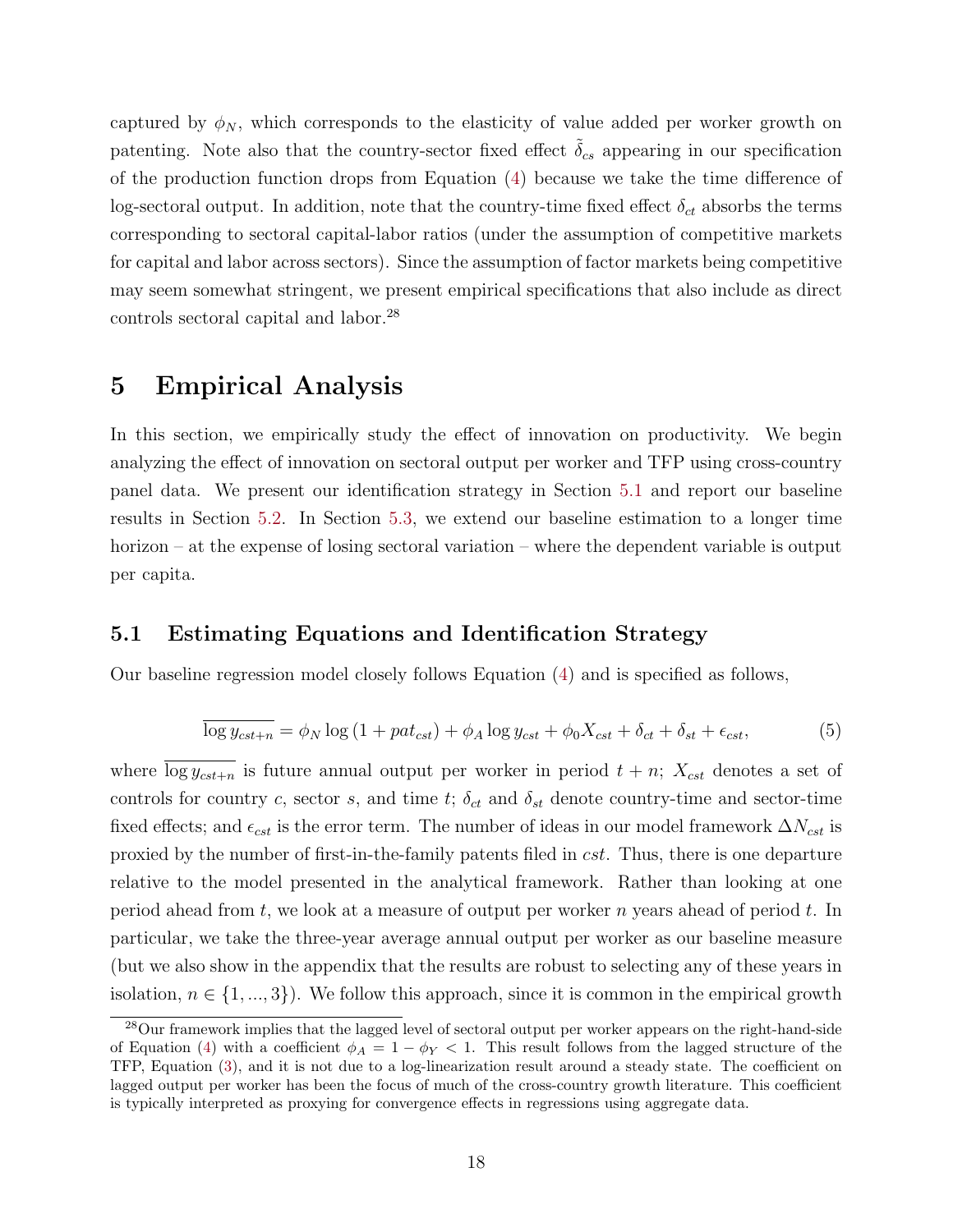literature to smooth out short-term fluctuations in the variable of interest and concentrate on longer-run trends (e.g., [Arcand et al.,](#page-35-0) [2015\)](#page-35-0). Moreover, using this three-year average also alleviates the concern that the effect of a new patent may not be (fully) realized one year after its filing year.

The main coefficient of interest of our empirical equation, Equation [\(5\)](#page-18-0), is the coefficient on patenting,  $\phi_N$ . It relates changes in the number of patents at the country-sector level in a given year to changes in output per worker in the following years, and it corresponds to the elasticity of output per worker growth to patenting. The presence of the fixed effects in Equation [\(5\)](#page-18-0) follows from our conceptual framework. Intuitively, the inclusion of sector-year dummies controls for the fact that different industries may differently rely on innovation, as well as the fact that this relationship may vary over time. Sector-year dummies allow us to control for the presence of technological waves and other sectoral shocks that are common across all countries. Finally, the inclusion of country-year fixed effects controls, first, for the fact that different countries have different propensities to innovate, and, second, for any business cycles fluctuations at the country level (e.g., a financial crisis).<sup>29</sup>

Our main specification uses value added per worker from the World Input Output Database (WIOD). We also use TFP measures derived from the WIOD as part of our robustness exercises. The data used in our baseline analysis span from 2000 through 2014, and covers 36 countries and 20 sectors (see Appendix [A](#page-1-0) for more details). Figure [5](#page-20-0) shows the binscatter plot of the raw correlation between patent activity,  $\log(1 + pat_{cst})$ , and value added per employment,  $\overline{\log(va_{\text{-}}em_{cst+n})}$ , over our sample period. In the cross-section of countries and sectors, a one percent increase in the number of patents is associated with a 0.10 percent increase in future output per worker averaged over the next three years. The coefficient is statistically significant at conventional levels.<sup>30</sup>

To evaluate the strength of the causal relationship between innovation and productivity, we need to identify variation in patent activity that is orthogonal to unobserved factors that might affect innovation activity and productivity at the same time. There is a wide range of such possible factors and the direction of the bias is ex-ante ambiguous. An example of such factors is technological obsolescence of some industries. Reverse causality is also a concern – with higher productivity being the cause, rather than the consequence, of higher innovation activity in a given sector. Finally, estimates might be suffering from attenuation bias, due to presence of measurement error, given that patents are an imperfect measure of ideas and innovation.

 $^{29}$ As we showed in Section [4,](#page-15-0) country-sector fixed effects are differenced out.

<sup>30</sup>Standard errors are clustered at the country and sector level.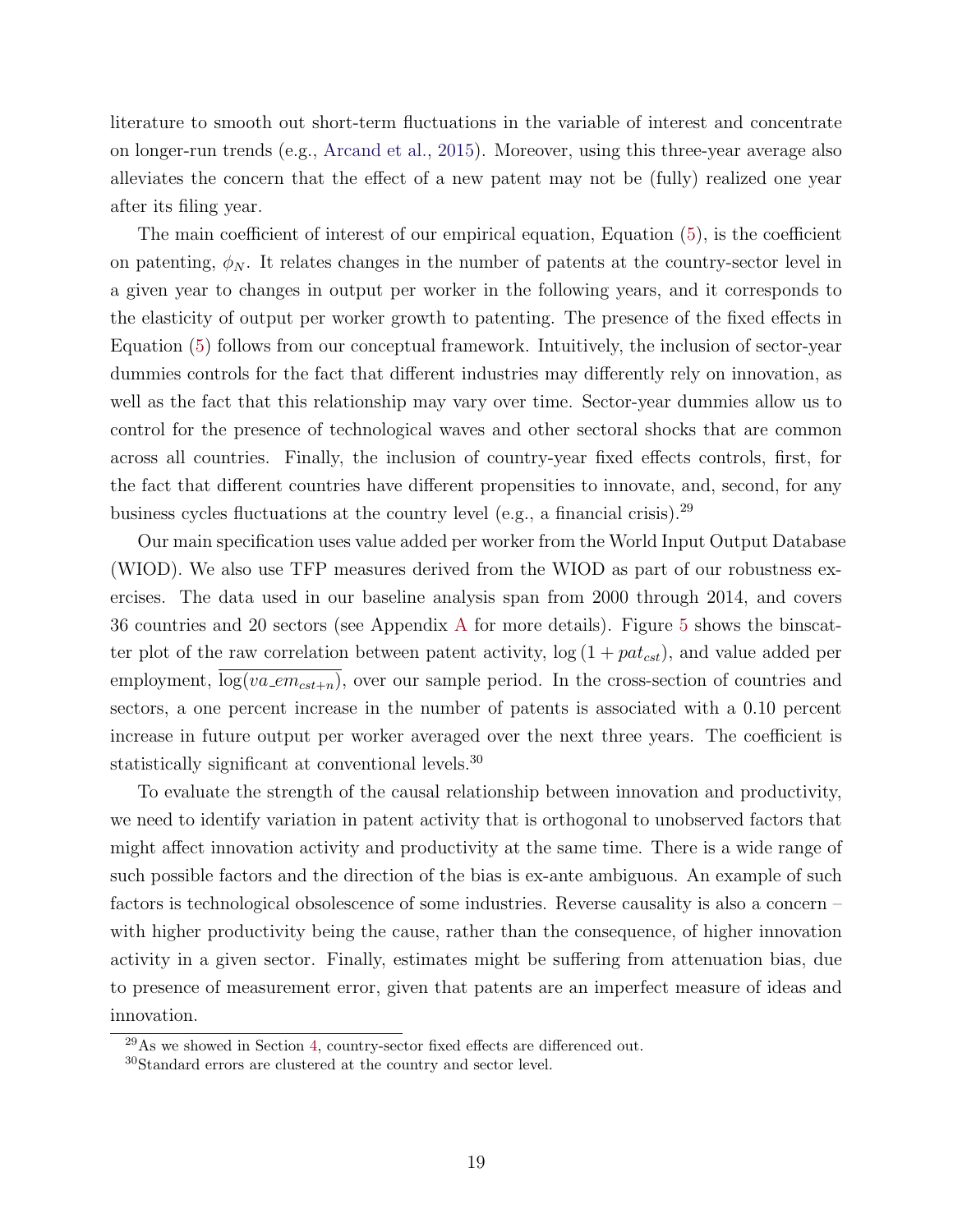<span id="page-20-0"></span>Figure 5: Unconditional Correlation between Value Added Per Worker and Number of Patents



#### 5.1.1 Instrument Construction

To deal with these threats to identification, we build an instrumental variable for patenting activity in a given country and sector. Our instrument is based on a shift-share design that leverages pre-existing cross-country, cross-sector variation to predict the current level of patenting. We exploit the pre-determined network of patent citations during the period 1970-90 to identify knowledge links and construct the "share" component of our shift-share instrument. We then construct the "shifts" for the period 1990-2014 using a mix of the observed and predicted number of patents in other countries and sectors starting from the year 1980 on a rolling basis. Interacting the shares with the shifts and adding those up, we obtain the "predicted" number of patents in the period 2000-2014 as our shift-share instrument.<sup>31</sup> Thus, our instrument predicts patenting activity in the current period based on knowledge spillovers from other countries and sectors. In this sense, our shift-share design can be interpreted as a particular application of the linear knowledge spillover function presented in Equation [\(2\)](#page-16-0) in Section [4.](#page-15-0)

Before delving into the details of the instrument, it is worth emphasizing that our proposed shift-share design differs from a more standard "Bartik" design. The reason is that we exploit

<sup>&</sup>lt;sup>31</sup>As we will discuss in detail below, we only use "predicted" patents coming from lagged, pre-2000 patenting data as shifts to generate the instrument for our baseline sample.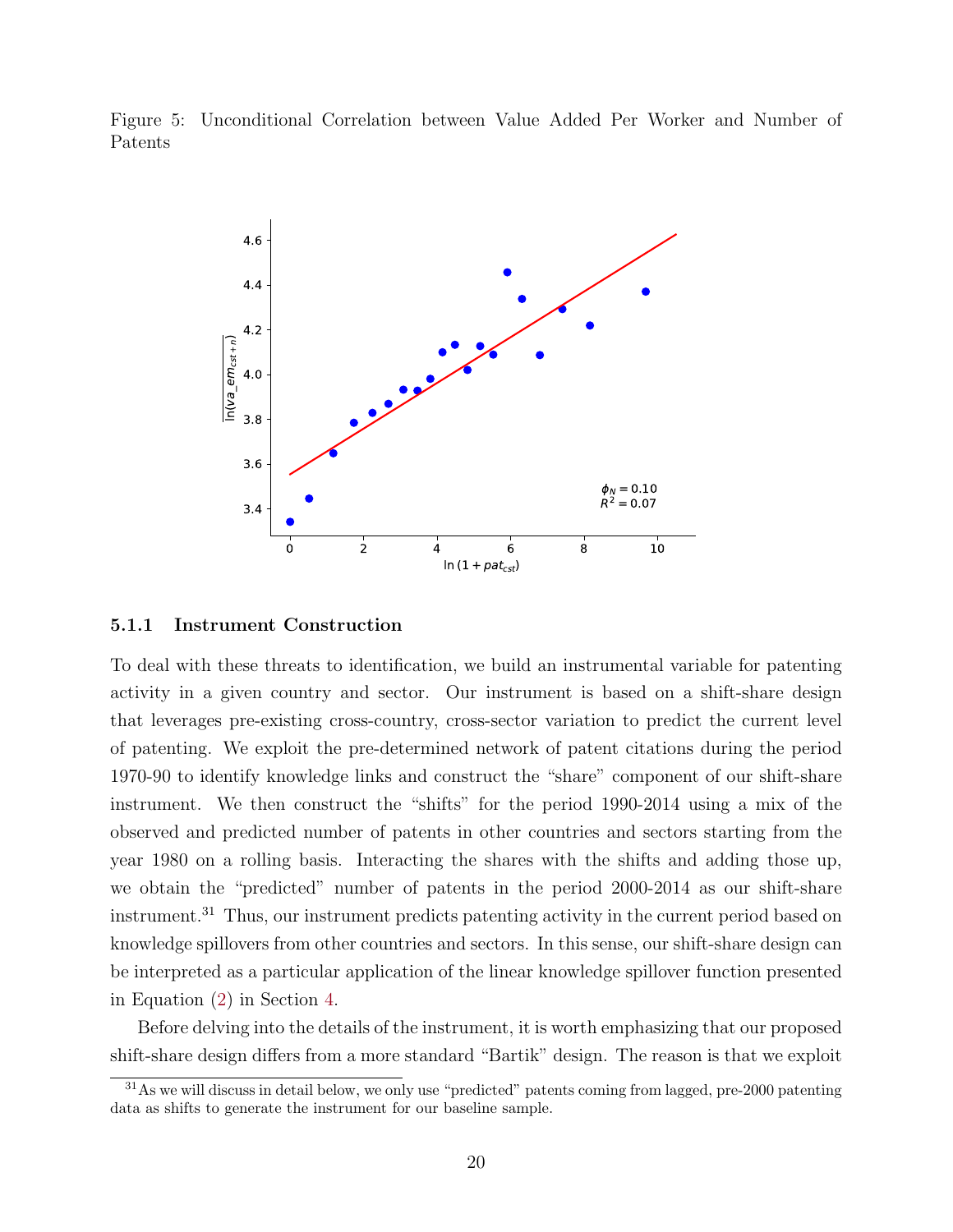<span id="page-21-0"></span>the directed network of citations to construct linkages across country-sector pairs and then use shift terms that also vary at the country-sector level. In contrast, a standard "Bartik" would only use as sources of variation the own country-sector exposure (shares) and the world patenting activity in a sector (shifts). For our purposes, the standard Bartik design is unappealing, since it may confound innovation shocks with world industry or technological trends that also affect productivity.<sup>32</sup>

Next, we discuss in detail the steps we follow to construct our proposed instrument. To compute the "share" terms of our instrument, we gather patent information on the country of origin, technological field, backward and forward citations for all patents filed from  $T_0^{share}$  = 1970 to  $T_1^{share} = 1990$ . We use a correspondence from technological fields to industry codes to assign each patent to one or multiple sectors, with their respective weights in the latter case.<sup>33</sup> The underlying idea is to measure knowledge flows across countries and sectors through the share of citations that each patent produced in the country  $c<sub>o</sub>$  and sector  $s<sub>o</sub>$  of origin  $o$  gives to patents in country of destination  $d, c_d$ , and sector,  $s_d$ . In particular, for each patent of sector  $s_o$  belonging to country  $c_o$  at time t, we calculate the share of citations given to patents produced in sector  $s_d$  and country  $c_d$  at time  $t - \Delta$  for some citation lag  $\Delta > 0$ . We repeat this procedure for each time period t between  $T_0^{share}$  and  $T_1^{share}$  and sum these shares to obtain the total number of citations over the  $T_1^{share}$  to  $T_0^{share}$  period. Importantly, to control for size effects due to the fact that some locations and/or sectors tend to patent more for idiosyncratic reasons, we normalize this measure by the total number of patents produced in the country-sector of the destination country d.

Formally, the entries of the adjacency matrix of the knowledge network for a citation lag  $\Delta$  are given by,

$$
m_{c_o,c_d,s_o,s_d,\Delta} = \frac{\sum_{t=T_0^{share}}^{T_1^{share}} \sum_{p \in \mathcal{P}(c_o,s_o,t)} s_{p \to (c_d,s_d,t-\Delta)}}{\sum_{t=T_0^{share}}^{T_1^{share}} |\mathcal{P}(c_d,s_d,t-\Delta)|},
$$
\n(6)

where  $s_{p\rightarrow(c_d,s_d,t-\Delta)}$  denotes the share of citations that patent p gives to patents of sector  $s_d$ produced in country  $c_d$  filed at time  $t - \Delta$ ,  $\mathcal{P}(s_o, c_o, t)$  denotes the set of patents in  $(c_o, s_o)$ at time t, and  $|\mathcal{P}(\cdot)|$  denotes the total number of patents in the set (i.e., the set cardinality). As the numerator shows, we add the citations of all patents originating in country-sector  $(c_o, s_o)$  at time t over the time period from  $T_0^{share}$  through  $T_1^{share}$  going to patents filed in

<sup>&</sup>lt;sup>32</sup>Consider, for example, a world where a few countries leaders determine in which sectors most of innovation activity is going to happen. In this case, the shift components that we would use in the construction of the instrument would not be orthogonal to either patent activity or productivity.

 $33\text{We}$  use Eurostat correspondence tables [\(Van Looy et al.,](#page-40-0) [2014\)](#page-40-0).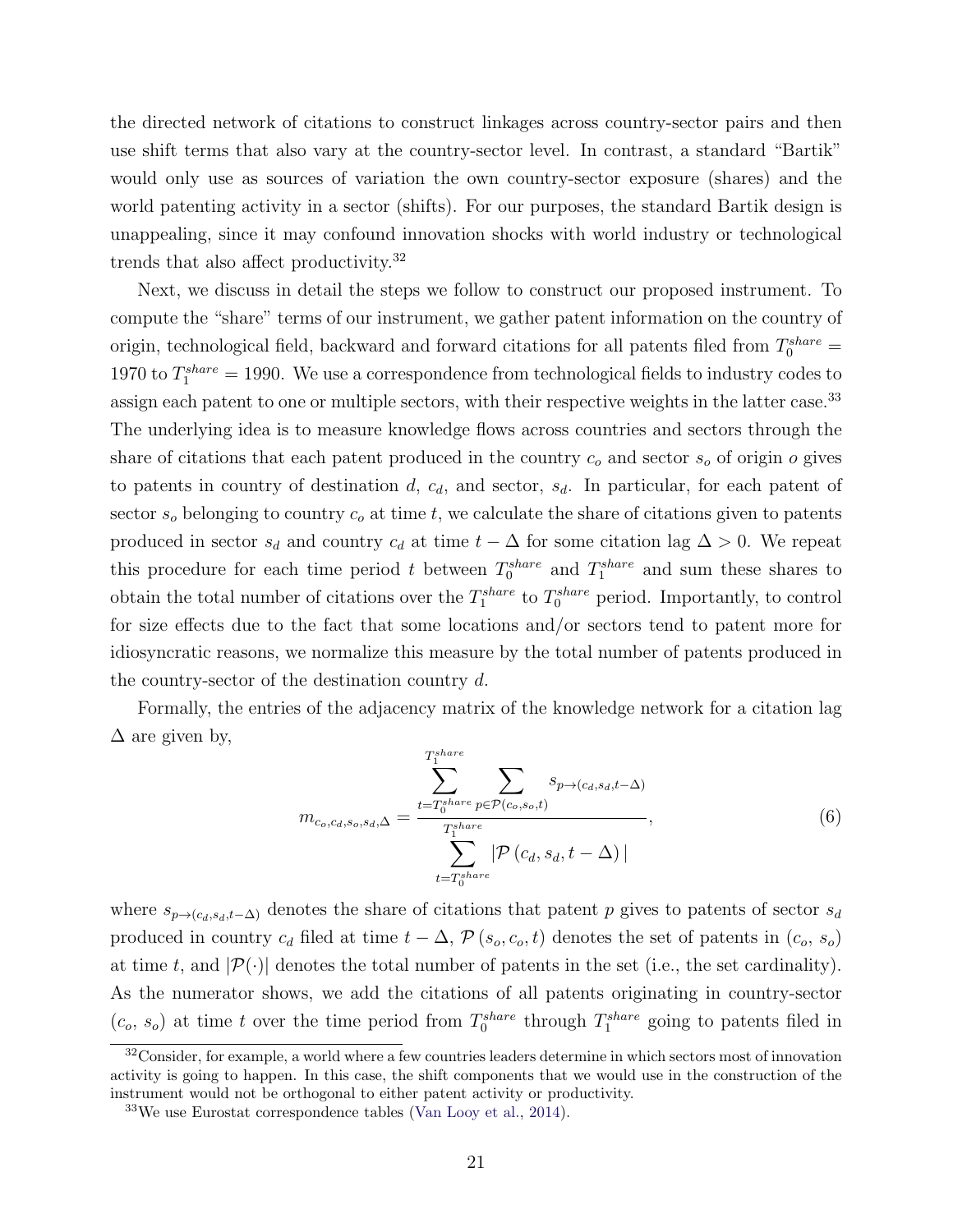country-sector  $(c_d, s_d)$  at time  $t - \Delta$ , and normalize by the patent count in the destination country-sector at time  $t - \Delta$ . We use the resulting object  $m_{c_o,c_d,s_o,s_d,\Delta}$  to construct the "shares" in our shift-share instrument.<sup>34</sup> Note that the "share" terms  $m_{c_0,c_d,s_o,s_d,\Delta}$  do not need to add up to one, since their levels capture the number of citations from  $(c_0, s_0)$  that are typically received by patents filed in  $(c_d, s_d)$  with a lag  $\Delta$ .

Our network analysis also takes into account the fact that the speed at which ideas diffuse might differ across locations and sectors. We formally capture this effect by allowing the weights in our network to be time specific. We compute the citation shares at different time horizons, with citations lags  $\Delta \in \{1, \dots, 10\}$ . In other words, we allow for the strength of the links to depend on how many years have passed between when the cited and citing patents were filed. In sum, our share terms are allowed to vary by country-sector citing-cited pairs and by time lag between cited and citing patents.

Our shift-share design is based on the idea that it is possible to predict the number of patents in a country and sector of interest based on pre-determined knowledge linkages. Intuitively, this approach mirrors the one of an input-output model for idea production except that it recognizes the non-rival nature of ideas (an idea in one country-sector can potentially spillover to multiple country-sector pairs). To carry out this approach, we then use as shift terms patents filed  $\Delta$  years before the period of interest t in other countries and sectors (or predicted patents as we explain below), and use the strength of the linkages to predict the number of patents filed in the country-sector of interest. We assume that the strength of knowledge spillovers between country-sector dyads is mediated through how ideas in other country-sectors (as measured by our shift terms) diffuse through the knowledge network (as measured by the linkages  $m_{c_0,c_d,s_o,s_d,\Delta}$ ). By interacting the shift and share terms and summing across countries, sectors, and diffusion lags, we then obtain a predicted number of patents  $pat_{c_0,s_0,t}$  in country  $c_0$ , sector  $s_0$  and time t.

Formally, our baseline shift-share design is constructed iteratively as follows. For 1990, we obtain predicted patents as

$$
\widehat{pat}_{c_o,s_o,1990} = a_{1990} \sum_{s_d \in \mathcal{S} \backslash s_o} \sum_{c_d \in \mathcal{N} \backslash c_o} \sum_{\Delta=1}^{10} m_{c_o,c_d,s_o,s_d,\Delta} \cdot pat_{c_d,s_d,1990-\Delta},
$$

where  $a_t$  is a rescaling term that ensures that predicted number of patents is equal to the

<sup>&</sup>lt;sup>34</sup>As discussed in Section [2,](#page-6-0) we restrict our sample to patents that are the first in their family to avoid double-counting of the same idea and capture only knowledge creation originated in a particular countrysector. However, for cited patents, we count all cited patents irrespective of whether they are the first or not in their family to capture all innovations on which any given patent builds on. We also note that [Berkes](#page-36-0) [and Gaetani](#page-36-0) [\(2022\)](#page-36-0) show that the network of patents in the United Stated is stable in the time frame they consider, which roughly coincides with ours.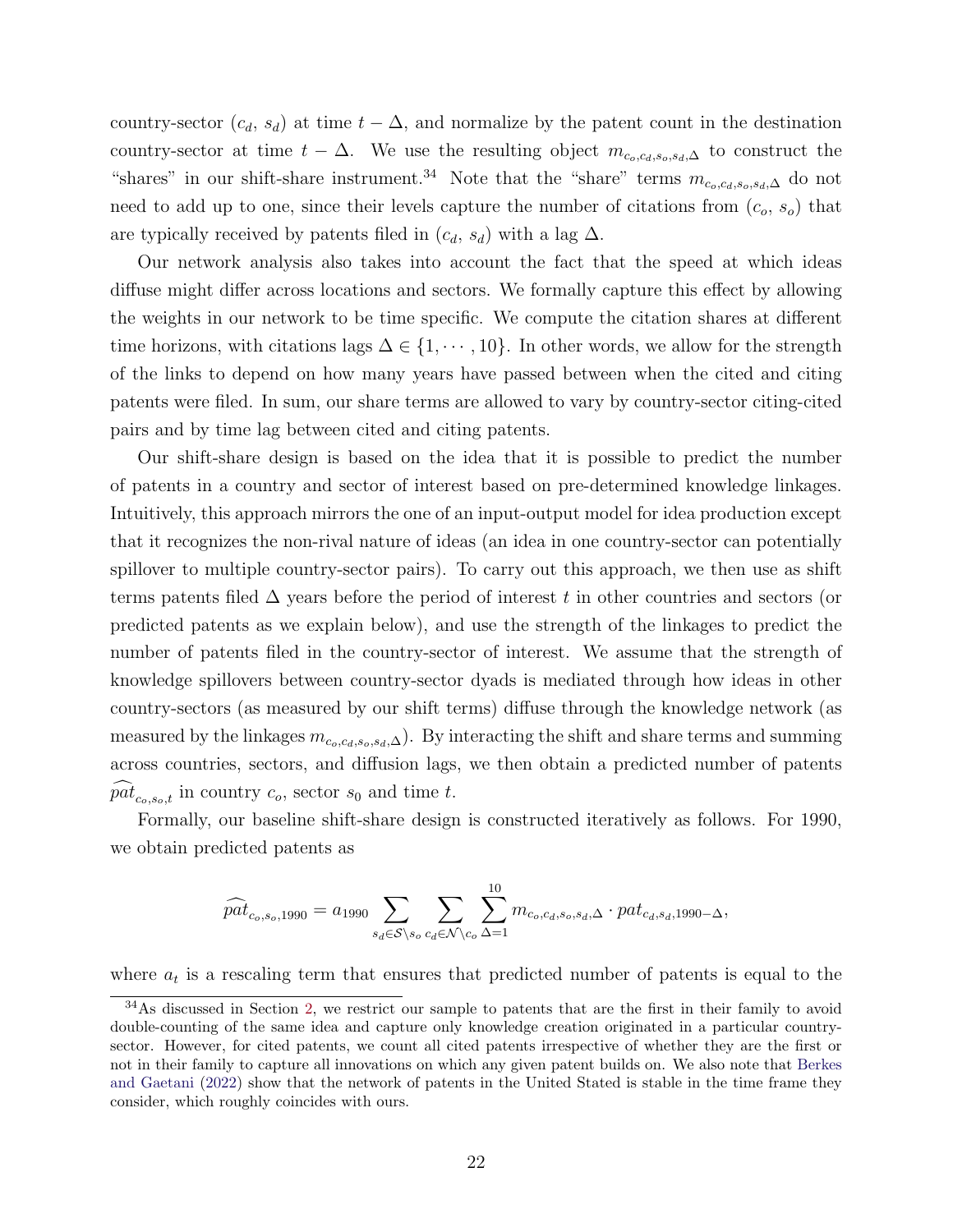actual number of patents in period t worldwide and  $pat_{c_d,s_d,1990-\Delta}$  is the actual number of patents filed in  $c_d$ ,  $s_d$ , 1990− $\Delta$ .<sup>35</sup> Between 1991 and 1999 we construct the predicted number of patents using the previously computed predicted number of patents for years since 1990, and the observed patenting activity *prior* to 1990. That is, for  $t \in (1990, 2000)$  we have that

$$
\widehat{pat}_{c_o,s_o,t} = a_t \sum_{s_d \in \mathcal{S} \setminus s_o} \sum_{c_d \in \mathcal{N} \setminus c_o} \left( \sum_{\Delta=1}^{t-1990} m_{c_o,c_d,s_o,s_d,\Delta} \cdot \widehat{pat}_{c_d,s_d,t-\Delta} + \sum_{\Delta=t-1990}^{10} m_{c_o,c_d,s_o,s_d,\Delta} \cdot pat_{c_d,s_d,t-\Delta} \right),
$$

where  $\widehat{pat}_{c_0,s_0,t}$  denotes predicted patenting. Finally, starting in year 2000, we construct predicted patenting only leveraging the predicted patenting computed in the 1990s described above:

$$
\widehat{pat}_{c_o,s_o,t} = a_t \sum_{s_d \in \mathcal{S} \setminus s_o} \sum_{c_d \in \mathcal{N} \setminus c_o} \sum_{\Delta=1}^{10} m_{c_o,c_d,s_o,s_d,\Delta} \cdot \widehat{pat}_{c_d,s_d,t-\Delta}.
$$

To mitigate endogeneity concerns, the proposed shift-share design avoids using contemporaneous shares and shifts. First, to construct the share terms, we use the pre-sample period 1970-1990 to construct the knowledge network. Second, when constructing the shift terms, we diffuse the observed patents filed pre-1990 over the period 1990-1999 to predict the patenting activity in the 1990s. We then use this predicted patenting activity to predict patenting activity over the sample period (2000-2014). Last but not least, we discard citations coming from the same country and from the same sector when we construct predicted patents. In other words, when calculating the  $m_{c_0,c_d,s_0,s_d,\Delta}$  terms in Equation [\(6\)](#page-21-0), we set the own-country and own-sector terms to 0,

$$
m_{c_o, c_d, s_o, s_d, \Delta} = \begin{cases} 0 & c_o = c_d \\ 0 & s_o = s_d. \end{cases}
$$

We exclude own country and sector to avoid endogeneity concerns arising from the fact that the links that connect the same country or sector might be correlated with future shocks (despite being at least 10 years apart).<sup>36</sup>

Figure [6](#page-24-0) visually compares the actual and predicted number of patents through a binscatter plot. The two variables are strongly but not perfectly correlated: the coefficient of the regression is 0.65 and  $R^2 = 0.50$ . The Kleibergen-Paap Wald F statistics in the benchmark regression is 34, which rules out weak instrument concerns.

To provide evidence in support of our instrument, we report in the next section tests for a

 ${}^{35}$ Figure [C.1](#page-1-0) in the appendix shows a simple example of this procedure.

<sup>36</sup>For example, [Cai and Li](#page-36-0) [\(2019\)](#page-36-0) document the importance of multi-sector firm innovation using US patents, suggesting that some firms are able to internalize knowledge spillovers across sectors.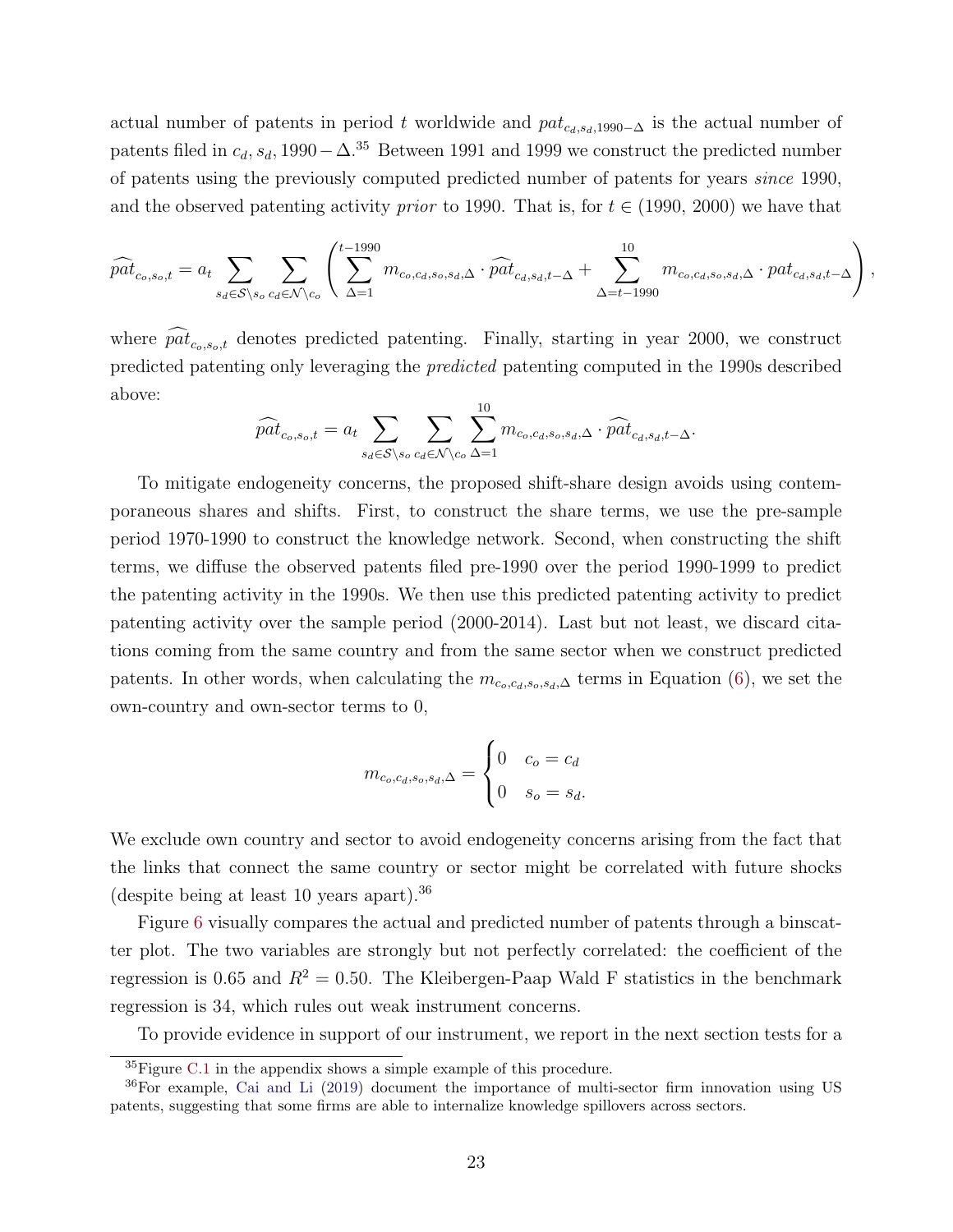<span id="page-24-0"></span>Figure 6: Unconditional Correlation between Actual and Predicted Patents



number of assumptions underlying the identification restrictions of shift-share designs, along the lines of [Tabellini](#page-40-0)  $(2020)$ .<sup>37</sup> First, the validity of the shift-share instrument rests on the assumption that countries and sectors giving more citations (to other sectors and countries) in the period between 1970 and 1990 are not on different trajectories in terms of the evolution of output per worker in the analysis period (2000-2014). We test this assumption in two ways: i) by regressing productivity in 1990 against average patent activity in the period of 2000-14 predicted by the instrument and ii) by checking that results are unchanged when controlling for an average level of patent activity in the period 1970-90.<sup>38</sup>

Second, we rule out the possibility that the links of knowledge diffusion used to construct the instrument capture demand pull factors from the destination country and sector, rather than a supply push from the origin country and sector. We do so by directly controlling by a shift-share variable constructed analogously to our instrument but with the timing reversed, so that it predicts the number of patents that should have been produced in the past in other countries and sectors to generate the current level of patenting in other country-sector pairs. More precisely, we start by constructing the pre-determined network of citations, this time

 $37$ The analysis of the validity of our instrument falls within the shift-share instrumental variable framework and it must rely on some assumptions about the exogeneity of the shift terms, exposure shares, or both; see [Borusyak et al.](#page-36-0) [\(2018\)](#page-36-0) and [Goldsmith-Pinkham et al.](#page-37-0) [\(2020\)](#page-37-0) for a technical discussion of those assumptions.

<sup>38</sup>We use value added per employment obtained from United Nations Industrial Development Organization (UNIDO) data as a measure of productivity.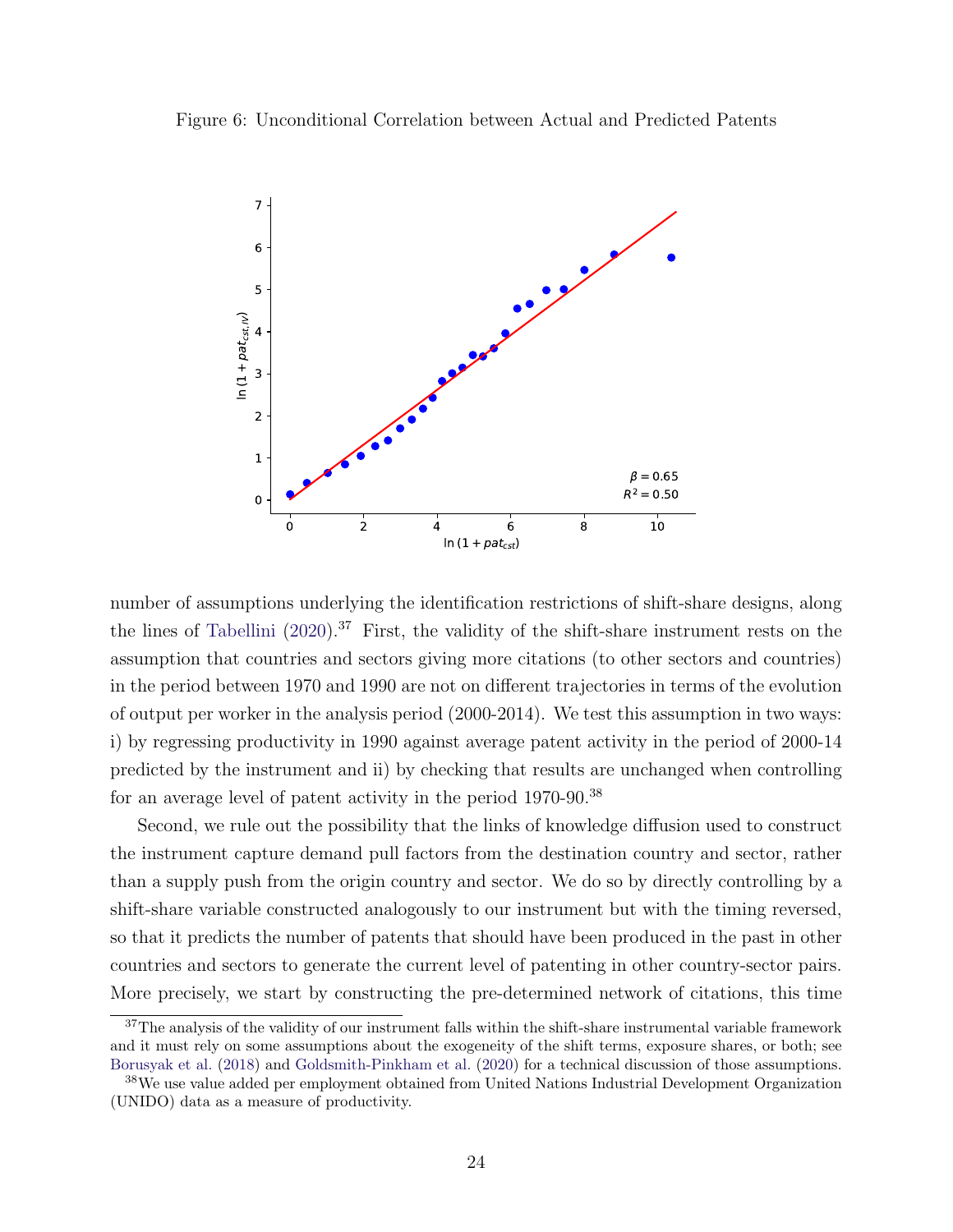<span id="page-25-0"></span>using forward citations instead. Then, using the patenting activity across country-sector pairs during our sample period (2000-2014) and the forward citation network generated in the previous step, we infer the number of patents in the period 1970-1990 that would have been necessary to rationalize the 2000-2014 period. Finally, we include this predicted number of patents in our baseline regression as an additional control. These are patents that should have been filed in the period of 1970-1990 to generate patent activity in the period 2000-2014 that we observe in the data according to our idea generation empirical model.

### 5.2 Innovation and Productivity

In this section, we explore the effect of innovation on productivity. As we have just discussed, our identification strategy relies on pre-determined network knowledge linkages. They allow us to predict country- and sector-specific shocks to innovation activity (measured by patent filings) due to knowledge created in other geographical areas and sectors.

Table [1](#page-26-0) shows our benchmark estimates of the relationship between value added per employment and innovation instrumented with predicted innovation. As discussed above, we use a three-year average of output per worker to remove short-term business cycle fluctuations.<sup>39</sup> Our benchmark regression uses data from the years 1970-90 to compute pre-determined network linkages, and the period of our analysis is 2000-2014. The first two columns report the estimated results when we only include lagged value added as a control, as well as countryyear and sector-year fixed effects. In the third and fourth columns, we add to our empirical model lagged capital and employment as controls, to account for differences in inputs across countries and sectors. We find similar results to the regressions in columns (1) and (2). We use the specification in columns  $(3)$  and  $(4)$  as our a baseline.<sup>40</sup>

Finally, in the fifth and sixth columns, we exploit the trade linkages given by the world input-output structure and add as controls the value of intermediates imported by each country-sector pair to explore the possibility that foreign imports of intermediates may disproportionately contribute to value added per worker, perhaps because of diffusion of ideas or intangible knowledge [\(Ayerst et al.,](#page-35-0) [2020\)](#page-35-0). We find no support for this hypothesis: the estimated coefficient on patenting hardly changes relative to our baseline.

<sup>&</sup>lt;sup>39</sup>Our baseline specification  $\log(1 + pat)$  allows us to retain the observations with zero patenting. The results are robust to using the inverse hyperbolic sine transformation of the number of patents instead of  $log(1+pat)$ . Results for alternative log transformation of patents and forward lags for the dependent variable are reported in Table [C.2](#page-1-0) in the Appendix.

<sup>&</sup>lt;sup>40</sup>Results with both lagged and contemporaneous capital and employment as controls are very similar. They are reported in Table [C.3](#page-1-0) in the Appendix. The fact that the inclusion of these controls does not change the estimated coefficient on patenting is consistent with our conceptual framework – which suggests that, with competitive factor markets, capital labor ratios across sectors are equalized and thus absorbed by the country-time fixed effects.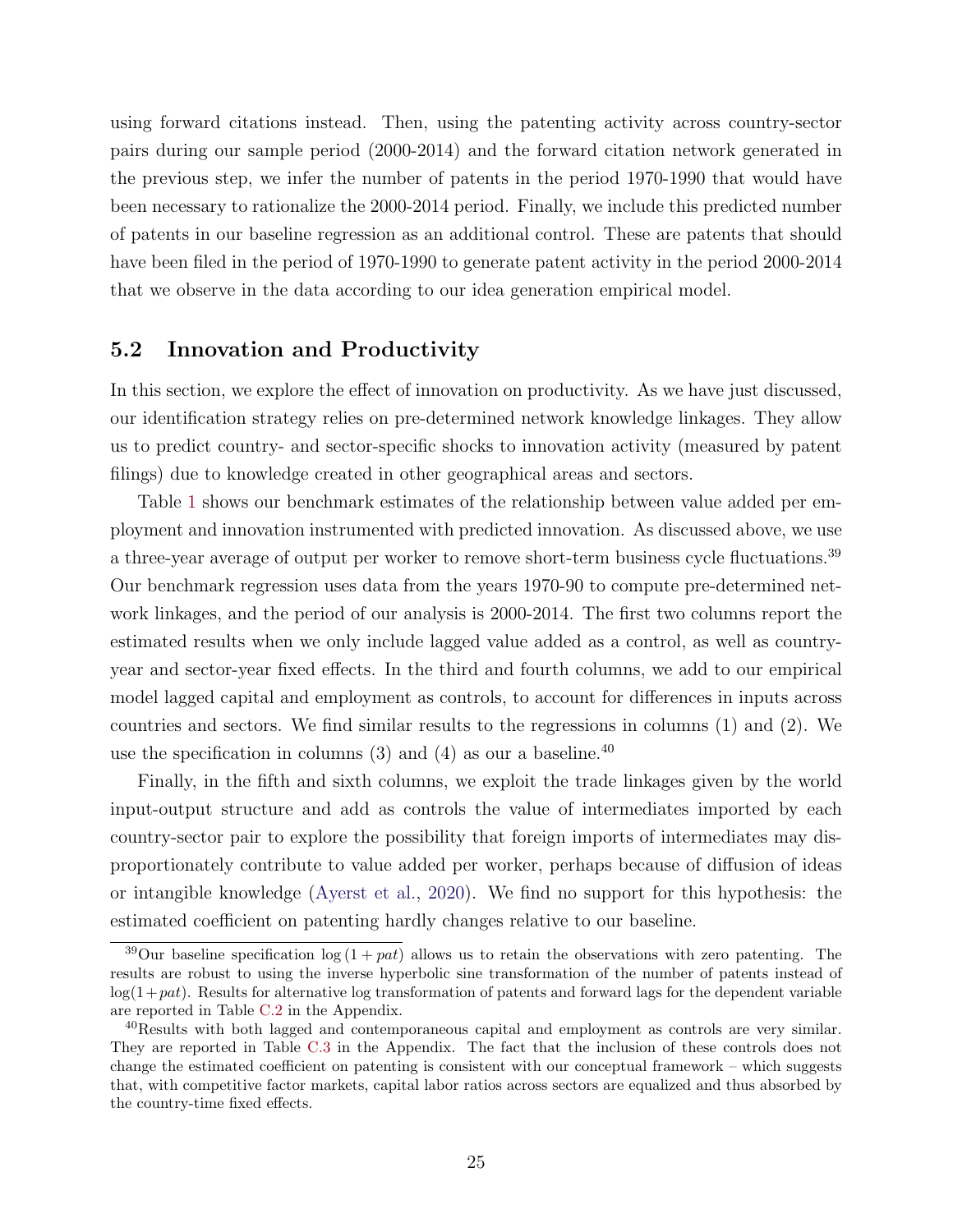<span id="page-26-0"></span>

|                          | $n\in\{1,2,3\}$<br>$log(va\_em_{cst+n})$ |                       |             |          |             |          |  |  |
|--------------------------|------------------------------------------|-----------------------|-------------|----------|-------------|----------|--|--|
|                          | <b>OLS</b>                               | 2SLS                  | <b>OLS</b>  | 2SLS     | <b>OLS</b>  | 2SLS     |  |  |
|                          | (1)                                      | (2)                   | (3)         | (4)      | (5)         | (6)      |  |  |
| $log(1 + pat_{cst})$     | 0.006                                    | 0.019                 | 0.004       | 0.017    | 0.005       | 0.019    |  |  |
|                          | (0.003)                                  | (0.008)               | (0.003)     | (0.008)  | (0.003)     | (0.007)  |  |  |
| $log(va\_em_{cst})$      | 0.919                                    | 0.917                 | $\,0.942\,$ | 0.937    | $\,0.934\,$ | 0.928    |  |  |
|                          | (0.012)                                  | (0.012)               | (0.016)     | (0.016)  | (0.016)     | (0.015)  |  |  |
| $log(capital_{cst})$     |                                          |                       | $-0.016$    | $-0.014$ | $-0.015$    | $-0.014$ |  |  |
|                          |                                          |                       | (0.008)     | (0.008)  | (0.008)     | (0.008)  |  |  |
| $log(employ_{cst})$      |                                          |                       | 0.020       | 0.015    | 0.012       | 0.006    |  |  |
|                          |                                          |                       | (0.010)     | (0.010)  | (0.011)     | (0.010)  |  |  |
| $log(int\_import_{cst})$ |                                          |                       |             |          | 0.009       | 0.010    |  |  |
|                          |                                          |                       |             |          | (0.009)     | (0.009)  |  |  |
| Country-Year FE          | Υ                                        | Y                     | Υ           | Y        | Y           | Y        |  |  |
| Sector-Year FE           | Υ                                        | Υ                     | Υ           | Y        | Y           | Y        |  |  |
| $#$ obs.                 | 8,357                                    | 8,357                 | 8,357       | 8,357    | 8,357       | 8,357    |  |  |
| $#$ countries            | 36                                       | 36                    | 36          | 36       | 36          | 36       |  |  |
|                          |                                          | First-stage estimates |             |          |             |          |  |  |
| Predicted                |                                          | 0.496                 |             | 0.461    |             | 0.461    |  |  |
| $log(1 + pat_{cst})$     |                                          | (0.082)               |             | (0.079)  |             | (0.079)  |  |  |
| F-stat                   |                                          | 36.7                  |             | 33.9     |             | 34.3     |  |  |

Table 1: 2SLS Estimates: 2000-2014

Notes: Period of the analysis is 2000-14 using pre-determined matrix based on the data from 1970-90. Firststage estimates include all the controls. Standard errors (in parentheses) are two-way clustered at the country and sector levels. Columns (1), (3), and (5) report the results using OLS, and Columns (2), (4), and (6) report the results obtained with 2SLS. Kleibergen-Paap Wald F-stat is reported for the first stage.

The coefficient on innovation activity is positive, and statistically significant across the board. The magnitude of the two-stage least squares regressions is also stable across specifications. The coefficient in column (4) suggests that a 1% increase in patenting leads to 0.017% increase in value added per employment. Using the structure of our simple framework, we can rewrite the estimating equation by subtracting the current level of log value added per worker to also conclude that the estimated elasticity implies that a 1% increase in patenting leads to a 0.017% increase in the growth of value added per worker. This estimated elasticity implies that a one residual standard deviation increase in log patenting generates an increase in value added per employment growth of 1.1 percentage points. This change in valued added growth represents 7.8% of the standard deviation in output per worker growth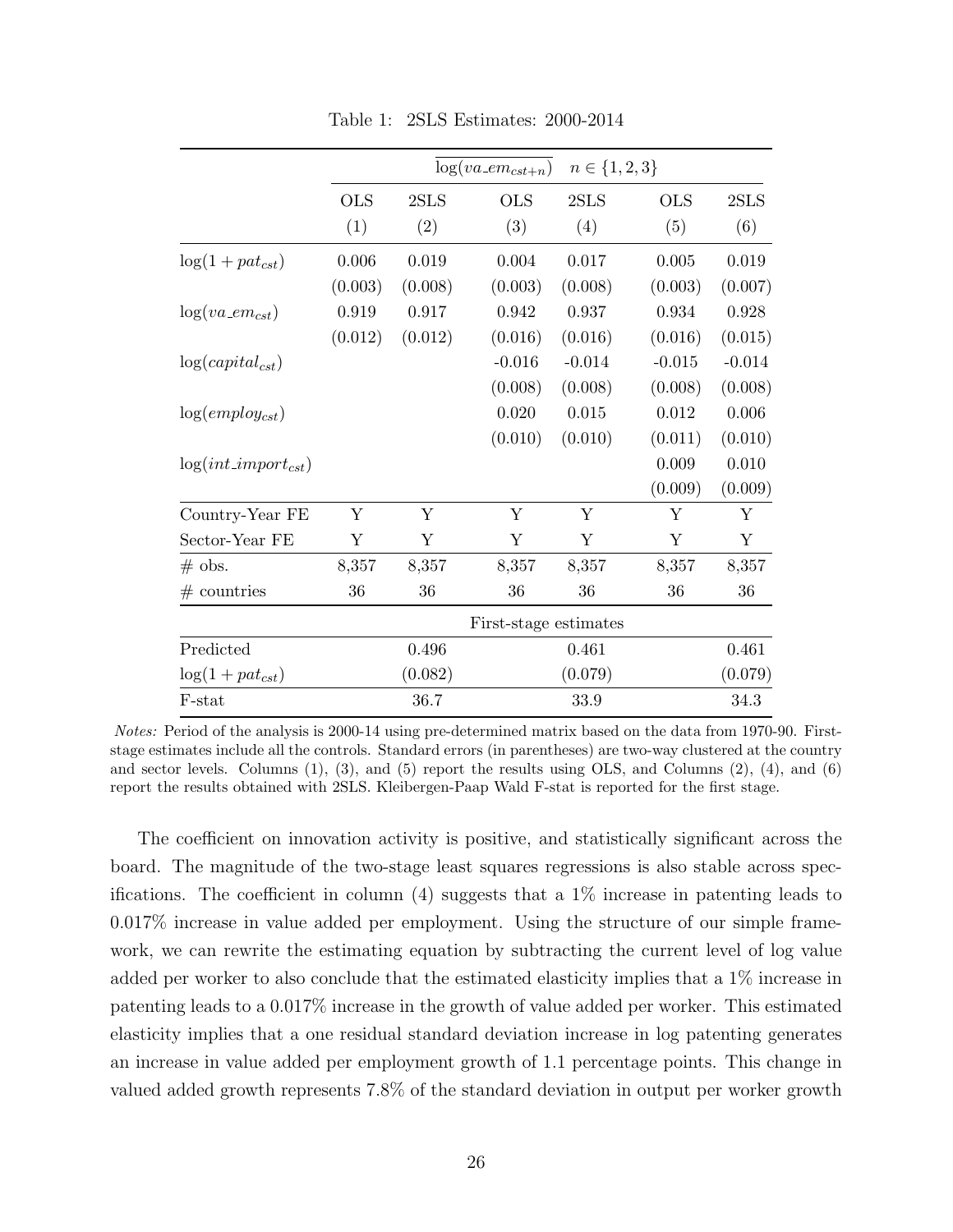in our sample.<sup>41</sup> To have a sense of magnitudes, one standard deviation increase corresponds to an increase in innovation activity in the pharmaceutical sector from the level of innovation observed in Canada to the level observed in the US in 2000. This also approximately corresponds to an increase in innovation activity in computer and electronic products from the level of innovation observed in Australia or France to the level observed in the US in 2000.

If we used interquartile range changes to quantify our results instead of standard deviation changes, we would obtain similar results. A one interquartile range increase in the log of the number of patents implies an increase of 10.4% of the interquartile range in value added per employment growth. Looking at countries at the bottom quartile of the patenting distribution in our sample, our estimated elasticity implies that, ceteris paribus, if Mexico in 2000 innovated in computer and electronic products and pharmaceuticals at the level of the US, output per worker in these sectors would have been higher by 3.1% and 2.9%, respectively.

The estimated 2SLS coefficients are larger than the ones obtained with the OLS regression. This increase is consistent with the likely scenario in which our OLS estimates suffer from attenuation bias because patents are an imperfect measure of innovation activity. Another possible explanation for the downward bias could be an increase in market concentration—a trend observed in most advanced countries since the 2000s. In particular, [Akcigit and Ates](#page-35-0) [\(2021\)](#page-35-0) and [Olmstead-Rumsey](#page-40-0) [\(2019\)](#page-40-0) have argued that higher market concentration leads to a slowdown in aggregate productivity growth while stimulating the innovation activity of market leaders to maintain their technological advantage.

First-Stage Estimates and Knowledge Spillovers Before turning to the robustness checks, we discuss the first-stage results reported in Table [1.](#page-26-0) We find positive and significant coefficients across the board of predicted patents constructed using our shift-share design on actual patenting. These estimates inform us directly about the average knowledge spillovers from other country-sector pairs on a given country-sector pair. The estimated coefficient implies an elasticity of 0.46 between the predicted patents from our shift-share design and the actual patenting activity. In terms of magnitude, a one standard deviation increase in predicted patents outside country-sector  $(c, s)$  implies a 0.46 increase in actual patenting in country sector  $(c, s)$  in a sample period.<sup>42</sup>

<sup>&</sup>lt;sup>41</sup>Note that these results are calculated using residual standard deviations, that is, standard deviations obtained after partialling out the full set of controls in column (4). Without doing that, we would obtain larger effects. In fact, a one standard deviation increase in log patents implies an increase in log value added per employment (or value added per employment growth) of 4.4 percentage points.

<sup>42</sup>We residualize all variables with all regression controls before computing the standard deviations. An analogous exercise without partialling out the controls would imply a 0.43 standard deviation increase.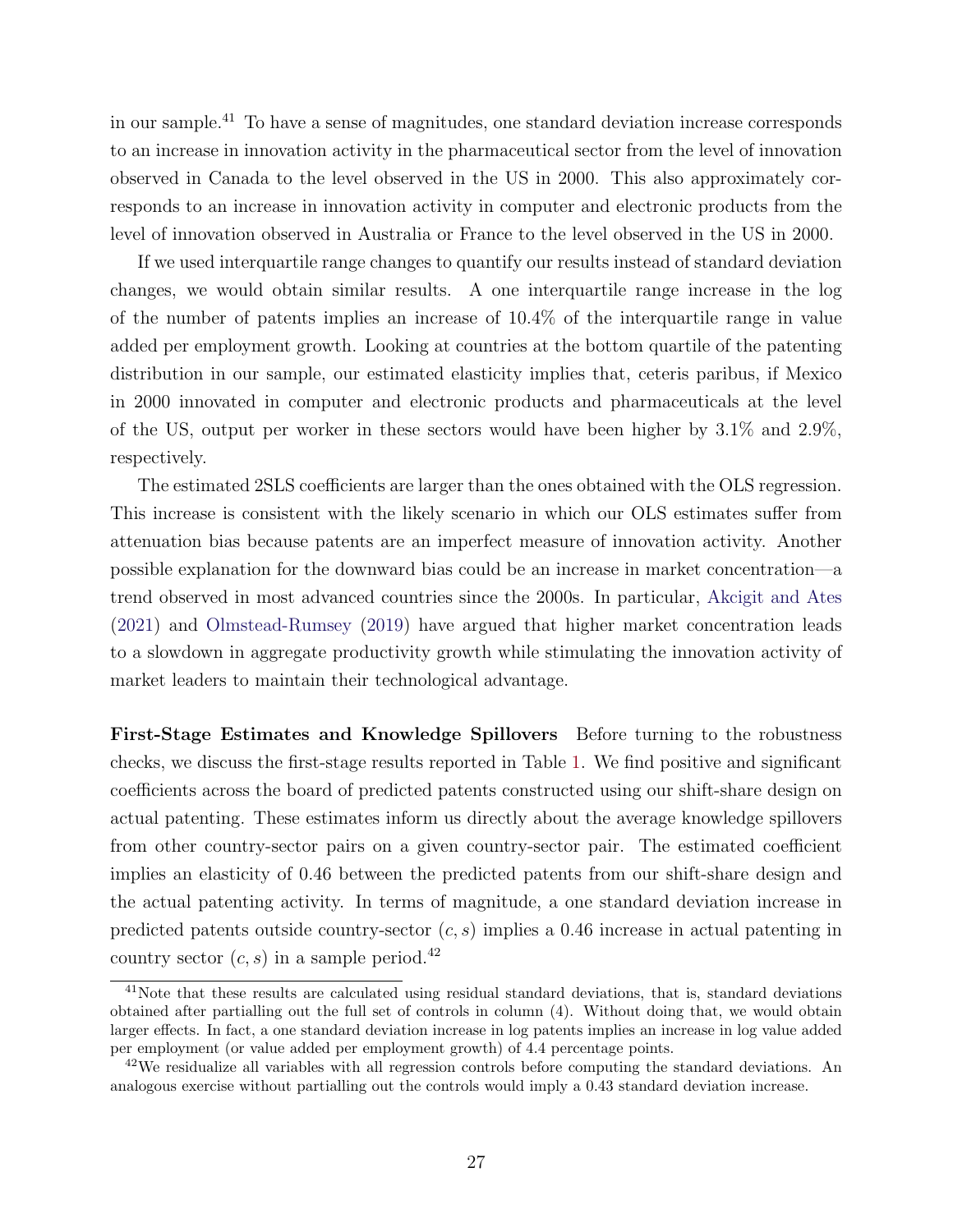<span id="page-28-0"></span>

|                          |                     |                     |                     | $\Delta \log(y_{cst+n})$ |                     | $n \in \{1, 2, 3\}$    |                     |                     |                     |  |
|--------------------------|---------------------|---------------------|---------------------|--------------------------|---------------------|------------------------|---------------------|---------------------|---------------------|--|
|                          | VA/EMP              |                     |                     |                          | Primal TFP          |                        |                     | Dual TFP            |                     |  |
|                          | 2SLS<br>(1)         | 2SLS<br>(2)         | 2SLS<br>(3)         | 2SLS<br>(4)              | 2SLS<br>(5)         | 2SLS<br>(6)            | 2SLS<br>(7)         | 2SLS<br>(8)         | 2SLS<br>(9)         |  |
| $log(1 + patent_{cst})$  | 0.011<br>(0.004)    | 0.009<br>(0.004)    | 0.009<br>(0.003)    | 0.007<br>(0.004)         | 0.010<br>(0.006)    | 0.010<br>(0.005)       | 0.004<br>(0.004)    | 0.008<br>(0.003)    | 0.008<br>(0.003)    |  |
| $\log(y_{cst})$          | $-0.044$<br>(0.009) | $-0.031$<br>(0.007) | $-0.033$<br>(0.007) | $-0.017$<br>(0.010)      | $-0.010$<br>(0.009) | $-0.011$<br>(0.008)    | $-0.018$<br>(0.009) | $-0.009$<br>(0.005) | $-0.009$<br>(0.005) |  |
| $log(capital_{cst})$     |                     | $-0.005$<br>(0.003) | $-0.005$<br>(0.003) |                          | $-0.023$<br>(0.003) | $-0.022$<br>(0.003)    |                     | $-0.031$<br>(0.003) | $-0.031$<br>(0.004) |  |
| $log(employ_{cst})$      |                     | 0.005<br>(0.004)    | 0.002<br>(0.005)    |                          | 0.021<br>(0.004)    | $\,0.022\,$<br>(0.004) |                     | 0.026<br>(0.004)    | 0.023<br>(0.003)    |  |
| $log(int\_import_{cst})$ |                     |                     | 0.003<br>(0.004)    |                          |                     | $-0.002$<br>(0.005)    |                     |                     | 0.001<br>(0.003)    |  |
| Country-Year FE          | Y                   | Y                   | Y                   | Y                        | Y                   | Y                      | Y                   | Y                   | $\overline{Y}$      |  |
| Sector-Year FE           | Υ                   | Υ                   | Υ                   | Y                        | Υ                   | Υ                      | Υ                   | Υ                   | Υ                   |  |
| $#$ obs.                 | 8,834               | 8,357               | 8,357               | 7,931                    | 7,931               | 7,931                  | 8,554               | 8,336               | 8,336               |  |
| $#$ countries            | 36                  | 36                  | 36                  | 36                       | 36                  | 36                     | 36                  | 36                  | 36                  |  |
|                          |                     |                     |                     | First-stage estimates    |                     |                        |                     |                     |                     |  |
| Predicted                | 0.468               | 0.461               | 0.461               | 0.498                    | 0.470               | 0.472                  | 0.498               | 0.472               | 0.473               |  |
| $\log(1 + pat_t)$        | (0.085)             | (0.079)             | (0.079)             | (0.081)                  | (0.080)             | (0.080)                | (0.085)             | (0.083)             | (0.083)             |  |
| F-stat                   | 30.5                | 33.9                | 34.3                | 34.5                     | 32.5                | 32.4                   | 38.1                | 35.0                | 34.9                |  |

Table 2: 2SLS Estimates: 2000-2014 TFP and VA/EMP growth

Notes: Period of the analysis is 2000-14 using the pre-determined matrix based on the data from 1970-90. First-stage estimates include all controls. Standard errors (in parentheses) are two-way clustered at the country and sector levels.  $y_{cst}$ is a respective measure of productivity (in columns  $(1)-(3)$   $y_{cst}$  is value added per employment, and in columns  $(4)-(9)$   $y_{cst}$ stands for TFP measured using either the primal or dual approach). In the case of primal TFP for our baseline specification (Column (5)), the main coefficient of interest is significant at the 10% level with p=0.09. Kleibergen-Paap Wald F-stat is reported for the first stage.

Alternative Growth Specification and TFP Regressions To assess the robustness of our findings, we extend our analysis to using TFP growth instead of output per worker as our dependent variable.<sup>43</sup> Table 2 shows our estimates for two measures of TFP growth, as well as value added per employment growth (rather than in levels, as in our baseline specification). The coefficient on innovation activity is positive, statistically significant across different measures, and quantitatively consistent with our baseline results.<sup>44</sup> Moreover, when comparing the coefficient on patenting,  $\phi_N$ , across different specifications, e.g., columns (3), (6), and (9), we see that, as implied by our simple framework, its magnitude is similar regardless of whether we use value added or TFP as the dependent variable.<sup>45</sup>

<sup>43</sup>We obtain measures of TFP growth at a country-sector level at a given period of time using "dual" and "primal" approaches as in [Hsieh](#page-37-0) [\(1999\)](#page-37-0) and [Hsieh](#page-37-0) [\(2002\)](#page-37-0).

<sup>&</sup>lt;sup>44</sup>As in our baseline specification, the results reported in Table 2 are robust to using the inverse hyperbolic sine transformation of the number of patents instead of  $log(1 + pats)$  and adding forward lags as controls. See Tables [C.5](#page-1-0) and [C.4](#page-1-0) in the Appendix.

<sup>&</sup>lt;sup>45</sup>We also find similar results to our baseline  $\phi_N$  when estimating Equation [\(5\)](#page-18-0) assuming  $\phi_A = 1$  (and, thus, having the growth rate as a dependent variable). These are reported in Table [C.1](#page-1-0) in the Appendix.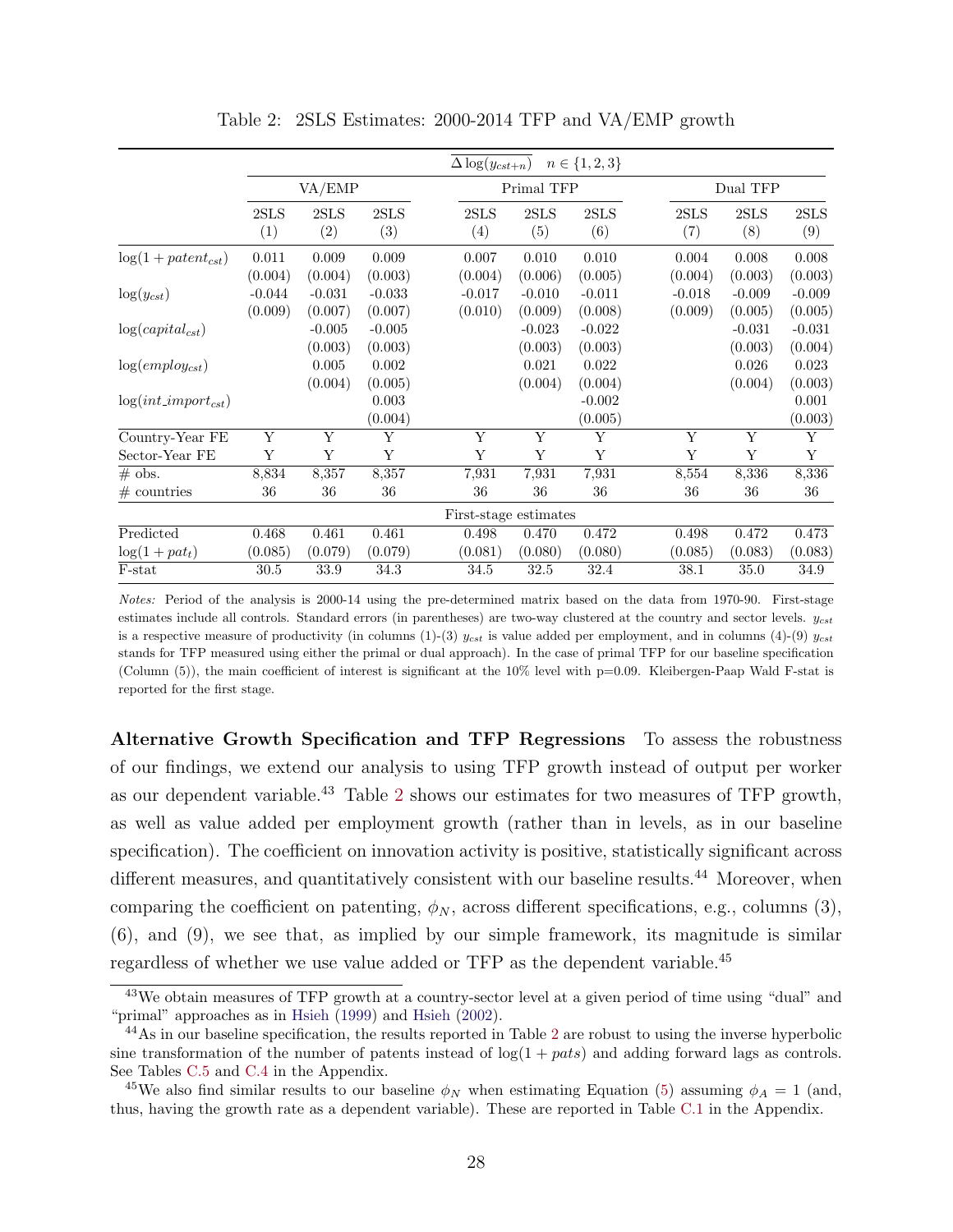<span id="page-29-0"></span>

|                            | $log(\overline{va\_emp_{cs}})$ |               |         |                   |  |  |
|----------------------------|--------------------------------|---------------|---------|-------------------|--|--|
|                            |                                | Sample Period |         | Pre-Sample Period |  |  |
|                            | (1)                            | (2)           | (3)     | (4)               |  |  |
| $log(1 + pat_{cs2000-14})$ | 0.080                          | 0.102         | 0.032   | 0.014             |  |  |
|                            | (0.033)                        | (0.046)       | (0.064) | (0.053)           |  |  |
| Controls                   | ✓                              |               | ✓       |                   |  |  |
| Country FE                 | Y                              | Y             | Y       | Y                 |  |  |
| Sector FE                  | Y                              | Y             | Y       | Υ                 |  |  |
| $\#$ obs.                  | 641                            | 433           | 433     | 424               |  |  |

Table 3: Checking for Pre-trends

Notes: Columns (1) and (2) use average value added per employment in the period 2000-14 as a dependent variable computed with WIOD and UNIDO data, respectively. The latter one is included for better compatibility with results in Columns (3) and (4), where the dependent variable is the average value added per employment computed with UNIDO data for the periods 1981-90 and 1971-90, respectively. All regressions include average (log) values for capital, employment, and intermediate imports in the period 2000-14. Standard errors (in parentheses) are two-way clustered at a country and sector levels.

#### 5.2.1 Robustness Checks

As discussed above, the validity of our shift-share design rests on country-sector pairs that give more citations pre-1990 not being on different trajectories in the terms of output per worker post-2000. This assumption is violated if the characteristics of countries and sectors that give more citations to particular countries and sectors in the period 1970-90 had persistent effects on patenting activity, as well as on changes in the outcomes of interest, and these are not captured by our controls. We test this assumption in a variety of ways. First, we test for pre-trends by showing that the pre-period productivity is uncorrelated with subsequent patent activity predicted by the instrument. Table 3 presents the results of regressing the average value of productivity during the pre-sample period against the average annual number of patents in the period 2000-14.<sup>46</sup> The coefficients of this regression, reported in Columns (3) and (4), are not significantly different from zero,while the estimates obtained for the period used in the main exercises, reported in Columns (1) and (2), are indeed significant.

Second, in Column (2) of Table [4,](#page-31-0) we check that our results hold when controlling for the average level of patenting activity in the period 1970-90. The results remain virtually unchanged. The coefficient of interest becomes larger in magnitude (in absolute value), but it is statistically indistinguishable from the baseline level because the standard error also

<sup>&</sup>lt;sup>46</sup>As a measure of productivity we use value added per employment data from UNIDO database, since data for historical periods is not available in WIOD. We also averaged all the variables in order to suppress the time dimension as the left-hand side and right-hand side of our regression belong to different time periods.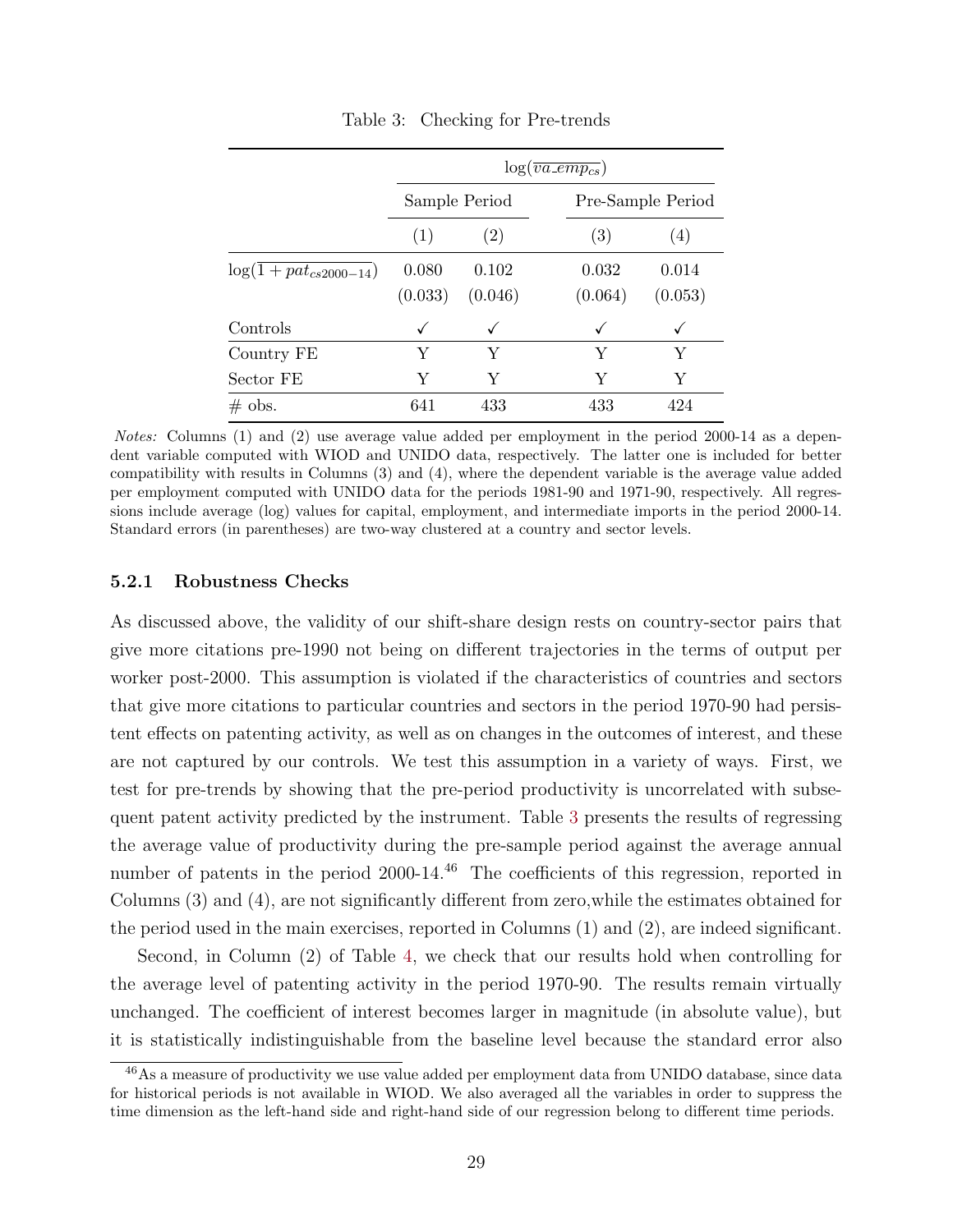<span id="page-30-0"></span>increases.

Next, we present evidence consistent with ruling out the possibility that the links of knowledge diffusion used to construct the instrument capture a demand pull factors from the destination country and sector, rather than a supply push from the origin. To do that, we include in our baseline regression as a control the number of patents that should have been filed in the pre-sample period to explain the actual number of patents observed in the sample in the period of study given the citations linkages in the pre-sample.<sup>47</sup> The results presented in Column (3) of Table [4](#page-31-0) are stable. The coefficient of interest remains statistically significant and quantitatively close to the baseline. Column (4) includes both controls simultaneously, i.e., the historical patent activity and the demand-driven number of patents in the past in the baseline regression. The coefficient remains significant and has a similar magnitude.

Finally, to check for whether some outliers are driving our results, we repeat our baseline regression excluding one country or sector at a time. We find that our results remain stable and are essentially unchanged across all these regressions.<sup>48</sup>

#### 5.3 Innovation and Long-term Development

Our baseline analysis studied value added per worker after the year 2000. This section extends our analysis to a longer time frame. One challenge of looking at long-term outcomes is that high-quality value added per employment or TFP panel data spanning a large number of countries and sectors are not readily available. To circumvent this problem, we adapt our empirical strategy to study the relationship between innovation activity and GDP per capita at the aggregate country level since 1980 (and later extend it back to 1960), using real GDP per capita data from the Maddison Project Database [\(Inklaar et al.,](#page-38-0) [2018\)](#page-38-0). We therefore depart from our baseline exercise along two dimensions. First, we abstract from sectoral variation both when we construct our instrument and when we conduct the regression analysis. Second, we use GDP per capita rather than output per worker as our outcome variable.

The choice of the time period for our analysis is the result of a balancing act. On the one hand, since we are interested in long-run growth, we would like to study a long time period. On the other hand, given that comprehensive patent data for the period prior to 1970 mostly covers advanced economies and given that for most developing countries we observe little to

<sup>&</sup>lt;sup>47</sup>We construct this variable by using the "reverse" matrix procedure described in the end of Section [5.1.](#page-18-0) To deal with the time dimension of data, we include in the regression the predicted number of patents that should have been filed 30 years in the past. The results hold for other choices of lags.

<sup>&</sup>lt;sup>48</sup>The largest change in magnitude that we obtain in  $\phi_N$  is when we exclude the sector called Manufacture of wood and of products of wood and cork, except furniture; manufacture of articles of straw and plaiting materials. In this case, it increases from 0.017 to 0.023. These results are available upon request.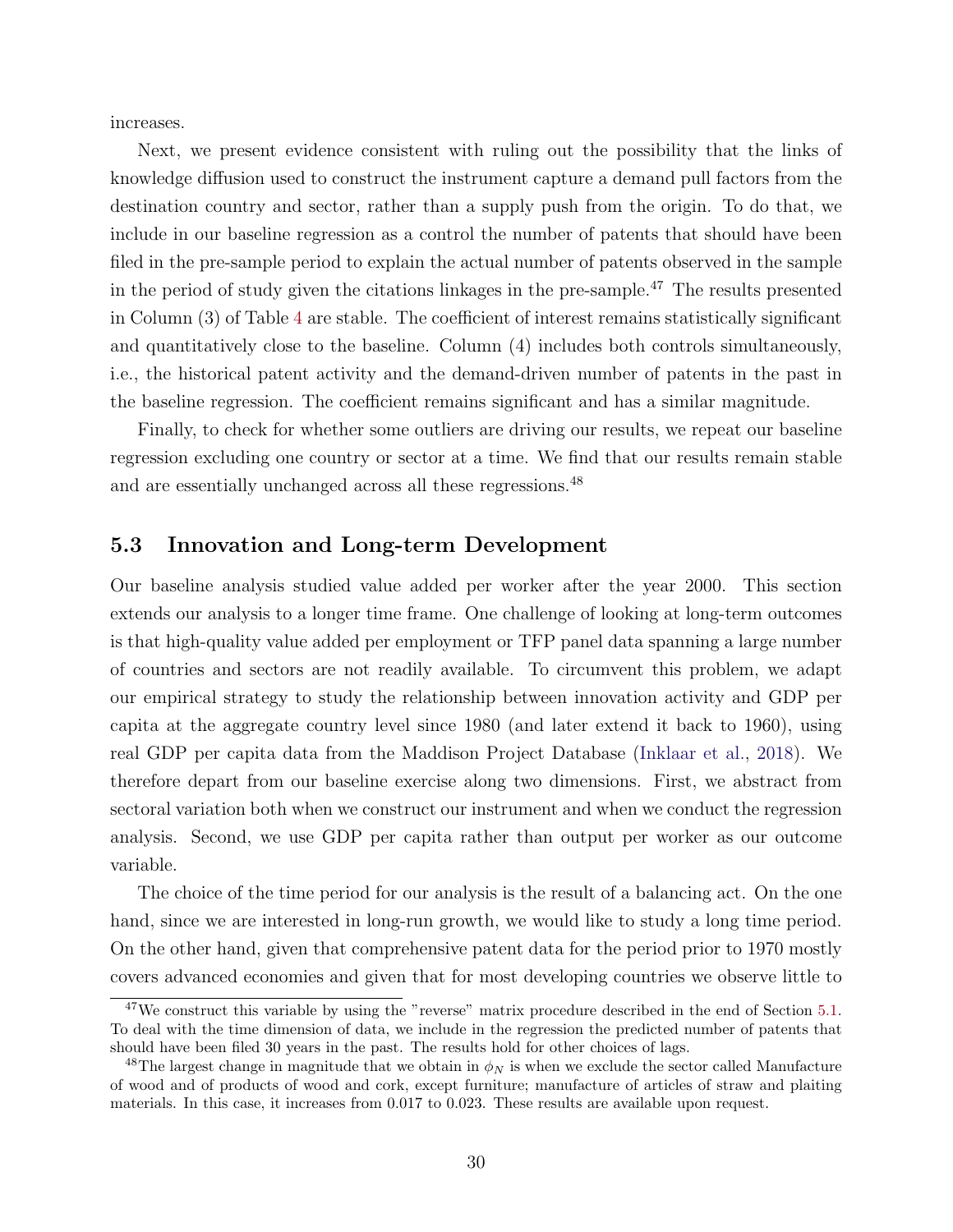<span id="page-31-0"></span>

|                                           | $log(va\_em_{cst+n})$ |                       | $n \in \{1, 2, 3\}$ |          |
|-------------------------------------------|-----------------------|-----------------------|---------------------|----------|
|                                           | (1)                   | (2)                   | (3)                 | (4)      |
| $log(1 + pat_{cst})$                      | 0.017                 | 0.029                 | 0.025               | 0.030    |
|                                           | (0.008)               | (0.010)               | (0.010)             | (0.010)  |
| $log(1 + pat_{cs1970-90})$                |                       | $-0.009$              |                     | $-0.009$ |
|                                           |                       | (0.005)               |                     | (0.005)  |
| $\log(1 + \widehat{\text{pat}}_{cst-30})$ |                       |                       | $-0.006$            | $-0.001$ |
|                                           |                       |                       | (0.007)             | (0.006)  |
| Controls                                  | ✓                     | ✓                     | ✓                   | ✓        |
| Country-Year FE                           | Y                     | Y                     | Y                   | Y        |
| Sector-Year FE                            | Υ                     | Y                     | Y                   | Y        |
| $\#$ obs.                                 | 8,357                 | 8,357                 | 8,357               | 8,357    |
|                                           |                       | First-stage estimates |                     |          |
| Predicted                                 | 0.461                 | 0.264                 | 0.388               | 0.305    |
| $log(1 + pat_{cst})$                      | (0.079)               | (0.058)               | (0.065)             | (0.056)  |
| F-stat                                    | 33.9                  | 20.9                  | 35.5                | 29.3     |

Table 4: 2SLS Estimates: Robustness

Notes: Column (1) shows the results of our baseline regression. Column (2) and (3) show the regression results when including separately the historical levels of average patent activity and the predicted number of patents driven by demand pull factors, respectively; and Column (4) shows the regression results when including them together. All regressions include (log) values for value added per employment, capital, and employment as controls. Standard errors (in parentheses) are two-way clustered at the country and sector levels. Kleibergen-Paap Wald F-stat is reported for the first stage.

no innovation activity measured in terms of patents prior to 1970, our shift-share design may miss a part of the variation we are interested in capturing. For these reasons, we choose the years 1980-2016 as our baseline time period, while we use the pre-1980 data to construct our instrument (so that we include the 1970s, for which there are data on a substantial number of patents for middle-income economies). The set of countries that we consider are the ones categorized as high-income and upper-middle-income countries according to the World Bank classification,<sup>49</sup> for which we have substantial variation in patenting activity.<sup>50</sup>

 $^{49}$ [https://datahelpdesk.worldbank.org/knowledgebase/articles/906519-world-bank-country-an](https://datahelpdesk.worldbank.org/knowledgebase/articles/906519-world-bank-country-and-lending-groups) [d-lending-groups](https://datahelpdesk.worldbank.org/knowledgebase/articles/906519-world-bank-country-and-lending-groups)

<sup>&</sup>lt;sup>50</sup>Our patent data cannot distinguish between zero patenting activity and missing data in a given country, sector, and year. Throughout our analysis, we assume that no records of patenting activity are treated as zero patents. Under this assumption, the average annual number of patents in the period 1960-80 is 21,264 and 1,227 patents for high-income and upper-middle-income countries, respectively. At the same time, the average number of annual patents for the same period for lower-middle-income and low-income countries is 45 patents and 1 patent, respectively. Given the little variation in patenting activity for the historical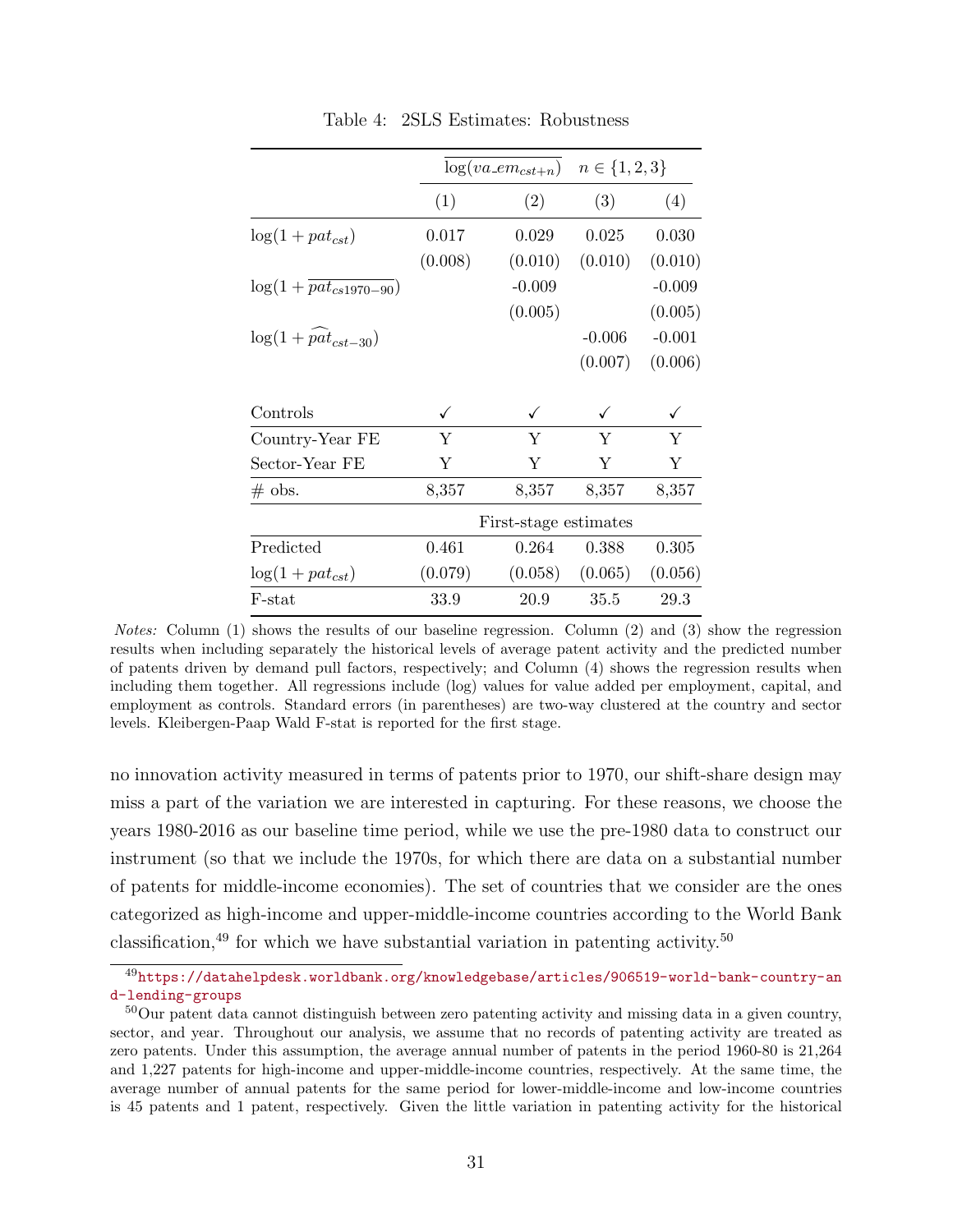<span id="page-32-0"></span>To obtain our shift-share instrument in this cross-country setup, we use only country-time variation in citations to generate the pre-determined matrix of linkages. Each element of the matrix is computed as

$$
m_{c_o,c_d,\Delta} = \frac{\sum_{t=T_0^{share}}^{T_1^{share}} \sum_{p \in \mathcal{P}(c_o,t)} s_{p \to (c_d,t-\Delta)}}{\sum_{t=T_0^{share}}^{T_1^{share}} |\mathcal{P}(c_d,t-\Delta)|},
$$

and we thus abstract from sectoral variation.<sup>51</sup> We use the citation data observed in the period prior 1980 to construct the pre-existing linkages across countries, along with countries' patenting activity during the period starting in 1970, as shifts to construct our instrument for patenting activity during the period  $1980-2016$ .<sup>52</sup>

The empirical specification we run corresponds to Equation [\(4\)](#page-17-0) in our motivating framework (without sectoral variation). As a reminder, it is obtained from combining a Cobb-Douglas aggregate production function and our law of motion for TFP. The following specification is used in the analysis:

$$
\log(gdp\_cap_{ct+n}) = \phi_N \log(1 + pat_{ct}) + \phi_A \log(gdp\_cap_{ct}) + \delta_t + \delta_c + \varepsilon_{ct},\tag{7}
$$

where on the left-hand side we use the average level of GDP per capita over  $n = 3$  years after t to smooth out variation driven by business cycles and other idiosyncratic shocks.

Table [5](#page-33-0) shows our results. As in the previous section, the 2SLS estimates reported in columns (2) and (4) imply a higher elasticity of patenting on income compared with the OLS estimates in columns (1) and (3). In our preferred specification, which includes country and year fixed effects, we find a positive, significant coefficient that is similar in magnitude to the elasticity of patents to sectoral output per worker that we find for the period 2000-2014. The

time period in less developed economies, we focus on high-income and upper-middle-income countries for our long-term analysis. We report a number of robustness checks at the end of the section.

<sup>&</sup>lt;sup>51</sup>As a robustness check, we also compute our shift-share instrument using cross country and sector variation and then aggregate up the sectoral variation. That is, we compute the linkages at the country-sector level as in our baseline regression and then create our shift-share instrument at the country-sector level first. Then, we aggregate the predicted number of patents across sectors within a country (and year) to construct the instrument. We find very similar results with this alternative procedure.

 $52$ Similar to our baseline instrument, we use a mix of actual and predicted patents as shifts. We also do not take into account domestic spillovers when constructing the instrument, i.e.,  $m_{c_o,c_d} = 0$ , when  $o = d$  and consider citation lags  $\Delta \in \{1, \dots, 10\}$ . However, we no longer have the intermediate 10-year period between the pre-determined matrix and instrument as in our baseline. This is to ensure both that we have a sufficiently long sample size of GDP growth rates and that we include patenting activity of the 1970s to construct our shift-share. We also performed as a robustness check analysis where we use all citations available before 1960/70 to construct the pre-determined matrix of citation linkages, along with 1970/80-2016 as a period for the regression analysis, obtaining similar results.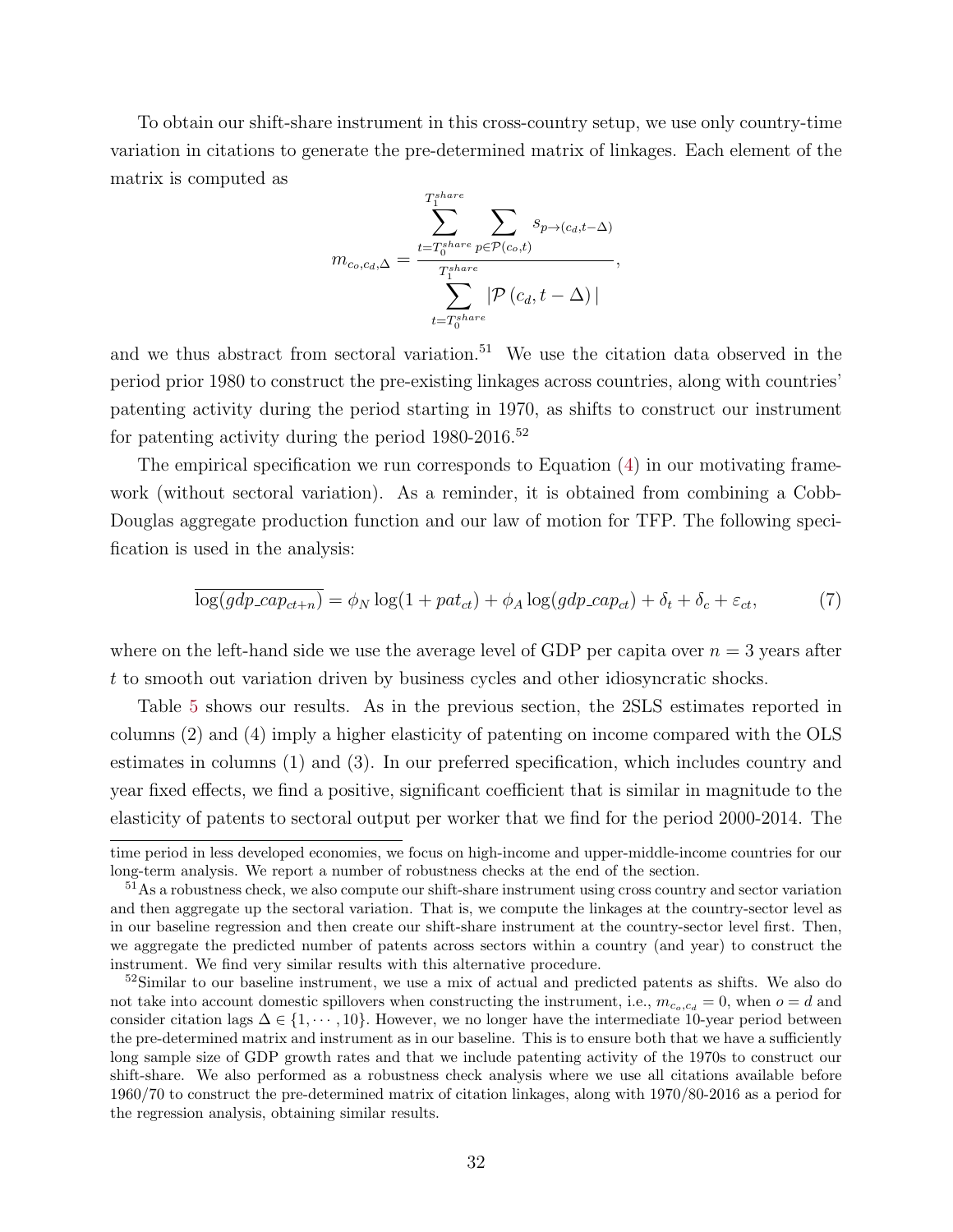|                      | Dependent Variable is: $log(gdp\_cap_{ct+n})$ |         |              |         |  |  |  |
|----------------------|-----------------------------------------------|---------|--------------|---------|--|--|--|
|                      | OLS                                           | 2SLS    | $_{\rm OLS}$ | 2SLS    |  |  |  |
|                      | (1)                                           | (2)     | (3)          | (4)     |  |  |  |
| $log(1 + pat_{ct})$  | 0.013                                         | 0.086   | 0.005        | 0.034   |  |  |  |
|                      | (0.004)                                       | (0.021) | (0.003)      | (0.012) |  |  |  |
| $log(gdp\_cap_{ct})$ | 0.906                                         | 0.735   | 0.852        | 0.804   |  |  |  |
|                      | (0.026)                                       | (0.052) | (0.025)      | (0.028) |  |  |  |
| Country FE           | Y                                             | Y       | Y            | Υ       |  |  |  |
| Year FE              | N                                             | N       | Y            | Y       |  |  |  |
| $\#$ obs.            | 1,985                                         | 1,985   | 1,985        | 1,985   |  |  |  |
| $#$ countries        | 60                                            | 60      | 60           | 60      |  |  |  |
|                      | First-stage estimates                         |         |              |         |  |  |  |
| Predicted            | 0.771<br>1.884                                |         |              |         |  |  |  |
| $log(1 + pat_{ct})$  | (0.199)<br>(0.695)                            |         |              |         |  |  |  |
| F-stat               | 15.0<br>7.3                                   |         |              |         |  |  |  |

<span id="page-33-0"></span>Table 5: 2SLS Estimates: Innovation and Long-term Development: 1980-2016

Notes: Period of the analysis is 1980-2016 using pre-determined matrix based on the data for the pre-1980 period. Standard errors (in parentheses) are clustered at the country level. Columns (1) and (3) present the results for OLS, and Columns (2) and (4) presents the results obtained with 2SLS. In regressions (1) and (2) only country fixed effects are used. To account for a trend in the number of patents, the regressions in columns (3) and (4) also include year fixed effects. Kleibergen-Paap Wald F-stat is reported for the first stage.

elasticity of patenting to income per capita is  $0.034<sup>53</sup>$  Quantitatively, this elasticity implies that one standard deviation increase in the logarithm of the annual number of patents leads to 0.41 standard deviations increase in the logarithm of annual GDP per capita, implying an increase of 2.8 percentage points in the growth of GDP per capita.

Income per capita growth over longer horizons. We extend the period of analysis to longer time horizons. Columns  $(1)-(4)$  in Table [C.7](#page-1-0) in the Appendix report the results of running the same specification, Equation [\(7\)](#page-32-0), using income per capita data spanning the periods 1960-2016 and 1970-2016. In each case, we construct our shift-share instrument in an analogous way to what we have done so far in this section, but now with patenting data pre-1960 or pre-1970, respectively. In both cases, we find a positive and significant first stage, despite our network of innovation being more sparse. We estimate a positive and significant

<sup>&</sup>lt;sup>53</sup>If we run our regression for all countries in our sample rather than only middle and upper income countries, we find an almost identical coefficient of 0.31. However, the first stage is weak and the estimated coefficient is not significant at conventional levels. See columns (5) and (6) of Table [C.7](#page-1-0) in the Appendix.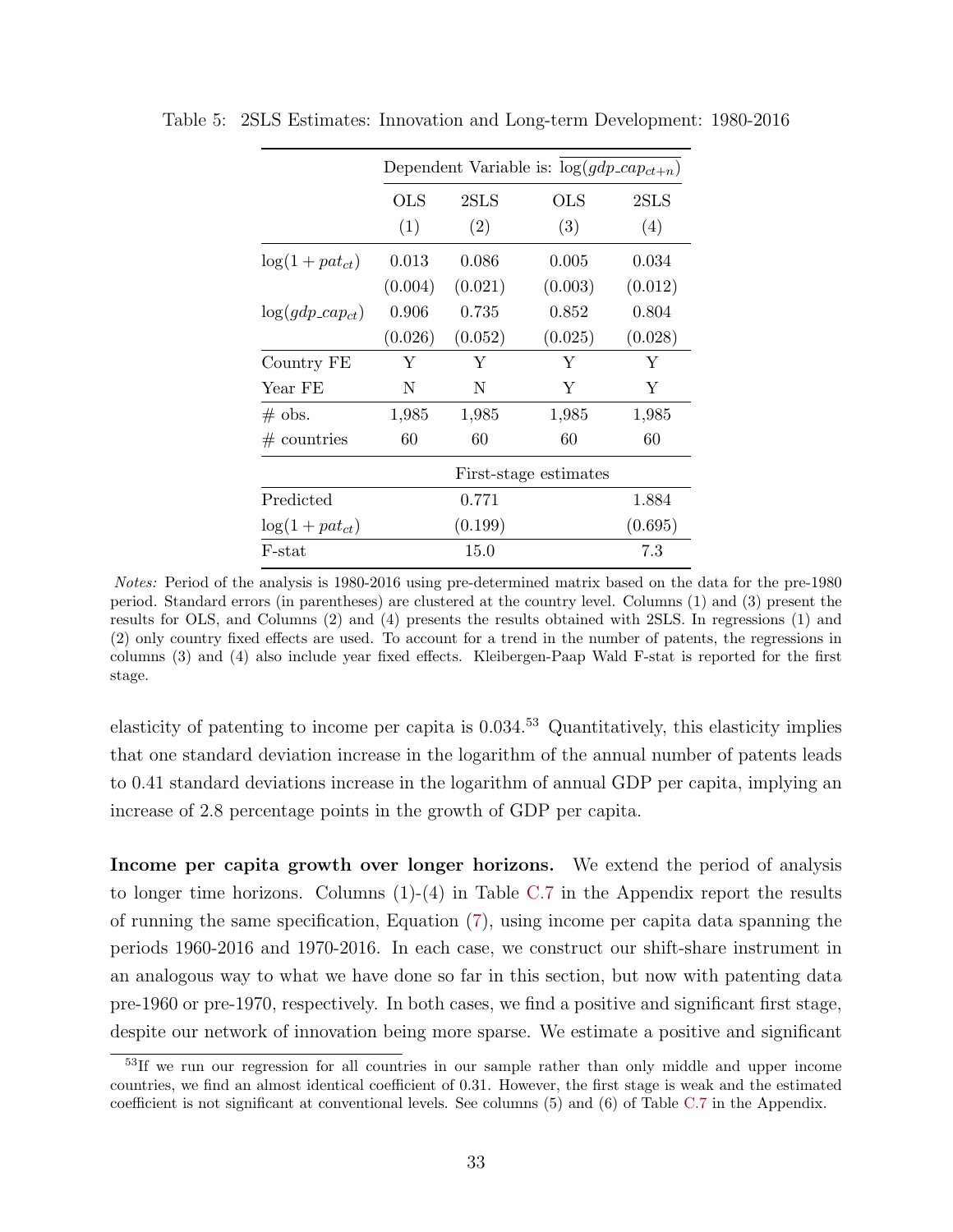effect of innovation on income per capita growth in both regressions. The implied magnitudes suggest that that one standard deviation increase in the logarithm of the annual number of patents generates an increase of 1.64 and 2.15 percentage points in GDP per capita growth for the periods 1960-2016 and 1970-2016, respectively.

### 6 Conclusion

In this paper, we use a panel of historical patent data spanning the past hundred years and a large range of countries to study the evolution of innovation across time and space and its effect on productivity. In the first part of the paper, we propose a clustering algorithm to classify finely defined patent classes into fields of knowledge based on inventors' patent activity. We then turn to documenting some salient facts of patenting activity since the beginning of the 20th century. We document broad technological waves over the 20th century and in the early decades of the 21st century, and the heterogeneous contribution of countries to these waves. We also document a substantial rise of international knowledge spillovers, as measured by patent citations since the 1990s. This rise is mostly accounted by an increase in citations to US and Japanese patents in fields of knowledge related to computation, information processing, and medicine.

After documenting these facts, we propose a shift-share approach that leverages the directed network of knowledge spillovers across fields of knowledge and countries (to construct the shift terms) and the heterogeneity in exposure of countries to technological waves (to construct the share terms). We then utilize our proposed instrument to estimate the effect of innovation on output per worker and TFP growth in a panel of country-sectors over the period 2000-2014, with our instrument using historical patent data spanning the years 1970 through 2000. We find that, on average, an increase of one standard deviation in patenting implies a 1.1 percentage point increase of output per worker growth.

Finally, we estimate the effect of innovation on long-run income per capita growth and find a positive effect, similar in magnitude to our baseline results. We believe that our shiftshare design can be applied to other settings in which the effect of innovation or productivity are of interest. For example, our empirical strategy can be employed in a multi-sectoral Ricardian trade model as in [Costinot et al.](#page-37-0) [\(2012\)](#page-37-0) to estimate the elasticity of trade flows to productivity differences.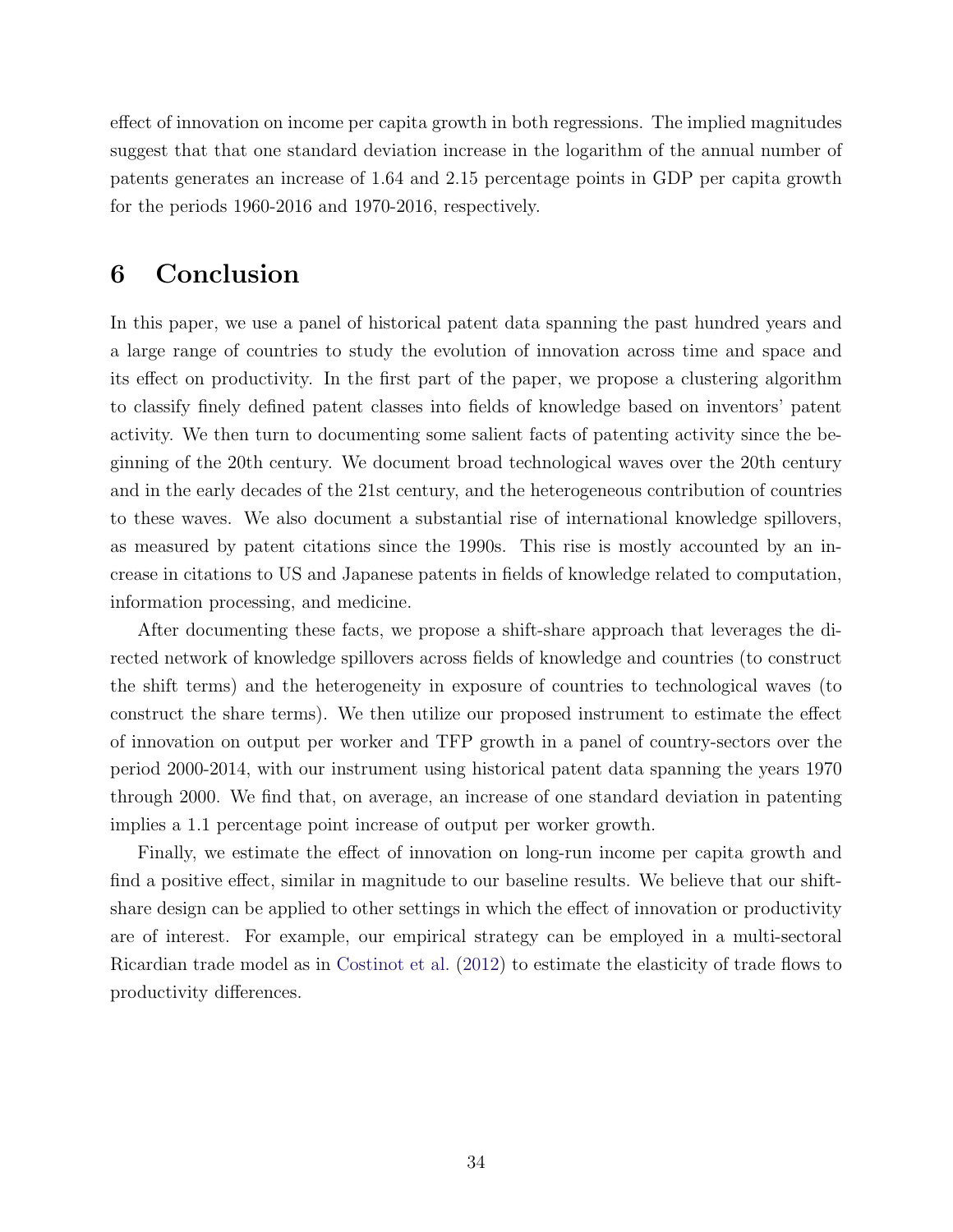### <span id="page-35-0"></span>References

ACEMOGLU, D.  $(2009a)$ : *Introduction to modern economic growth*, Princeton, NJ [u.a.]: Princeton Univ. Press.

(2009b): Introduction to Modern Economic Growth, Princeton University Press.

- ACEMOGLU, D., U. AKCIGIT, AND W. KERR (2015): "Networks and the Macroeconomy: An Empirical Exploration," in NBER Macroeconomics Annual 2015, Volume 30, National Bureau of Economic Research, Inc, 273–335.
- ACEMOGLU, D., U. AKCIGIT, AND W. R. KERR (2016): "Innovation network," *Proceedings* of the National Academy of Sciences, 113, 11483–11488.
- Aghion, P., A. Dechezlepretre, D. Hemous, R. Martin, and J. van Reenen (2016): "Carbon Taxes, Path Dependency, and Directed Technical Change: Evidence from the Auto Industry," Journal of Political Economy,  $124$ ,  $1 - 51$ .
- AGHION, P. AND P. HOWITT (1992): "A Model of Growth through Creative Destruction," Econometrica, 60, 323–51.

- (1998): *Endogenous Growth Theory*, Cambridge, MA: MIT Press.

- AKCIGIT, U. AND S. T. ATES (2021): "Ten Facts on Declining Business Dynamism and Lessons from Endogenous Growth Theory," American Economic Journal: Macroeconomics, 13, 257–98.
- AKCIGIT, U., S. BASLANDZE, AND F. LOTTI (2018): "Connecting to Power: Political Connections, Innovation, and Firm Dynamics," Working Paper 25136, National Bureau of Economic Research.
- AKCIGIT, U., J. GRIGSBY, AND T. NICHOLAS (2017): "The Rise of American Ingenuity: Innovation and Inventors of the Golden Age," CEPR Discussion Papers 11755, C.E.P.R. Discussion Papers.
- ALTUNTAS, S., T. DERELI, AND A. KUSIAK (2015): "Analysis of patent documents with weighted association rules," *Technological Forecasting and Social Change*, 92, 249–262.
- ARCAND, J.-L., E. BERKES, AND U. PANIZZA (2015): "Too much finance?" *Journal of* Economic Growth, 20, 105–148.
- Ayerst, S., F. Ibrahim, G. MacKenzie, and S. Rachapalli (2020): "Trade and Diffusion of Embodied Technology: An Empirical Analysis," .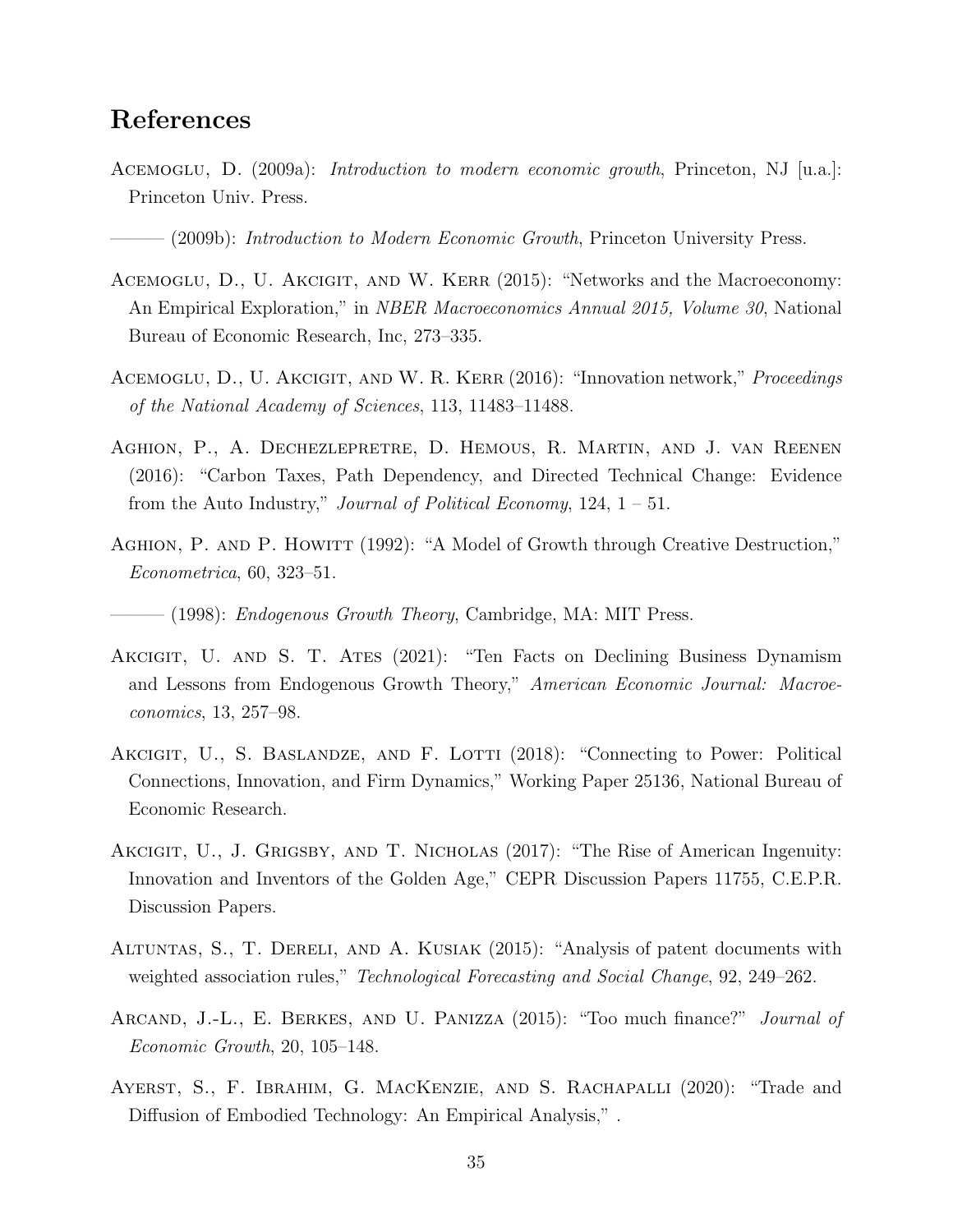- <span id="page-36-0"></span>BAQAEE, D. AND E. FARHI (2019): "The Macroeconomic Impact of Microeconomic Shocks: Beyond Hulten's Theorem," Econometrica, 87, 1155–1203.
- BERKES, E. AND R. GAETANI (2022): "Income Segregation and the Rise of the Knowledge Economy," American Economic Journal: Applied, forthcoming.
- Bloom, N., C. I. Jones, J. Van Reenen, and M. Webb (2020): "Are Ideas Getting Harder to Find?" American Economic Review, 110, 1104–44.
- Borusyak, K., P. Hull, and X. Jaravel (2018): "Quasi-Experimental Shift-Share Research Designs," NBER Working Papers 24997, National Bureau of Economic Research, Inc.
- BOTTAZZI, L. AND G. PERI (2003): "Innovation and spillovers in regions: Evidence from European patent data," European Economic Review, 47, 687–710.
- BRESCHI, S., F. LISSONI, AND F. MALERBA (2003): "Knowledge-relatedness in firm technological diversification," Research Policy, 32, 69–87.
- BUERA, F. AND E. OBERFIELD (2020): "The Global Diffusion of Ideas," *Econometrica*, 88, 83–114.
- Cai, J. and N. Li (2019): "Growth Through Inter-sectoral Knowledge Linkages," Review of Economic Studies, 86, 1827–1866.
- Clark, G. and R. C. Feenstra (2003): "Technology in the Great Divergence," in Globalization in Historical Perspective, National Bureau of Economic Research, Inc, NBER Chapters, 277–322.
- Coelli, F., A. Moxnes, and K. H. Ulltveit-Moe (2016): "Better, Faster, Stronger: Global Innovation and Trade Liberalization," NBER Working Papers 22647, National Bureau of Economic Research, Inc.
- Comin, D. and M. Gertler (2006): "Medium-Term Business Cycles," American Economic Review, 96, 523–551.
- Comin, D., D. Lashkari, and M. Mestieri (2019): "Structural Transformation of Innovation," 2019 Meeting Papers 1394, Society for Economic Dynamics.
- Comin, D. and M. Mestieri (2014): "Technology Diffusion: Measurement, Causes, and Consequences," in *Handbook of Economic Growth*, ed. by P. Aghion and S. Durlauf, Elsevier, vol. 2 of Handbook of Economic Growth, chap. 2, 565–622.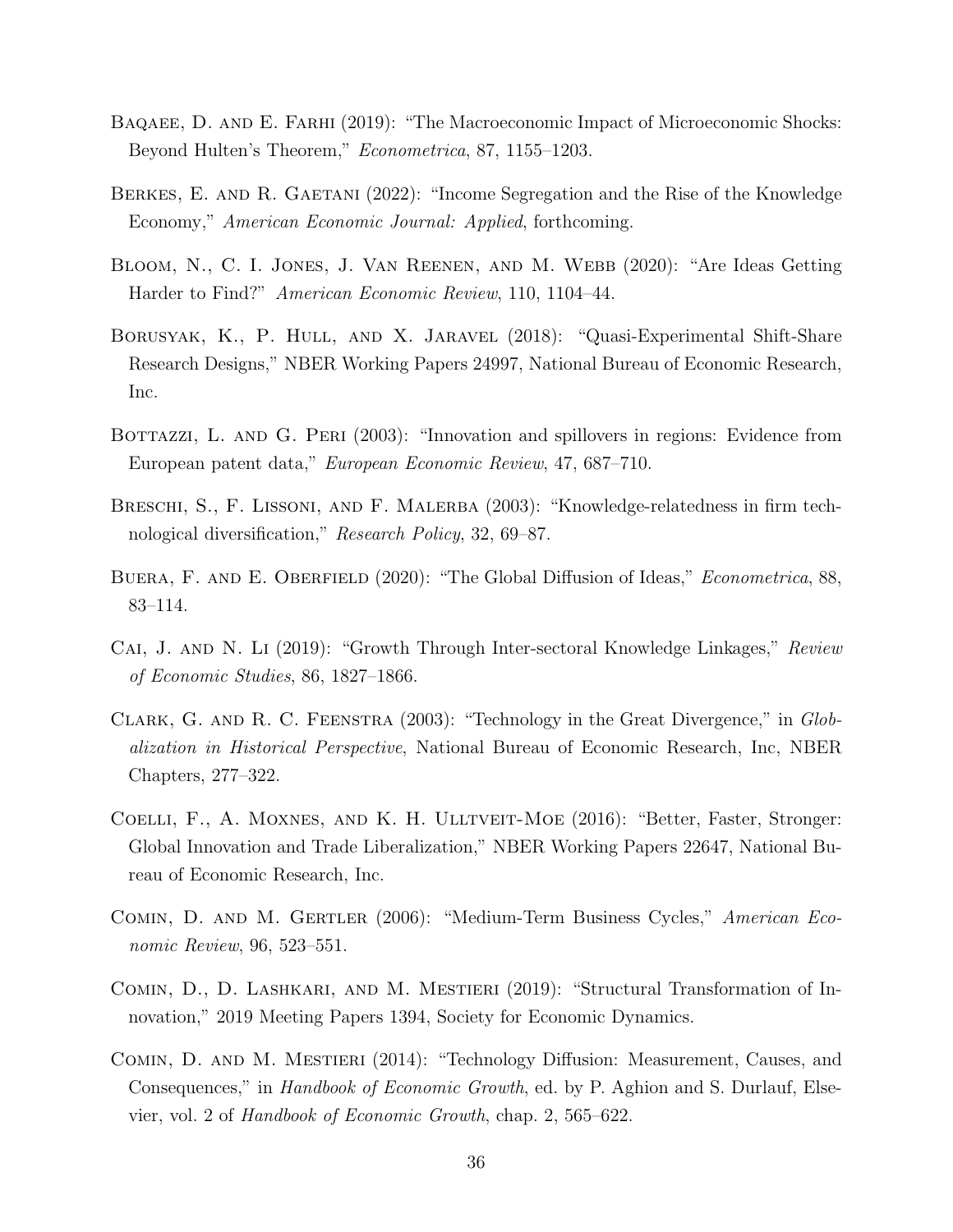- <span id="page-37-0"></span> $(2018)$ : "If Technology Has Arrived Everywhere, Why Has Income Diverged?" American Economic Journal: Macroeconomics, 10, 137–178.
- Costinot, A., D. Donaldson, and I. Komunjer (2012): "What Goods Do Countries Trade? A Quantitative Exploration of Ricardo's Ideas," Review of Economic Studies, 79, 581–608.
- DECHEZLEPRÊTRE, A., D. HÉMOUS, M. OLSEN, AND C. ZANELLA (2020): "Automating Labor: Evidence from Firm-Level Patent Data," CEP Discussion Papers dp1679.pdf, Centre for Economic Performance, LSE.
- EATON, J. AND S. KORTUM (1999): "International Technology Diffusion: Theory and Measurement," International Economic Review, 40, 537–570.
- Engelsman, E. and A. van Raan (1994): "A patent-based cartography of technology," Research Policy, 23, 1–26.
- Fu, K., J. Chan, J. Cagan, K. Kotovsky, C. Schunn, K. Wood, and P. Pillar (2012): "The Meaning of "Near" and "Far": The Impact of Structuring Design Databases and the Effect of Distance of Analogy on Design Output," vol. 135.
- Goldsmith-Pinkham, P., I. Sorkin, and H. Swift (2020): "Bartik Instruments: What, When, Why, and How," American Economic Review, 110, 2586–2624.
- GRILICHES, Z. (1979): "Issues in Assessing the Contribution of Research and Development to Productivity Growth," Bell Journal of Economics, 10, 92–116.
- (1986): "Productivity,  $R\&D$ , and the Basic Research at the Firm Level in the 1970's," American Economic Review, 76, 141–154.
- Hidalgo, C., B. Klinger, A.-L. Barabasi, and R. Hausmann (2007): "The Product Space Conditions the Development of Nations," Science (New York, N.Y.), 317, 482–7.
- HORNBECK, R. AND E. MORETTI (2019): "Estimating Who Benefits from Productivity Growth: Direct and Indirect Effects of City Manufacturing TFP Growth on Wages, Rents, and Inequality," IZA Discussion Papers 12277, Institute of Labor Economics (IZA).
- HSIEH, C.-T. (1999): "Productivity Growth and Factor Prices in East Asia," American Economic Review, 89, 133–138.
	- $(2002)$ : "What Explains the Industrial Revolution in East Asia? Evidence From the Factor Markets," American Economic Review, 92, 502–526.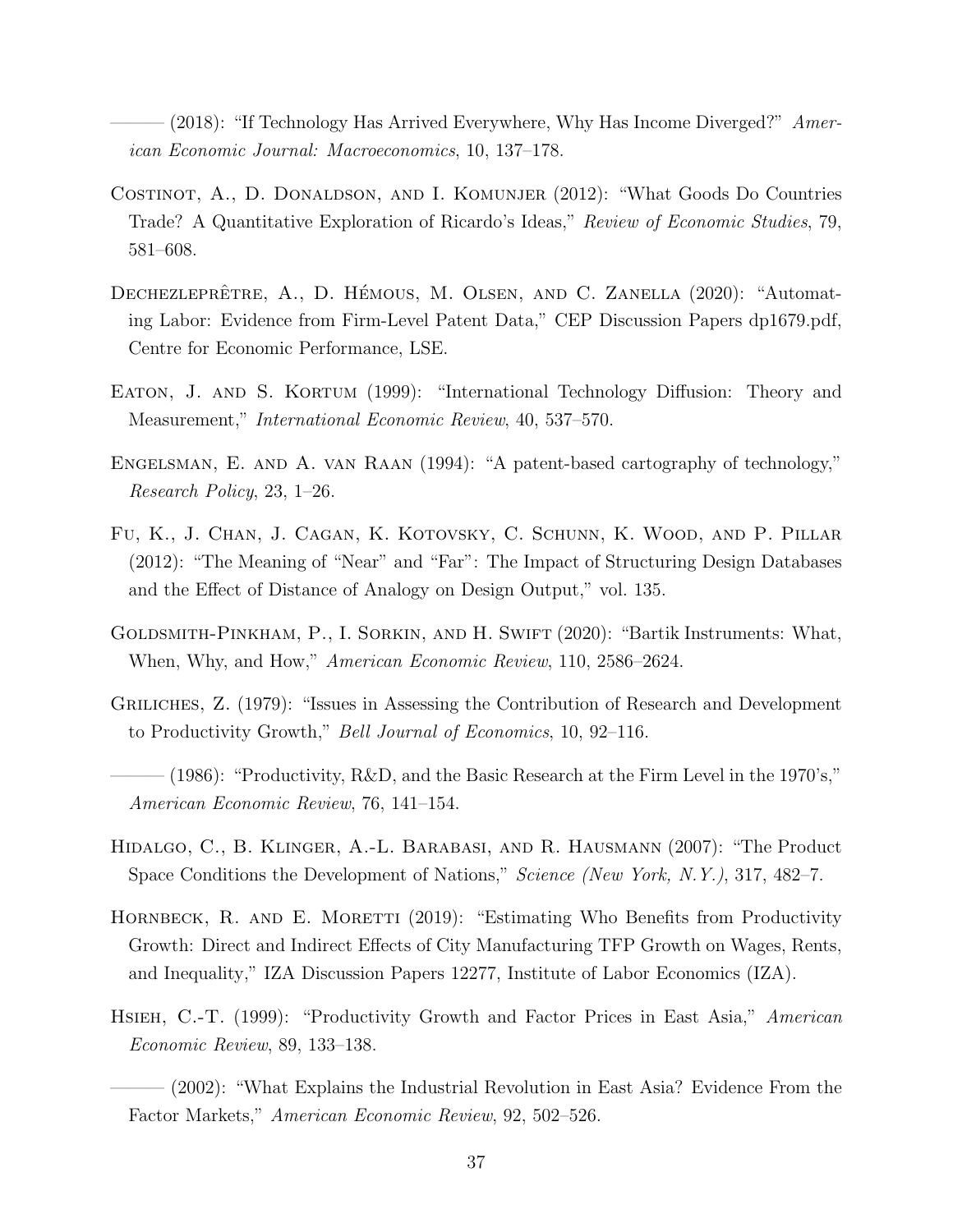- <span id="page-38-0"></span>Inklaar, R., H. de Jong, J. Bolt, and J. van Zanden (2018): "Rebasing 'Maddison': new income comparisons and the shape of long-run economic development," GGDC Research Memorandum GD-174, Groningen Growth and Development Centre, University of Groningen.
- Jaffe, A. (1986): "Technological Opportunity and Spillovers of R&D: Evidence from Firms' Patents, Profits, and Market Value," American Economic Review, 76, 984–1001.
- JAFFE, A., M. TRAJTENBERG, AND R. HENDERSON (1993): "Geographic Localization of Knowledge Spillovers as Evidenced by Patent Citations," The Quarterly Journal of Economics, 108, 577–598.
- JONES, C. I. (1995): "R&D-Based Models of Economic Growth," Journal of Political Economy, 103, 759–784.
- Kang, B. and G. Tarasconi (2016): "PATSTAT revisited: Suggestions for better usage," World Patent Information, 46, 56–63.
- Kay, L., N. Newman, J. Youtie, A. L. Porter, and I. Rafols (2014): "Patent overlay mapping: Visualizing technological distance," Journal of the Association for Information Science and Technology, 65, 2432–2443.
- Keller, W. (2002): "Geographic Localization of International Technology Diffusion," American Economic Review, 92, 120–142.
- $-$  (2004): "International Technology Diffusion," Journal of Economic Literature, 42, 752–782.
- Keller, W. and S. R. Yeaple (2013): "The Gravity of Knowledge," American Economic Review, 103, 1414–1444.
- KLEINMAN, B., E. LIU, AND S. REDDING (2021): "Dynamic spatial general equilibrium," Lse research online documents on economics, London School of Economics and Political Science, LSE Library.
- KLENOW, P. AND A. RODRÍGUEZ-CLARE (1997): "The Neoclassical Revival in Growth Economics: Has It Gone Too Far?" in NBER Macroeconomics Annual 1997, Volume 12, National Bureau of Economic Research, Inc, NBER Chapters, 73–114.
- Kogan, L., D. Papanikolaou, A. Seru, and N. Stoffman (2017): "Technological Innovation, Resource Allocation, and Growth," The Quarterly Journal of Economics, 132, 665–712.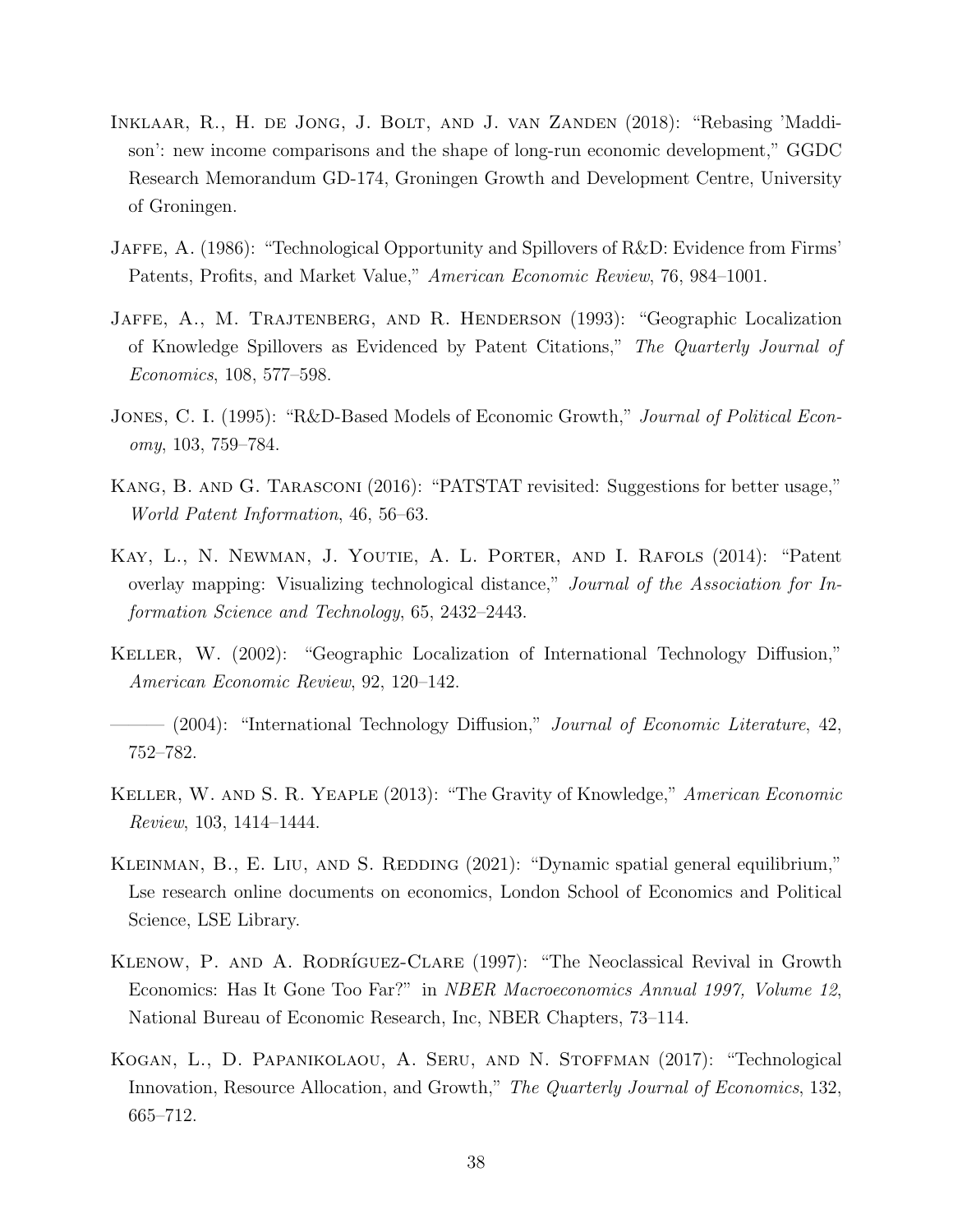- <span id="page-39-0"></span>Kogler, D., D. Rigby, and I. Tucker (2013): "Mapping Knowledge Space and Technological Relatedness in US Cities," European Planning Studies, 21, 1374.
- KORTUM, S. S. (1997): "Research, Patenting, and Technological Change," *Econometrica*, 65, 1389–1420.
- LEYDESDORFF, L. (2008): "Patent classifications as indicators of intellectual organization," Journal of the American Society for Information Science and Technology, 59, 1582–1597.
- LEYDESDORFF, L., D. KUSHNIR, AND I. RAFOLS (2014): "Interactive overlay maps for US patent (USPTO) data based on International Patent Classification (IPC)," Scientometrics, 98, 1583–1599.
- LEYDESDORFF, L. AND L. VAUGHAN (2006): "Co-occurrence matrices and their applications in information science: Extending ACA to the Web environment," Journal of the American Society for Information Science and Technology, 57, 1616–1628.
- LIU, E. (2019): "Industrial Policies in Production Networks," The Quarterly Journal of Economics, 134, 1883–1948.
- Liu, E. and S. Ma (2021): "Innovation Networks and Innovation Policy," NBER Working Papers 29607, National Bureau of Economic Research, Inc.
- MELITZ, M. AND S. REDDING (2021): "Trade and Innovation," CEPR Discussion Papers 16264, C.E.P.R. Discussion Papers.
- MORETTI, E., C. STEINWENDER, AND J. V. REENEN (2019): "The Intellectual Spoils of War? Defense R&D, Productivity and International Spillovers," NBER Working Papers 26483, National Bureau of Economic Research, Inc.
- Murata, Y., R. Nakajima, R. Okamoto, and R. Tamura (2014): "Localized Knowledge Spillovers and Patent Citations: A Distance-Based Approach," The Review of Economics and Statistics, 96, 967–985.
- Nakamura, H., S. Suzuki, I. Sakata, and Y. Kajikawa (2015): "Knowledge combination modeling: The measurement of knowledge similarity between different technological domains," Technological Forecasting and Social Change, 94, 187–201.
- Nicholas, T. (2010): "The Role of Independent Invention in U.S. Technological Development, 1880–1930," The Journal of Economic History, 70, 57–82.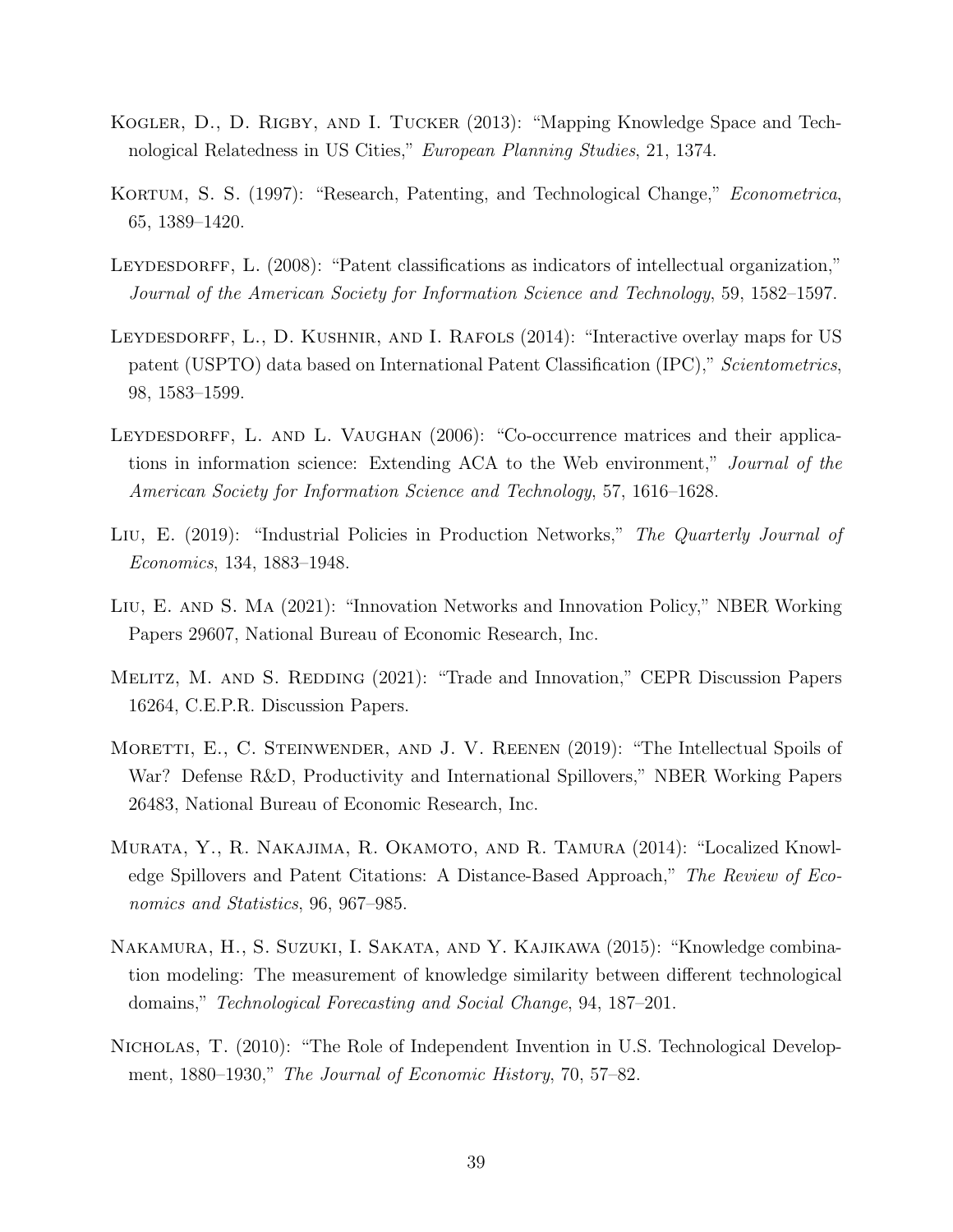- <span id="page-40-0"></span>OBERFIELD, E. (2018): "A Theory of Input–Output Architecture," *Econometrica*, 86, 559– 589.
- Olmstead-Rumsey, J. (2019): "Market Concentration and the Productivity Slowdown," MPRA Paper 93260, University Library of Munich, Germany.
- PACKALEN, M. AND J. BHATTACHARYA (2015): "Cities and Ideas," Working Paper 20921, National Bureau of Economic Research.
- PERETTO, P. (1998): "Technological Change and Population Growth," Journal of Economic Growth, 3, 283–311.
- PERLA, J. AND C. TONETTI (2014): "Equilibrium Imitation and Growth," Journal of Political Economy, 122, pp. 52–76.
- PETRALIA, S., P.-A. BALLAND, AND D. L. RIGBY (2016): "Unveiling the geography of historical patents in the United States from 1836 to 1975," Scientific Data, 3, 160074.
- Philippe Aghion, Antonin Bergeaud, M. L. and M. J. Melitz (2018): "The Impact of Exports on Innovation: Theory and Evidence," Working papers 678, Banque de France.
- ROMER, P. (1990): "Endogenous Technological Change," Journal of Political Economy, 98, S71–102.
- Segerstrom, P. S. (1998): "Endogenous Growth without Scale Effects," American Economic Review, 88, 1290–1310.
- TABELLINI, M. (2020): "Gifts of the Immigrants, Woes of the Natives: Lessons from the Age of Mass Migration," Review of Economic Studies, 87, 454–486.
- Timmer, M., E. Dietzenbacher, B. Los, R. Stehrer, and G. de Vries (2015): "An Illustrated User Guide to the World Input–Output Database: the Case of Global Automotive Production," Review of International Economics, 23, 575–605.
- Van Looy, B., C. Vereyen, and U. Schmoch (2014): "Patent Statistics: Concordance IPC V8 – NACE Rev.2," EUROSTAT.
- von Wartburg, I., T. Teichert, and K. Rost (2005): "Inventive progress measured by multi-stage patent citation analysis," Research Policy, 34, 1591–1607.
- YOUNG, A. (1998): "Growth without Scale Effects," Journal of Political Economy, 106, 41–63.